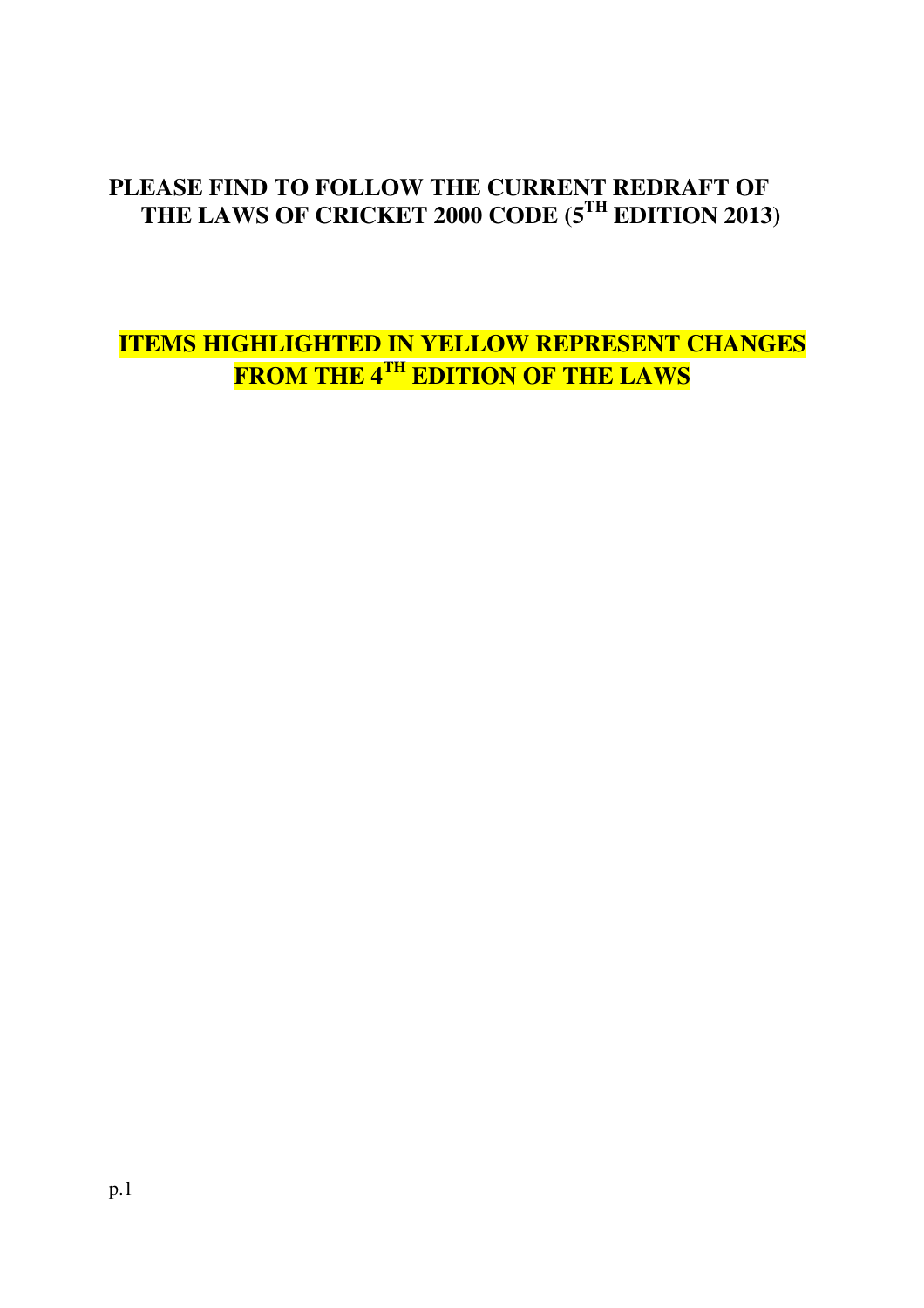#### **PREFACE**

The game of Cricket has been governed by a series of Codes of Law for over 250 years. These Codes have been subject to additions and alterations recommended by the governing authorities of the time. Since its formation in 1787, the Marylebone Cricket Club (MCC) has been recognised as the sole authority for drawing up the Code and for all subsequent amendments. The Club also holds the World copyright.

The basic Laws of Cricket have stood remarkably well the test of well over 250 years of playing the game. It is thought the real reason for this is that cricketers have traditionally been prepared to play in the Spirit of the Game as well as in accordance with the Laws.

In 2000, MCC revised and re-wrote the Laws for the new Millennium. In this Code, the major innovation was the introduction of the Spirit of Cricket as a Preamble to the Laws. Whereas in the past it was assumed that the implicit Spirit of the Game was understood and accepted by all those involved, MCC felt it right to put into words some clear guidelines, which help to maintain the unique character and enjoyment of the game. The other aims were to dispense with the Notes, to incorporate all the points into the Laws and to remove, where possible, any ambiguities, so that captains, players and umpires could continue to enjoy the game at whatever level they might be playing. MCC consulted widely with all the Full Member Countries of the International Cricket Council, the Governing Body of the game. There was close consultation with the Association of Cricket Umpires and Scorers. The Club also brought in umpires and players from all round the world.

This latest version, The Laws of Cricket (2000 Code  $5<sup>th</sup>$  Edition – 2013) includes several necessary amendments arising from experience and practical application of the Code around the world since October, 2000.

Significant dates in the history of the Laws are as follows:

- 1700 Cricket was recognised as early as this date.
- 1744 The earliest known Code was drawn up by certain "Noblemen and Gentlemen" who used the Artillery Ground in London.
- 1755 The Laws were revised by "Several Cricket Clubs, particularly the Star and Garter in Pall Mall".
- 1774 A further revision was produced by "a Committee of Noblemen and Gentlemen of Kent, Hampshire, Surrey, Sussex, Middlesex and London at the Star and Garter".
- 1786 A further revision was undertaken by a similar body of Noblemen and Gentlemen of Kent, Hampshire, Surrey, Sussex, Middlesex and London.
- 1788 The first MCC Code of Laws was adopted on 30th May.
- 1835 A new Code of Laws was approved by the MCC Committee on 19th May.
- 1884 After consultation with cricket clubs worldwide, important alterations were incorporated in a new version approved at an MCC Special General Meeting on 21st April.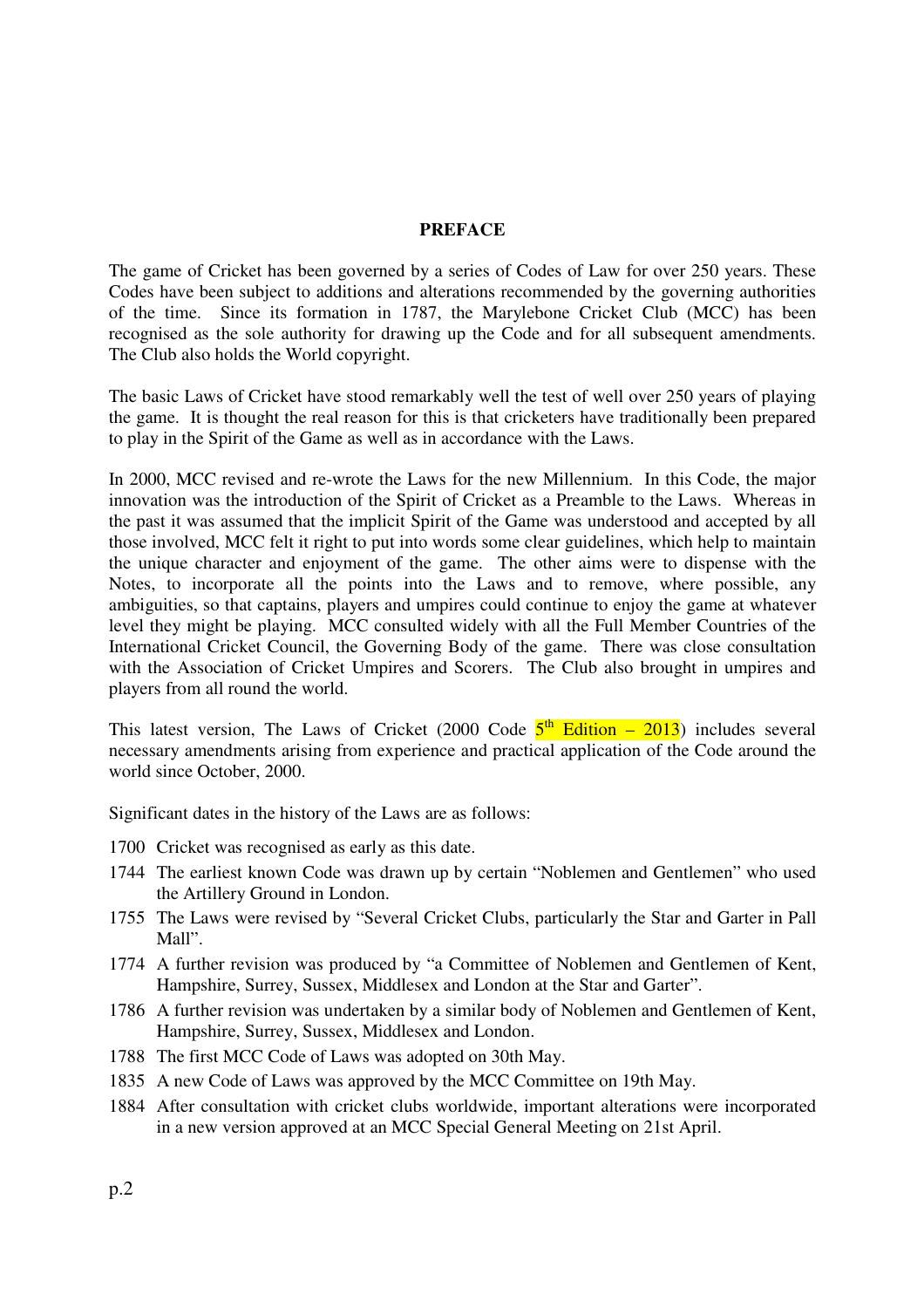- 1947 A new Code of Laws was approved at an MCC Special General Meeting on 7th May. The main changes were aimed at achieving clarification and better arrangement of the Laws and their interpretations. This did not, however, exclude certain definite alterations which were designed to provide greater latitude in the conduct of the game as required by the widely differing conditions in which Cricket was played.
- 1979 After five editions of the 1947 Code, a further revision was begun in 1974 with the aim being to remove certain anomalies, consolidate various Amendments and Notes, and to achieve greater clarity and simplicity. The new Code of Laws was approved at an MCC Special General Meeting on 21st November.
- 1992 A second edition of the 1980 Code was produced, incorporating all the amendments which were approved during the intervening twelve years.
- 2000 A new Code of Laws, including a Preamble defining the Spirit of Cricket was approved on 3rd May, 2000.
- 2007 MCC's Laws sub-committee is established, replacing the Laws Working Party.
- 2010 A fourth edition of the 2000 Code was published. MCC members agreed at a Special General Meeting on  $5<sup>th</sup>$  May that the MCC committee are entitled to change the Laws of Cricket without the approval of the members.

Many queries on the Laws, which apply equally to women's cricket as to men's, are sent to MCC for decision every year. MCC, as the accepted Guardian of the Laws, has always been prepared to answer the queries and to give interpretations on certain conditions, which will be readily understood.

(a) In the case of league or competition cricket, the enquiry must come from the committee responsible for organising the league or competition. In other cases, enquiries should be initiated by a representative officer of a club, or of an umpires' association on behalf of his or her committee, or by a master or mistress in charge of school cricket.

(b) MCC reserves the right not to answer queries which it considers to be frivolous.

(c) The enquiry must not be connected in any way with a bet or wager.

*1 st October 2013* 

**Lord's Cricket Ground Community Community Community Community Community Community Community Community Community Community Community Community Community Community Community Community Community Community Community Community** London NW8 8QN Secretary & Chief Executive MCC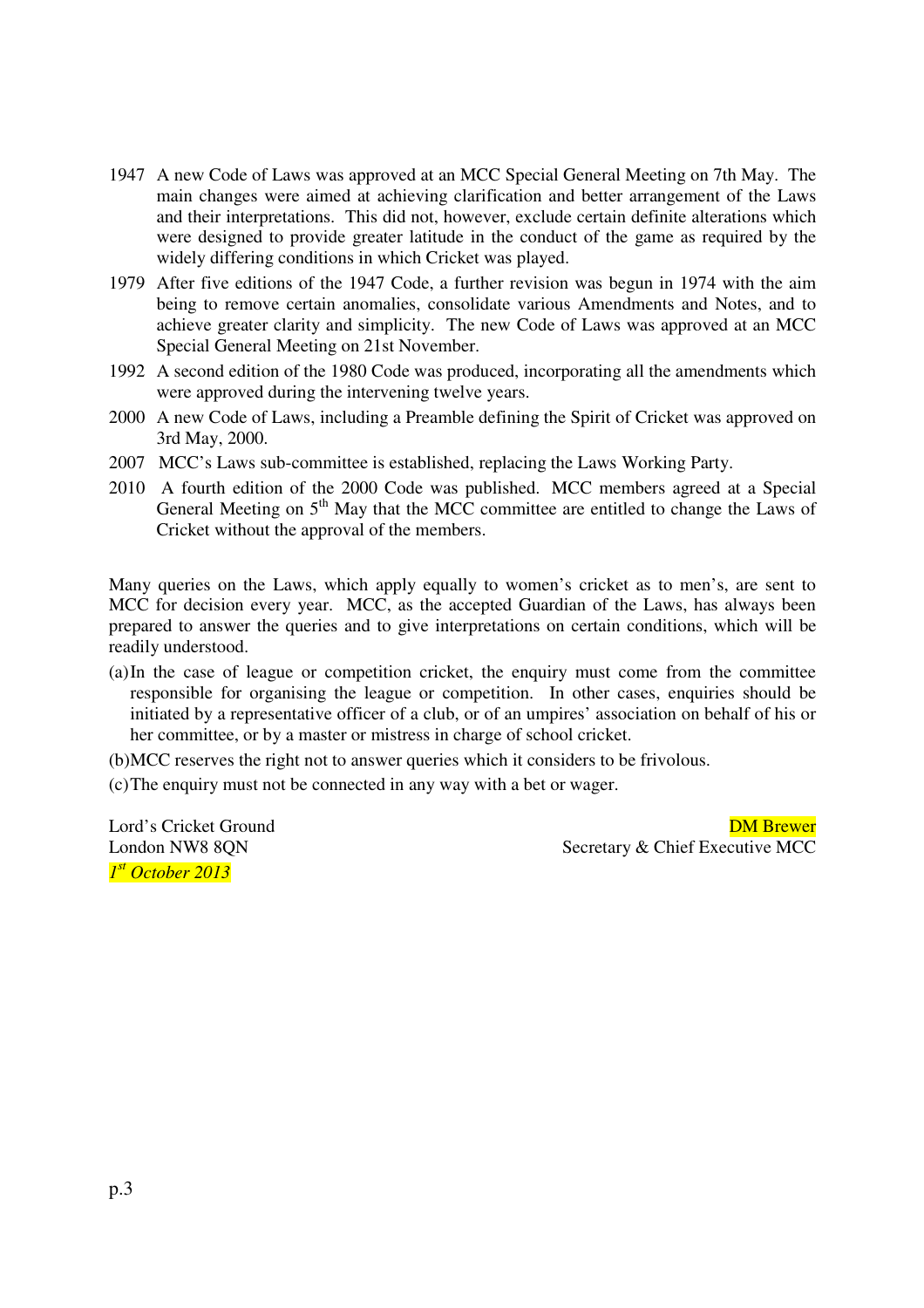#### **CONTENTS**

The Preamble – The Spirit of Cricket Law  $1$  – The players Law 2 – Substitutes and runners; batsman or fielder leaving the field; batsman retiring; batsman commencing innings Law  $3$  – The umpires Law  $4$  – The scorers Law  $5$  – The ball Law  $6$  – The bat Law  $7$  – The pitch Law 8 – The wickets Law 9 – The bowling, popping and return creases Law 10 – Preparation and maintenance of the playing area Law  $11$  – Covering the pitch Law 12 – Innings Law 13 – The follow-on Law 14 – Declaration and forfeiture Law 15 – Intervals Law 16 – Start of play; cessation of play Law 17 – Practice on the field Law 18 – Scoring runs

Law 19 – Boundaries

Law 20 – Lost ball Law 21 – The result Law 22 – The over Law 23 – Dead ball Law 24 – No ball Law 25 – Wide ball Law 26 – Bye and Leg bye Law 27 – Appeals Law 28 – The wicket is down Law 29 – Batsman out of his ground Law 30 – Bowled Law 31 – Timed out Law 32 – Caught Law 33 – Handled the ball Law 34 – Hit the ball twice Law 35 – Hit wicket Law 36 – Leg before wicket Law 37 – Obstructing the field Law 38 – Run out Law 39 – Stumped Law 40 – The wicket-keeper Law 41 – The fielder Law 42 – Fair and unfair play Appendix  $A - Law 8$  (The wickets)

Appendix  $B - Laws$  7 (The pitch) and 9 (The bowling, popping and return creases)

- Appendix C Wicket-keeping gloves
- Appendix D Definitions and explanations of words and phrases not defined in the text.

Appendix  $E - Law 6$  (The bat)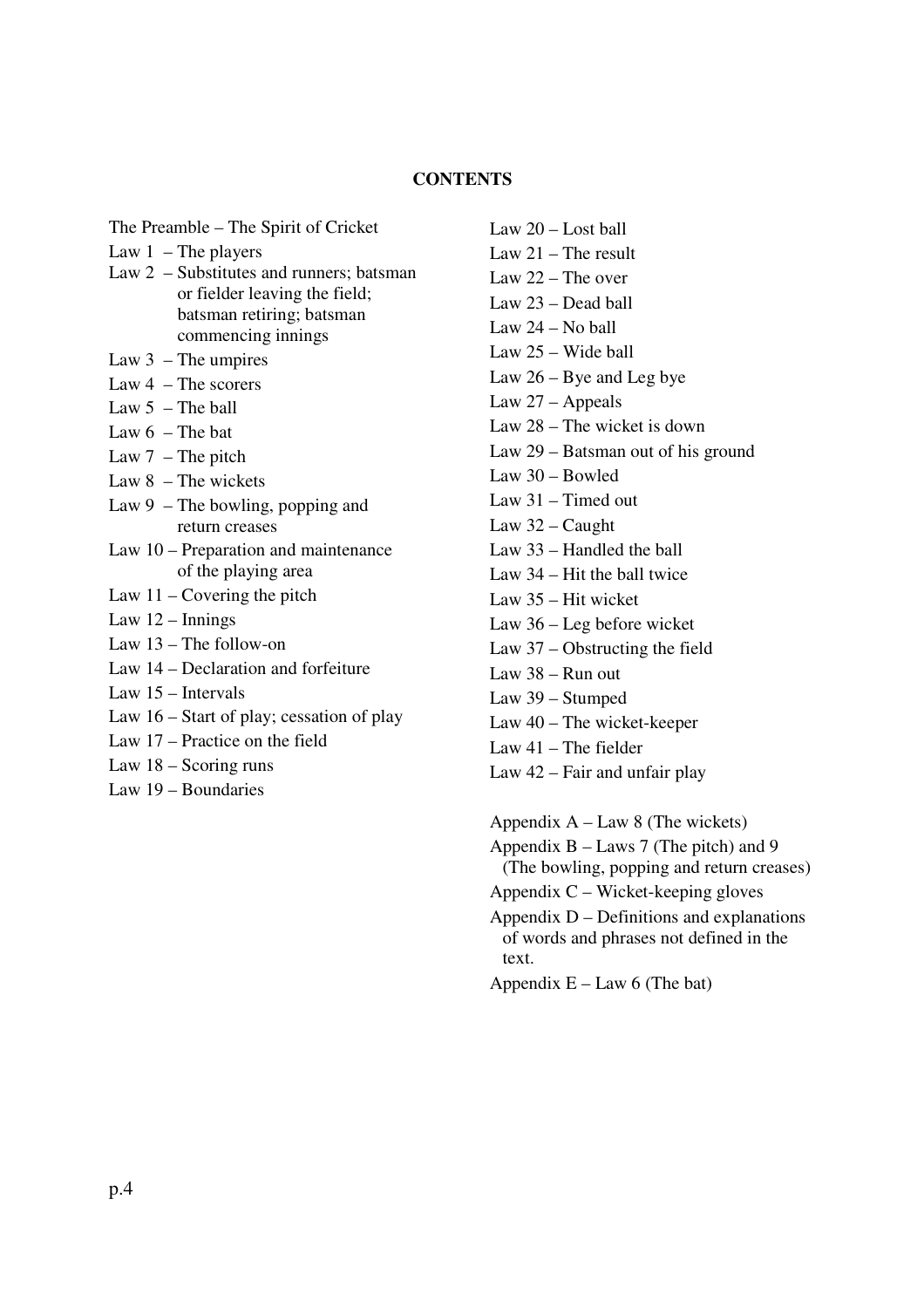# **THE LAWS OF CRICKET THE PREAMBLE – THE SPIRIT OF CRICKET**

*Cricket is a game that owes much of its unique appeal to the fact that it should be played not only within its Laws but also within the Spirit of the Game. Any action which is seen to abuse this spirit causes injury to the game itself. The major responsibility for ensuring the spirit of fair play rests with the captains.* 

**1.** There are two Laws which place the responsibility for the team's conduct firmly on the captain.

#### **Responsibility of captains**

 The captains are responsible at all times for ensuring that play is conducted within the Spirit of the Game as well as within the Laws.

#### **Player's conduct**

 In the event of a player failing to comply with instructions by an umpire, or criticising by word or action the decisions of an umpire, or showing dissent, or generally behaving in a manner which might bring the game into disrepute, the umpire concerned shall in the first place report the matter to the other umpire and to the player's captain, and instruct the latter to take action.

#### **2. Fair and unfair play**

According to the Laws the umpires are the sole judges of fair and unfair play.

 The umpires may intervene at any time and it is the responsibility of the captain to take action where required.

#### **3. The umpires are authorised to intervene in cases of**:

- Time wasting
- Damaging the pitch
- Dangerous or unfair bowling
- Tampering with the ball
- Any other action that they consider to be unfair

#### **4. The Spirit of the Game involves RESPECT for:**

- Your opponents
- **Vour own captain and team**
- $\blacksquare$  The role of the umpires
- The game and its traditional values

#### **5. It is against the Spirit of the Game:**

- To dispute an umpire's decision by word, action or gesture
- To direct abusive language towards an opponent or umpire
- To indulge in cheating or any sharp practice, for instance:

(a) to appeal knowing that the batsman is not out

- (b) to advance towards an umpire in an aggressive manner when appealing
- (c) to seek to distract an opponent either verbally or by harassment with persistent clapping or unnecessary noise under the guise of enthusiasm and motivation of one's own side

#### **6. Violence**

There is no place for any act of violence on the field of play.

#### **7. Players**

 Captains and umpires together set the tone for the conduct of a cricket match. Every player is expected to make an important contribution to this.

*The players, umpires and scorers in a game of cricket may be of either gender and the Laws apply equally to both. The use, throughout the text, of pronouns indicating the male gender is purely for brevity. Except where specifically stated otherwise, every provision of the Laws is to be read as applying to women and girls equally as to men and boys.*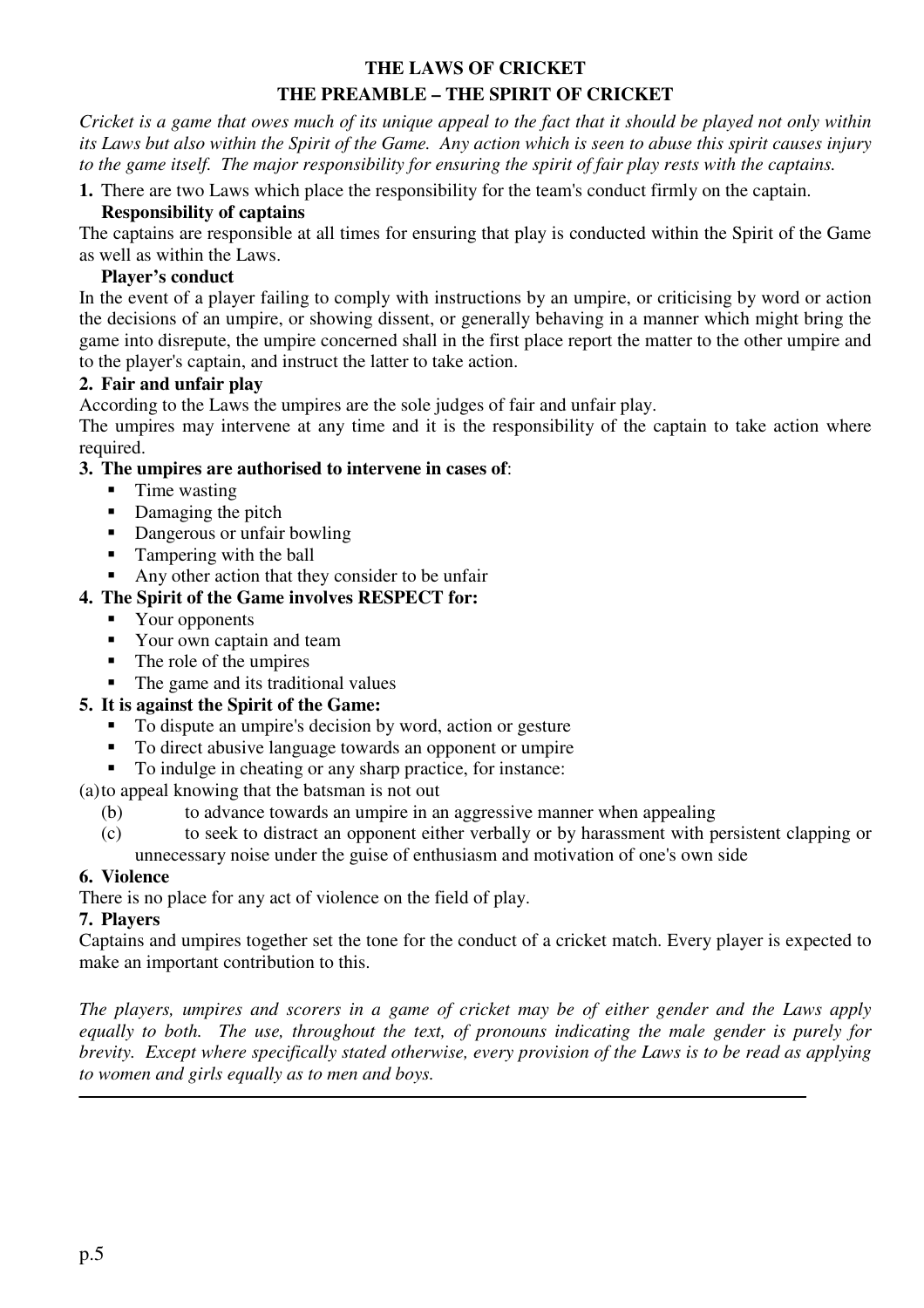# **LAW 1 THE PLAYERS**

### **1. Number of players**

A match is played between two sides, each of eleven players, one of whom shall be captain. By agreement a match may be played between sides of fewer than, or more than, eleven players, but not more than eleven players may field at any time.

# **2. Nomination of players**

Each captain shall nominate his players in writing to one of the umpires before the toss. No player may be changed after the nomination without the consent of the opposing captain.

# **3. Captain**

If at any time the captain is not available, a deputy shall act for him.

- (a) If a captain is not available during the period in which the toss is to take place, then the deputy must be responsible for the nomination of the players, if this has not already been done, and for the toss. See 2 above and Law 12.4 (The toss).
- (b) At any time after the nomination of the players, only a nominated player can act as deputy in discharging the duties and responsibilities of the captain as stated in these Laws.

### **4. Responsibility of captains**

The captains are responsible at all times for ensuring that play is conducted within the spirit and traditions of the game as well as within the Laws. See The Preamble – The Spirit of Cricket and Law 42.1 (Fair and unfair play – responsibility of captains).

#### **LAW 2 SUBSTITUTES AND RUNNERS; BATSMAN OR FIELDER LEAVING THE FIELD; BATSMAN RETIRING; BATSMAN COMMENCING INNINGS**

#### **1. Substitutes and runners**

- (a) If the umpires are satisfied that a nominated player has been injured or become ill since the nomination of the players, they shall allow that player to have
	- (i) a substitute acting for him in the field.
	- (ii) a runner when batting.

Any injury or illness that occurs at any time after the nomination of the players until the conclusion of the match shall be allowable, irrespective of whether play is in progress or not.

- (b) The umpires shall have discretion to allow, for other wholly acceptable reasons, a substitute fielder or a runner to act for a nominated player, at the start of the match, or at any subsequent time.
- (c) A player wishing to change his shirt, boots, etc. shall leave the field to do so. No substitute shall be allowed for him.

# **2. Objection to substitutes**

The opposing captain shall have no right of objection to any player acting as a substitute on the field, nor as to where the substitute shall field. However, no substitute shall act as wicketkeeper. See 3 below.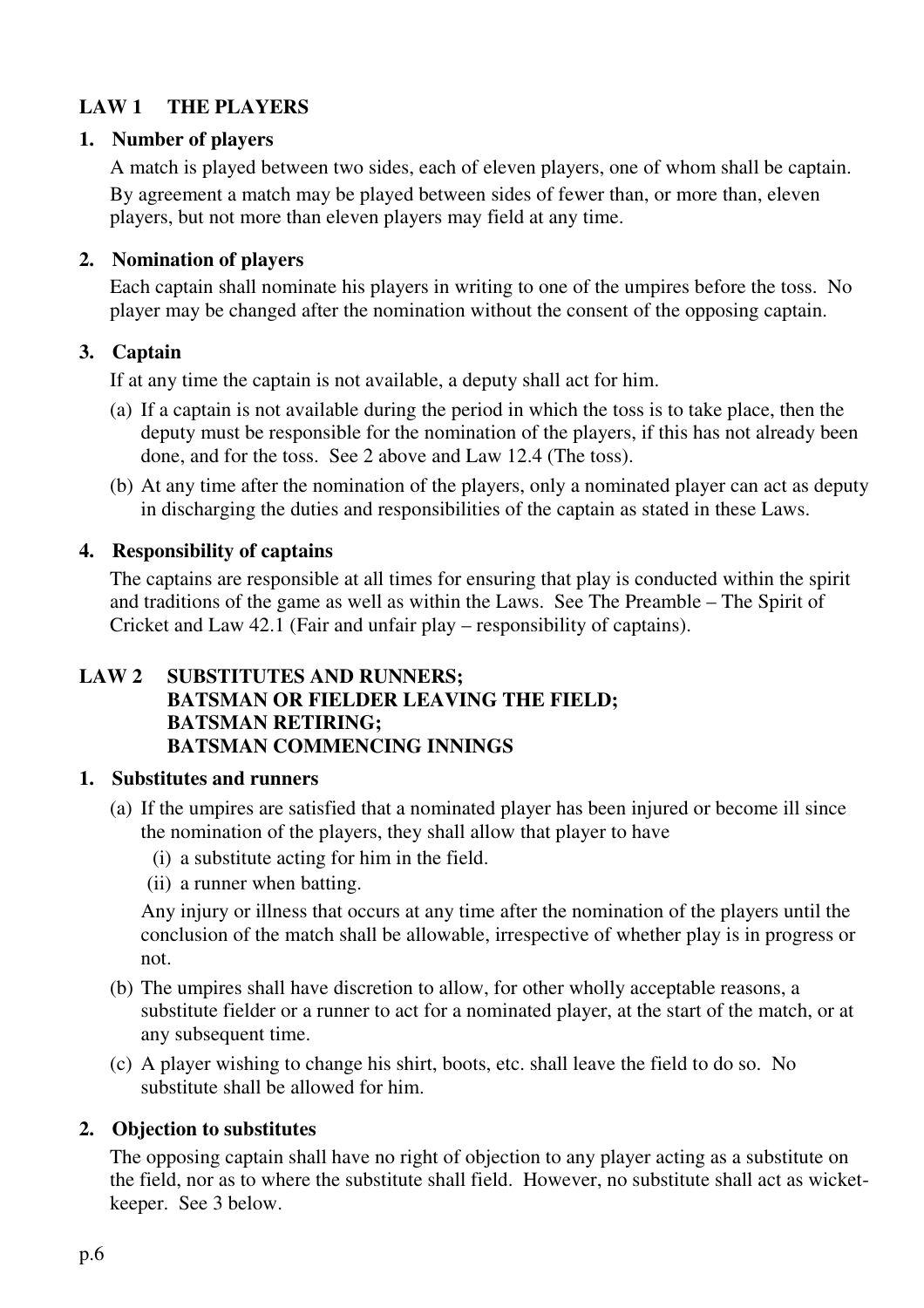# **3. Restrictions on role of substitutes**

A substitute shall not be allowed to bat, bowl or act as wicket-keeper. Note also Law 1.3(b) (Captain).

# **4. A player for whom a substitute has acted**

A nominated player is allowed to bat, bowl or field even though a substitute has previously acted for him.

# **5. Fielder absent or leaving the field**

If a fielder fails to take the field with his side at the start of the match or at any later time, or leaves the field during a session of play,

- (a) the umpire shall be informed of the reason for his absence.
- (b) he shall not thereafter come on to the field of play during a session of play without the consent of the umpire. See 6 below. The umpire shall give such consent as soon as is practicable.
- (c) if he is absent for 15 minutes of playing time or longer, he shall not be permitted to bowl thereafter, subject to (i), (ii) or (iii) below, until he has been on the field for at least the length of playing time for which he was absent.
	- (i) Absence or penalty for time absent shall not be carried over into a new day's play.
	- (ii) If, in the case of a follow-on or forfeiture, a side fields for two consecutive innings, this restriction shall, subject to (i) above, continue as necessary into the second innings, but shall not otherwise be carried over into a new innings.
	- (iii) The time lost for an unscheduled break in play shall be counted as time on the field of play for any fielder who comes on to the field at the resumption of play after the break. See Law 15.1 (An interval).

# **6. Player returning without permission**

If a player comes on to the field of play in contravention of 5(b) above and comes into contact with the ball while it is in play,

- (a) the ball shall immediately become dead and the umpire shall award 5 penalty runs to the batting side. Additionally, runs completed by the batsmen shall be scored together with the run in progress if they had already crossed at the instant of the offence. The ball shall not count as one of the over.
- (b) the umpire shall inform the other umpire, the captain of the fielding side, the batsmen and, as soon as practicable, the captain of the batting side of the reason for this action.
- (c) the umpires together shall report the occurrence as soon as possible after the match to the Executive of the fielding side and to any Governing Body responsible for the match, who shall take such action as is considered appropriate against the captain and the player concerned.

# **7. Runner**

The player acting as a runner for a batsman shall be a member of the batting side and shall, if possible, have already batted in that innings. The runner shall wear external protective equipment equivalent to that worn by the batsman for whom he runs and shall carry a bat.

# **8. Transgression of the Laws by a batsman who has a runner**

(a) A batsman's runner is subject to the Laws. He will be regarded as a batsman except where there are **special** provisions for his role as a runner. See 7 above and Law 29.2 (Which is a batsman's ground).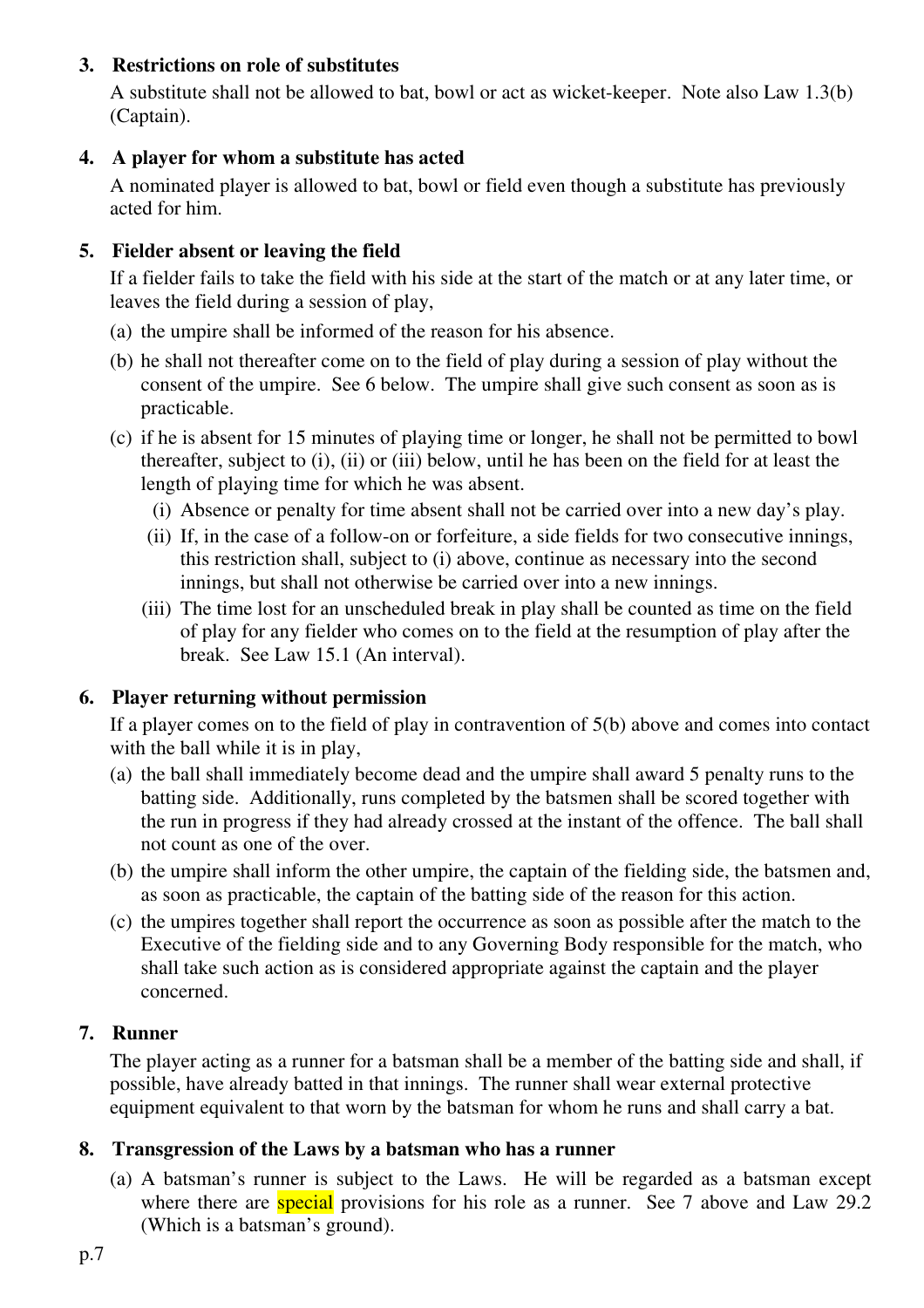- (b) A batsman who has a runner will suffer the penalty for any infringement of the Laws by his runner as if he had been himself responsible for the infringement. In particular he will be out if his runner is out under either of the Laws 37 (Obstructing the field) or 38 (Run out).
- (c) When a batsman who has a runner is striker he remains himself subject to the Laws and will be liable to the penalties that any infringement of them demands. In the case of Run out and Stumped, however, special provisions, set out in (d) and (e) below, apply to him as a striker who has a runner.
- (d) If a striker who has a runner is out of his ground when the wicket at the wicket-keeper's end is fairly put down by the action of a fielder, otherwise than in (e) below, then, notwithstanding (b) above and irrespective of the position of the non-striker and the runner, he will be out Run out. However, Laws 38.2(a) and 38.2(b)(ii) (Batsman not Run out) shall apply.
- (e) If a striker who has a runner is out of his ground when the wicket at the wicket-keeper's end is fairly put down by the wicket-keeper, without the intervention of another fielder, if both the following conditions are satisfied.

his runner is within his ground

he makes no movement towards the bowler's end other than action in receiving and/or playing or playing at the ball,

### he is

- (i) Not out if No ball has been called.
- (ii) Out Stumped if the delivery is not a No ball. In this case, however, Law 39.3(a) (Not out Stumped) shall apply.
- If either of the two conditions is not satisfied, then he is Run out. Law 38.2(a) will apply.
	- (f) If a striker who has a runner is himself dismissed as in either (d) or (e) above, runs completed by the runner and the other batsman before the wicket is put down shall be disallowed. However, any runs for penalties awarded to either side shall stand. See Law 18.6 (Runs awarded for penalties). The non-striker shall return to his original end.
	- $(s)$  When a batsman who has a runner is not the striker
		- (i) he remains subject to Law 37 (Obstructing the field) but is otherwise out of the game.
		- (ii) he shall stand where directed by the striker's end umpire so as not to interfere with play.
		- (iii) he will be liable, notwithstanding (i) above, to any penalty demanded by the Laws should he commit any act of unfair play.

# **9. Batsman retiring**

A batsman may retire at any time during his innings when the ball is dead. The umpires, before allowing play to proceed shall be informed of the reason for a batsman retiring.

- (a) If a batsman retires because of illness, injury or any other unavoidable cause, he is entitled to resume his innings subject to (c) below. If for any reason he does not do so, his innings is to be recorded as 'Retired – not out'.
- (b) If a batsman retires for any reason other than as in (a) above, he may resume his innings only with the consent of the opposing captain. If for any reason he does not resume his innings it is to be recorded as 'Retired – out'.
- (c) If after retiring a batsman resumes his innings, it shall be only at the fall of a wicket or the retirement of another batsman.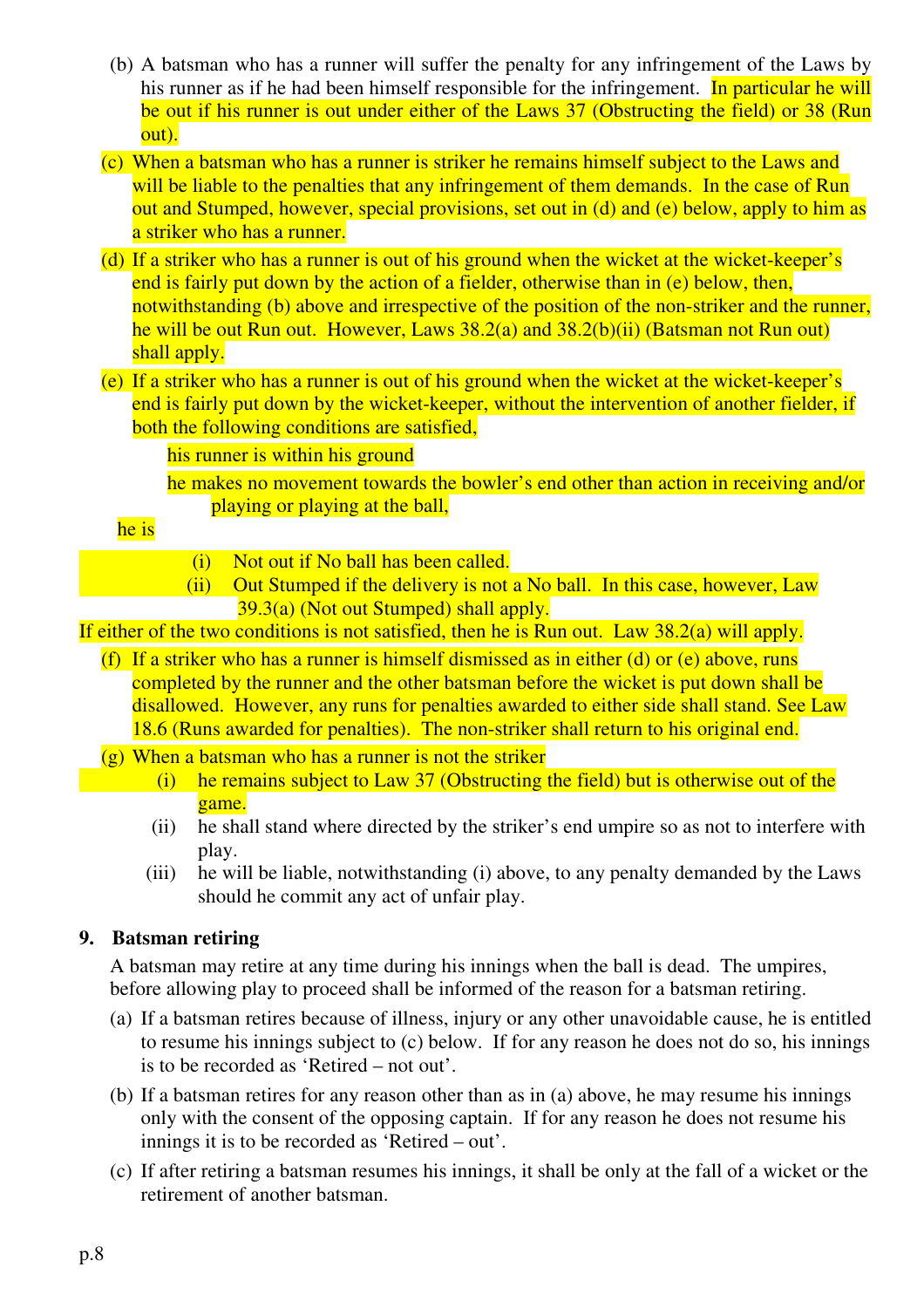### **10. Commencement of a batsman's innings**

Except at the start of a side's innings, a batsman shall be considered to have commenced his innings when he first steps on to the field of play, provided Time has not been called. The innings of the opening batsmen, and that of any new batsman on the resumption of play after a call of Time, shall commence at the call of Play.

# **LAW 3 THE UMPIRES**

# **1. Appointment and attendance**

Before the match, two umpires shall be appointed, one for each end, to control the game as required by the Laws, with absolute impartiality. The umpires shall be present on the ground and report to the Executive of the ground at least 45 minutes before the scheduled start of each day's play.

### **2. Change of umpire**

An umpire shall not be changed during the match, other than in exceptional circumstances, unless he is injured or ill. If there has to be a change of umpire, the replacement shall act only as striker's end umpire unless the captains agree that he should take full responsibility as an umpire.

#### **3. Agreement with captains**

Before the toss the umpires shall

- (a) ascertain the hours of play and agree with the captains
	- (i) the balls to be used during the match. See Law 5 (The ball).
	- (ii) times and durations of intervals for meals and times for drinks intervals. See Law 15 (Intervals).
	- (iii) the boundary of the field of play and allowances for boundaries. See Law 19 (Boundaries).
	- (iv) any special conditions of play affecting the conduct of the match.
- (b) inform the scorers of agreements in (ii), (iii) and (iv) above.

# **4. To inform captains and scorers**

Before the toss the umpires shall agree between themselves and inform both captains and both scorers

- (i) which clock or watch and back-up time piece is to be used during the match.
- (ii) whether or not any obstacle within the field of play is to be regarded as a boundary. See Law 19 (Boundaries).

# **5. The wickets, creases and boundaries**

Before the toss and during the match, the umpires shall satisfy themselves that

- (a) the wickets are properly pitched. See Law 8 (The wickets)
- (b) the creases are correctly marked. See Law 9 (The bowling, popping and return creases).
- (c) the boundary of the field of play complies with the requirements of Laws 19.1 (The boundary of the field of play) and 19.2 (Defining the boundary – boundary marking).

# **6. Conduct of the game, implements and equipment**

Before the toss and during the match, the umpires shall satisfy themselves that

- (a) the conduct of the game is strictly in accordance with the Laws.
- (b) the implements of the game conform to the following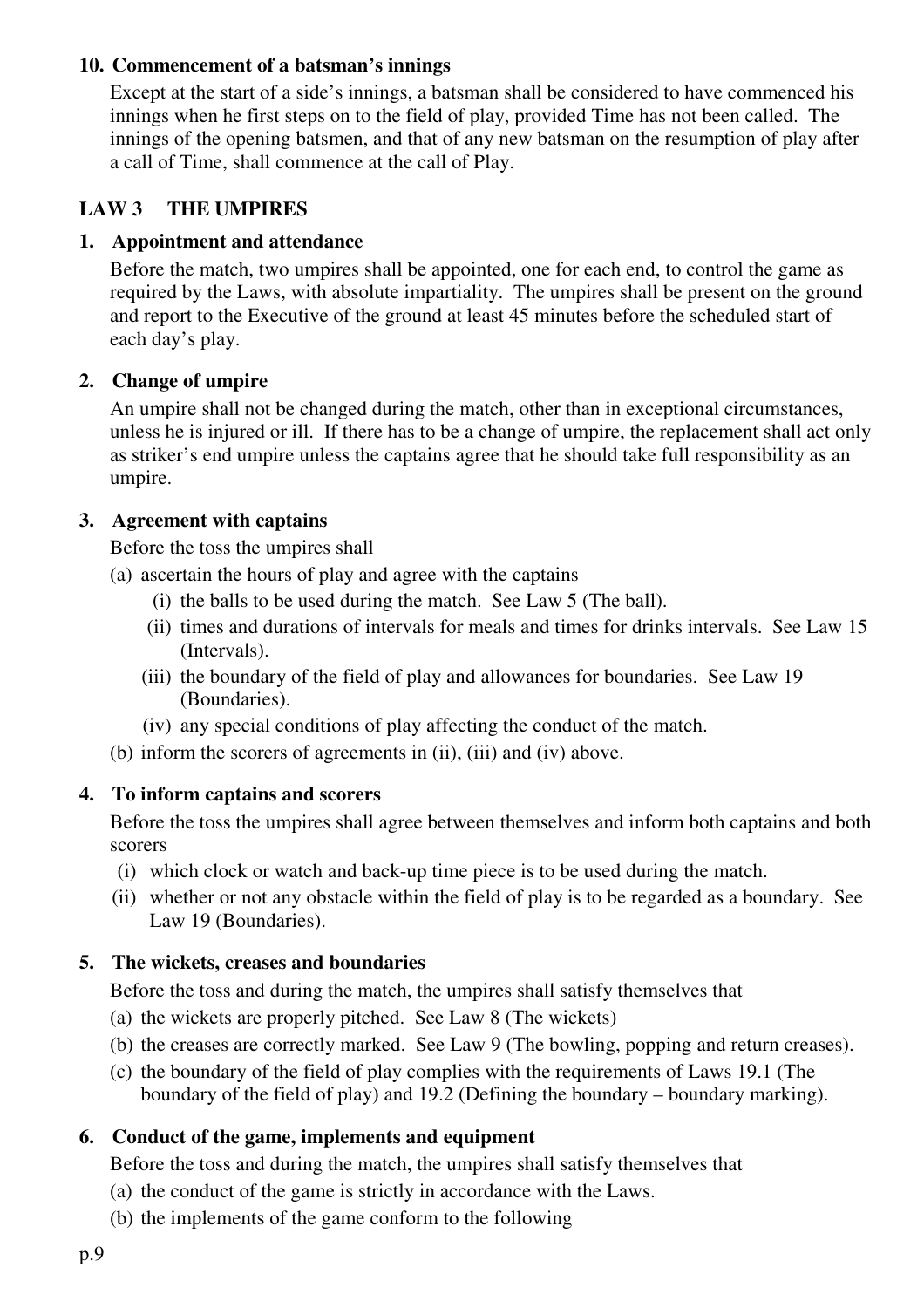- (i) Law 5 (The ball)
- (ii) externally visible requirements of Law 6 (The bat) and Appendix E.
- (iii) either Laws 8.2 (Size of stumps) and 8.3 (The bails) or, if appropriate, Law 8.4 (Junior cricket).
- (c) (i) no player uses equipment other than that permitted. See Appendix D. Note particularly therein the interpretation of 'protective helmet'.
	- (ii) the wicket-keeper's gloves comply with the requirements of Law 40.2 (Gloves).

# **7. Fair and unfair play**

The umpires shall be the sole judges of fair and unfair play.

# **8. Fitness for play**

(a) It is solely for the umpires together to decide whether

either conditions of ground, weather or light

or exceptional circumstances

mean that it would be dangerous or unreasonable for play to take place.

Conditions shall not be regarded as either dangerous or unreasonable merely because they are not ideal.

- (b) Conditions shall be regarded as dangerous if there is actual and foreseeable risk to the safety of any player or umpire.
- (c) Conditions shall be regarded as unreasonable if, although posing no risk to safety, it would not be sensible for play to proceed.

# **9. Suspension of play in dangerous or unreasonable conditions**

- (a) All references to ground include the pitch. See Law 7.1 (Area of pitch).
- (b) If at any time the umpires together agree that the conditions of ground, weather or light, or any other circumstances are dangerous or unreasonable, they shall immediately suspend play, or not allow play to start or to recommence.
- (c) When there is a suspension of play it is the responsibility of the umpires to monitor conditions. They shall make inspections as often as appropriate, unaccompanied by any players or officials. Immediately the umpires together agree that the conditions are no longer dangerous or unreasonable they shall call upon the players to resume play.

# **10. Position of umpires**

Each umpire shall stand where he can best see any act upon which his decision may be required.

Subject to this over-riding consideration, the bowler's end umpire shall stand where he does not interfere with either the bowler's run up or the striker's view.

The striker's end umpire may elect to stand on the off side instead of the on side of the pitch, provided he informs the captain of the fielding side, the striker and the other umpire of his intention to do so.

# **11. Umpires changing ends**

The umpires shall change ends after each side has had one completed innings. See Law 12.3 (Completed innings)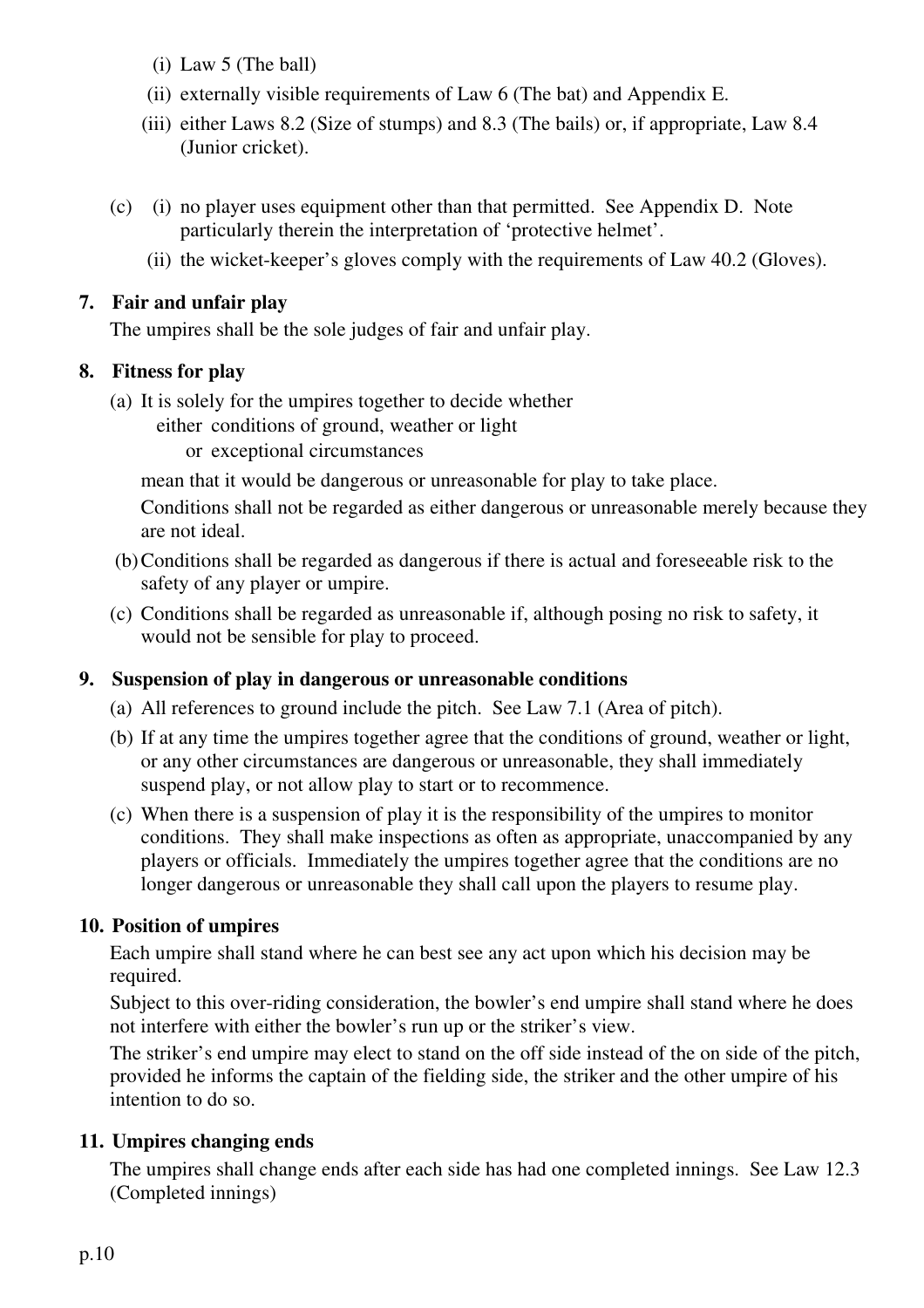### **12. Consultation between umpires**

All disputes shall be determined by the umpires. The umpires shall consult with each other whenever necessary. See also Law 27.6 (Consultation by umpires)

#### **13. Informing the umpires**

Throughout the Laws, wherever the umpires are to receive information from captains or other players, it will be sufficient for one umpire to be so informed and for him to inform the other umpire.

### **14. Signals**

(a) The following code of signals shall be used by umpires.

| (1) | Signals made while the ball is in play |                                                                                                                                                                                                                                                 |  |
|-----|----------------------------------------|-------------------------------------------------------------------------------------------------------------------------------------------------------------------------------------------------------------------------------------------------|--|
|     | Dead ball                              | - by crossing and re-crossing the wrists below the waist.                                                                                                                                                                                       |  |
|     | No ball                                | - by extending one arm horizontally.                                                                                                                                                                                                            |  |
|     | Out                                    | - by raising an index finger above the<br>head. (If not out, the umpire shall call<br>Not out.)                                                                                                                                                 |  |
|     | Wide                                   | - by extending both arms horizontally.                                                                                                                                                                                                          |  |
|     |                                        | $A = 1$ and $A = 1$ and $A = 1$ and $A = 1$ and $A = 1$ and $A = 1$ and $A = 1$ and $A = 1$ and $A = 1$ and $A = 1$ and $A = 1$ and $A = 1$ and $A = 1$ and $A = 1$ and $A = 1$ and $A = 1$ and $A = 1$ and $A = 1$ and $A = 1$ and $A = 1$ and |  |

- (ii) When the ball is dead, the bowler's end umpire shall repeat the signals above, with the exception of the signal for Out, to the scorers.
- (iii) The signals listed below shall be made to the scorers only when the ball is dead.

| Boundary 4                                           | - by waving an arm from side to side finishing with the arm across<br>the chest                   |
|------------------------------------------------------|---------------------------------------------------------------------------------------------------|
| Boundary 6                                           | - by raising both arms above the head.                                                            |
| Bye                                                  | - by raising an open hand above the head.                                                         |
| Commencement<br>of last hour                         | - by pointing to a raised wrist with the<br>other hand.                                           |
| Five penalty<br>runs awarded to<br>the batting side  | - by repeated tapping of one shoulder<br>with the opposite hand.                                  |
| Five penalty<br>runs awarded to<br>the fielding side | - by placing one hand on the opposite<br>shoulder.                                                |
| Leg bye                                              | - by touching a raised knee with the hand.                                                        |
| New ball                                             | - by holding the ball above the head.                                                             |
| Revoke<br>last signal                                | - by touching both shoulders, each with<br>the opposite hand.                                     |
| Short run                                            | - by bending one arm upwards and<br>touching the nearer shoulder with the<br>tips of the fingers. |

All these signals are to be made by the bowler's end umpire except that for Short run, which is to be signalled by the umpire at the end where short running occurs. However, the bowler's end umpire shall be responsible both for the final signal of Short run to the scorers and for informing them as to the number of runs to be recorded.

(b) The umpire shall wait until each signal to the scorers has been separately acknowledged by a scorer before allowing play to proceed.

#### **15. Correctness of scores**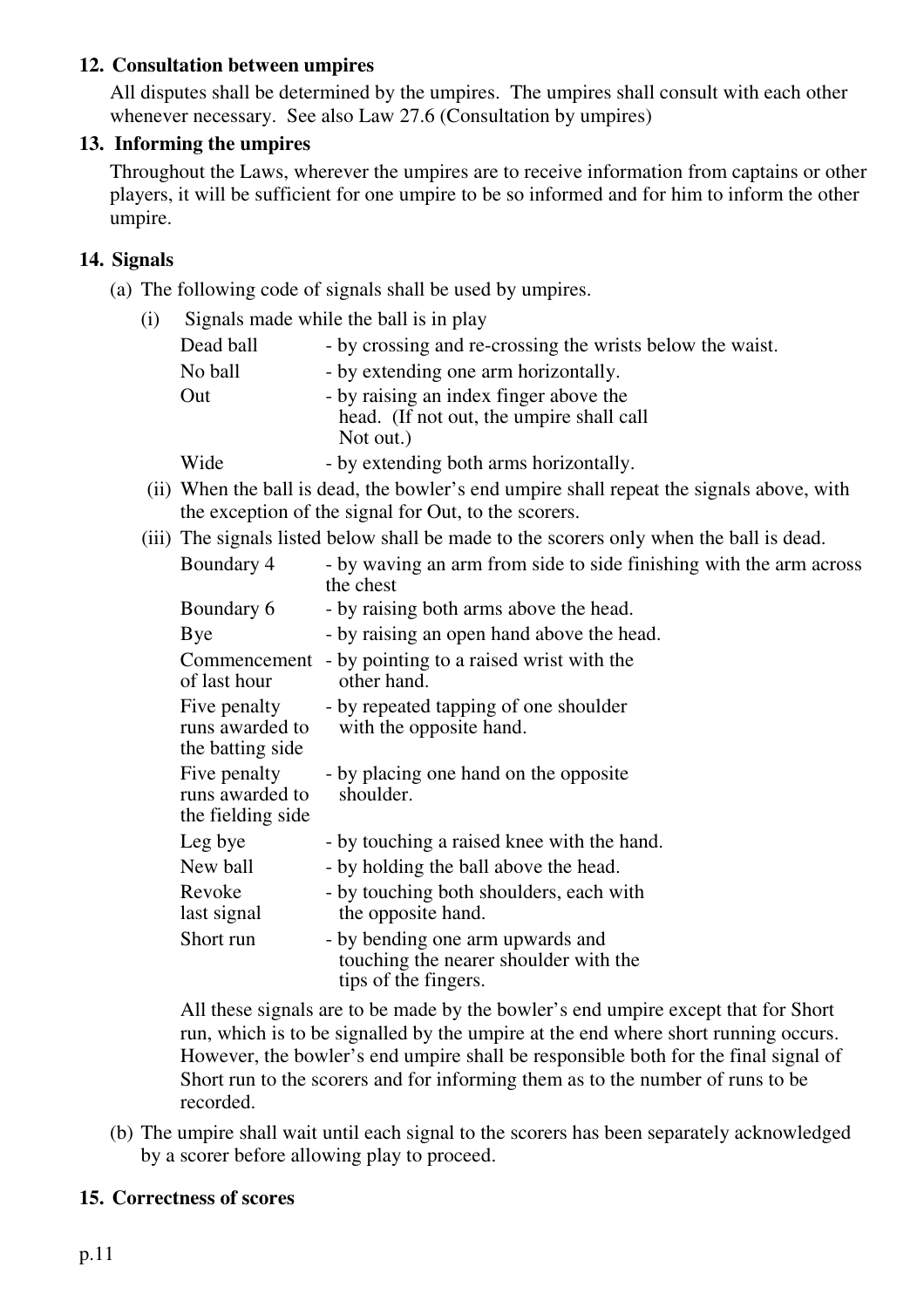Consultation between umpires and scorers on doubtful points is essential. The umpires shall, throughout the match, satisfy themselves as to the correctness of the number of runs scored, the wickets that have fallen and, where appropriate, the number of overs bowled. They shall agree these with the scorers at least at every interval, other than a drinks interval, and at the conclusion of the match. See Laws 4.2 (Correctness of scores), 21.8 (Correctness of result) and 21.10 (Result not to be changed).

# **LAW 4 THE SCORERS**

# **1. Appointment of scorers**

Two scorers shall be appointed to record all runs scored, all wickets taken and, where appropriate, number of overs bowled.

# **2. Correctness of scores**

The scorers shall frequently check to ensure that their records agree. They shall agree with the umpires, at least at every interval, other than drinks intervals, and at the conclusion of the match, the runs scored, the wickets that have fallen and, where appropriate, the number of overs bowled. See Law 3.15 (Correctness of scores)

# **3. Acknowledging signals**

The scorers shall accept all instructions and signals given to them by umpires. They shall immediately acknowledge each separate signal.

# **LAW 5 THE BALL**

# **1. Weight and size**

The ball, when new, shall weigh not less than 5½ ounces/155.9 g, nor more than 5¼ ounces/163 g, and shall measure not less than  $8^{13}/16$  in/22.4 cm, nor more than 9 in/22.9 cm in circumference.

# **2. Approval and control of balls**

- (a) All balls to be used in the match, having been approved by the umpires and captains, shall be in the possession of the umpires before the toss and shall remain under their control throughout the match.
- (b) The umpire shall take possession of the ball in use at the fall of each wicket, at the start of any interval and at any interruption of play.

# **3. New ball**

Unless an agreement to the contrary has been made before the match, either captain may demand a new ball at the start of each innings.

# **4. New ball in match of more than one day's duration**

In a match of more than one day's duration, the captain of the fielding side may demand a new ball when the number of overs, excluding any part overs, bowled with the old one is equal to or greater than the prescribed number of overs. The Governing Body for cricket in the country concerned shall decide the number of overs applicable in that match. This number shall not be less than 75 overs.

The umpire shall inform the other umpire and indicate to the batsmen and the scorers whenever a new ball is taken into play.

# **5. Ball lost or becoming unfit for play**

p.12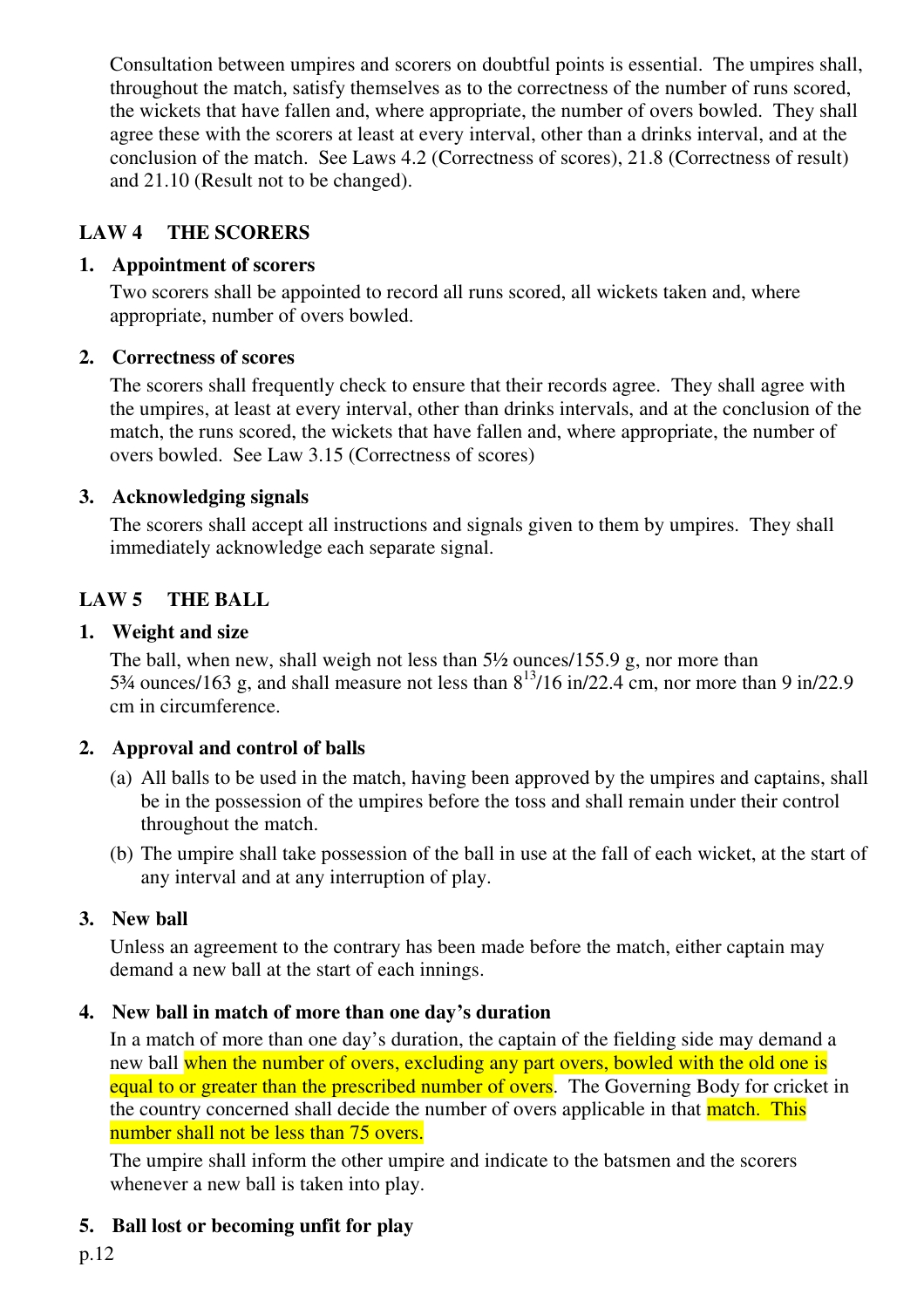If, during play, the ball cannot be found or recovered or the umpires agree that it has become unfit for play through normal use, the umpires shall replace it with a ball which has had wear comparable with that which the previous ball had received before the need for its replacement. When the ball is replaced the umpire shall inform the batsmen and the fielding captain.

# **6. Specifications**

The specifications as described in 1 above shall apply to men's cricket only. The following specifications will apply to

- (i) Women's cricket Weight: from  $4^{15}/16$  ounces/140 g to  $5^5/16$  ounces 151 g Circumference: from  $8\frac{1}{4}$  in/21.0 cm to  $8\frac{7}{8}$  in/22.5 cm (ii) Junior cricket – Under 13
- Weight: from  $4^{11}/16$  ounces/133 g to  $5^{1}/16$  ounces 144 g Circumference: from  $8^{1}/16$  in/20.5 cm to  $8^{11}/16$  in/22.0 cm

# **LAW 6 THE BAT**

# **1. The bat**

The bat consists of two parts, a handle and a blade.

### **2. Measurements**

All provisions in sections 3 to 6 below are subject to the measurements and restrictions stated in Appendix E.

### **3. The handle**

- (a) One end of the handle is inserted into a recess in the blade as a means of joining the handle and the blade. The part of the handle that is then wholly outside the blade is defined to be the upper portion of the handle. It is a straight shaft for holding the bat. The remainder of the handle is its lower portion used purely for joining the blade and the handle together. It is not part of the blade but, solely in interpreting 5 and 6 below, references to the blade shall be considered to extend also to the lower portion of the handle where relevant.
- (b) The handle is to be made principally of cane and/or wood, glued where necessary and bound with twine along the upper portion.
- (c) Providing 7 below is not contravened, the upper portion may be covered with materials solely to provide a surface suitable for gripping. Such covering is an addition and is not part of the bat. Note, however, 8 below.
- (d) Notwithstanding 4(c) and 5 below, both the twine binding and the covering grip may extend beyond the junction of the upper and lower portions, to cover part of the shoulders as defined in Appendix E.

# **4. The blade**

- (a) The blade comprises the whole of the bat apart from the handle as defined above. The blade has a face, a back, a toe, sides and shoulders. See Appendix E.
- (b) The blade shall consist solely of wood.
- (c) No material may be placed on or inserted into either the blade or the lower portion of the handle other than as permitted in 3(d) above and 5 and 6 below, together with the minimal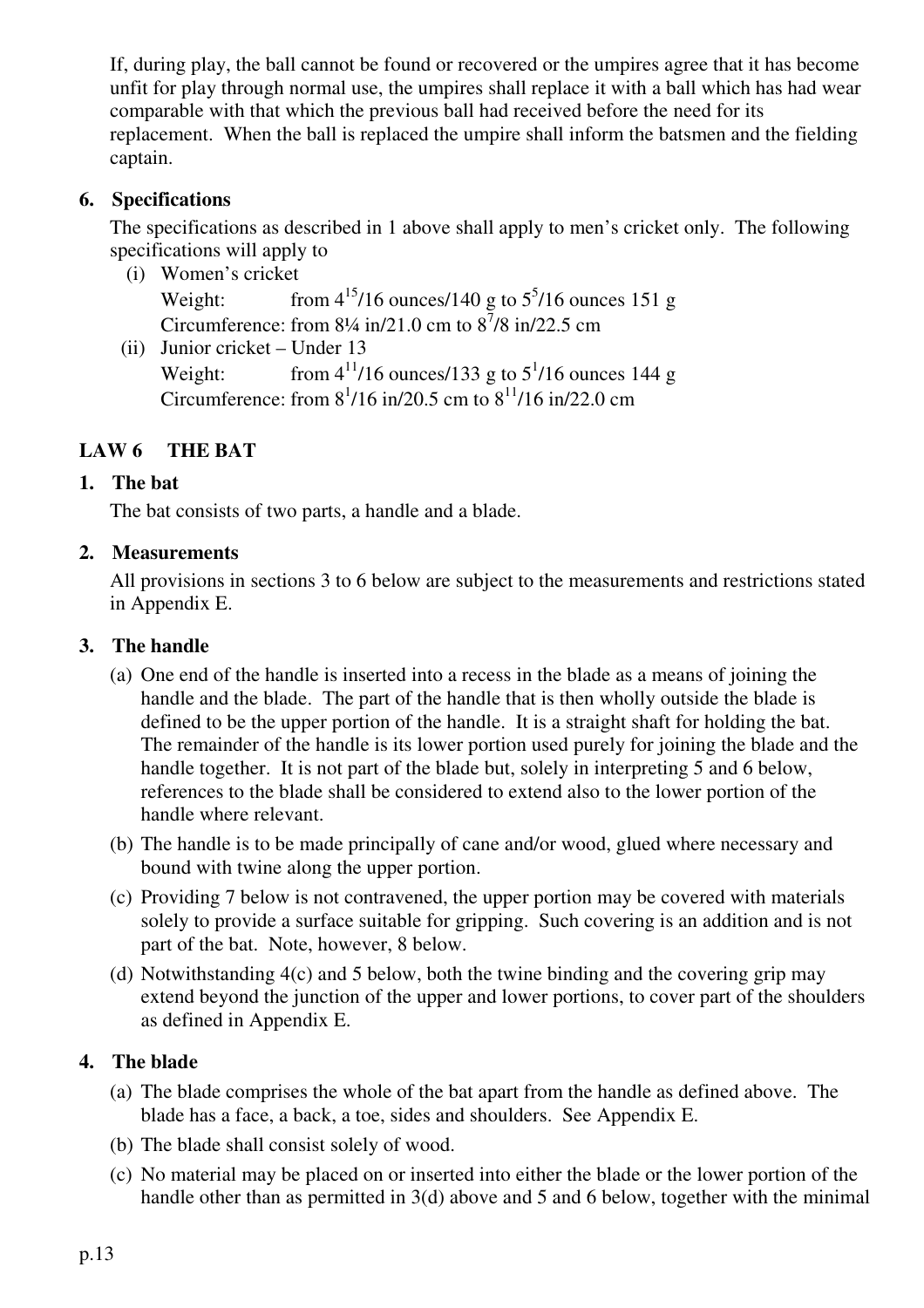adhesives or adhesive tape used solely for fixing these items, or for fixing the handle to the blade.

# **5. Covering the blade**

All bats may have commercial identifications on the blade. Type A and Type B bats may have no other covering on the blade except as permitted in 6 below. Type C bats may have a cloth covering on the blade. This may be treated as specified in 6 below.

Such covering is additional to the blade and is not part of the bat. Note, however, 8 below.

# **6. Protection and repair**

Providing neither 4 above nor 7 below is contravened,

- (a) solely for the purposes of
	- either (i) protection from surface damage to the face, sides and shoulders of the blade
		- or (ii) repair to the blade after damage

material that is not rigid, either at the time of its application to the blade or subsequently, may be placed on these surfaces. Any such material shall not extend over any part of the back of the blade except in the case of (ii) above and then only when it is applied as a continuous wrapping covering the damaged area.

(b) solid material may be inserted into the blade for repair after damage other than surface damage. Additionally, for protection from damage, for Types B and C, material may be inserted at the toe and/or along the sides, parallel to the face of the blade.

The only material permitted for any insertion is wood with minimal essential adhesives.

- (c) to prevent damage to the toe, material may be placed on that part of the blade but shall not extend over any part of the face, back or sides of the blade.
- (d) the surface of the blade may be treated with non-solid materials to improve resistance to moisture penetration and/or mask natural blemishes in the appearance of the wood. Save for the purpose of giving a homogeneous appearance by masking natural blemishes, such treatment must not materially alter the colour of the blade.

Any materials referred to in (a), (b), (c) or (d) above are additional to the blade and not part of the bat. Note, however, 8 below.

# **7. Damage to the ball**

- (a) For any part of the bat, covered or uncovered, the hardness of the constituent materials and the surface texture thereof shall not be such that either or both could cause unacceptable damage to the ball.
- (b) Any material placed on any part of the bat, for whatever purpose, shall similarly not be such that it could cause unacceptable damage to the ball.
- (c) For the purposes of this Law, unacceptable damage is deterioration greater than normal wear and tear caused by the ball striking the uncovered wooden surface of the blade.

# **8. Contact with the ball**

In these Laws,

- (a) reference to the bat shall imply that the bat is held in the batsman's hand or a glove worn on his hand, unless stated otherwise.
- (b) contact between the ball and

either (i) the bat itself

or (ii) the batsman's hand holding the bat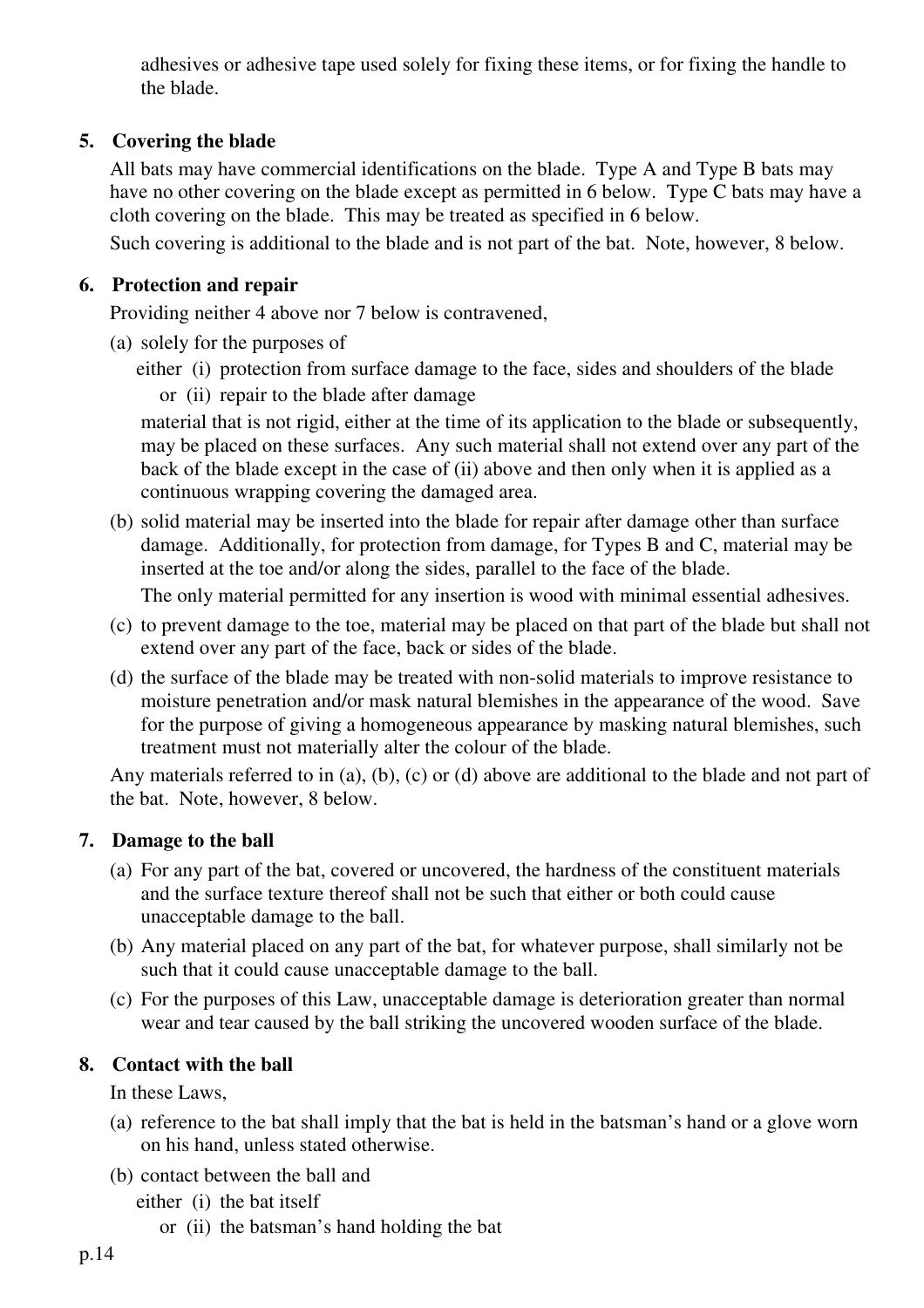or (iii) any part of a glove worn on the batsman's hand holding the bat

or (iv) any additional materials permitted under 3, 5 or 6 above

shall be regarded as the ball striking or touching the bat or being struck by the bat.

# **LAW 7 THE PITCH**

# **1. Area of pitch**

The pitch is a rectangular area of the ground 22 yards/20.12 m in length and 10 ft/3.05 m in width. It is bounded at either end by the bowling creases and on either side by imaginary lines, one each side of the imaginary line joining the centres of the two middle stumps, each parallel to it and 5 ft/1.52 m from it. See Laws 8.1 (Width and pitching) and 9.2 (The bowling crease).

# **2. Fitness of pitch for play**

The umpires shall be the sole judges of the fitness of the pitch for play. See Laws 3.8 (Fitness for play) and 3.9 (Suspension of play in dangerous or unreasonable conditions)

# **3. Selection and preparation**

Before the match, the Ground Authority shall be responsible for the selection and preparation of the pitch. During the match, the umpires shall control its use and maintenance.

# **4. Changing the pitch**

The pitch shall not be changed during the match unless the umpires decide that it is dangerous or unreasonable for play to continue on it and then only with the consent of both captains.

# **5. Non-turf pitches**

In the event of a non-turf pitch being used, the artificial surface shall conform to the following measurements.

Length – a minimum of 58 ft/17.68 m

Width – a minimum of 6 ft/1.83 m

See Law 10.8 (Non-turf pitches).

# **LAW 8 THE WICKETS**

# **1. Width and pitching**

Two sets of wickets shall be pitched opposite and parallel to each other at a distance of 22 yards/20.12 m between the centres of the two middle stumps. Each set shall be 9 in/22.86 cm wide and shall consist of three wooden stumps with two wooden bails on top. See Appendix A.

# **2. Size of stumps**

The tops of the stumps shall be 28 in/71.1 cm above the playing surface and shall be dome shaped except for the bail grooves. The portion of a stump above the playing surface shall be cylindrical apart from the domed top, with circular section of diameter not less than  $1\frac{3}{8}$  in/3.49 cm nor more than  $1\frac{1}{2}$  in/3.81 cm. See Appendix A.

# **3. The bails**

- (a) The bails, when in position on top of the stumps,
	- (i) shall not project more than  $\frac{1}{2}$  in/1.27 cm above them.
	- (ii) shall fit between the stumps without forcing them out of the vertical.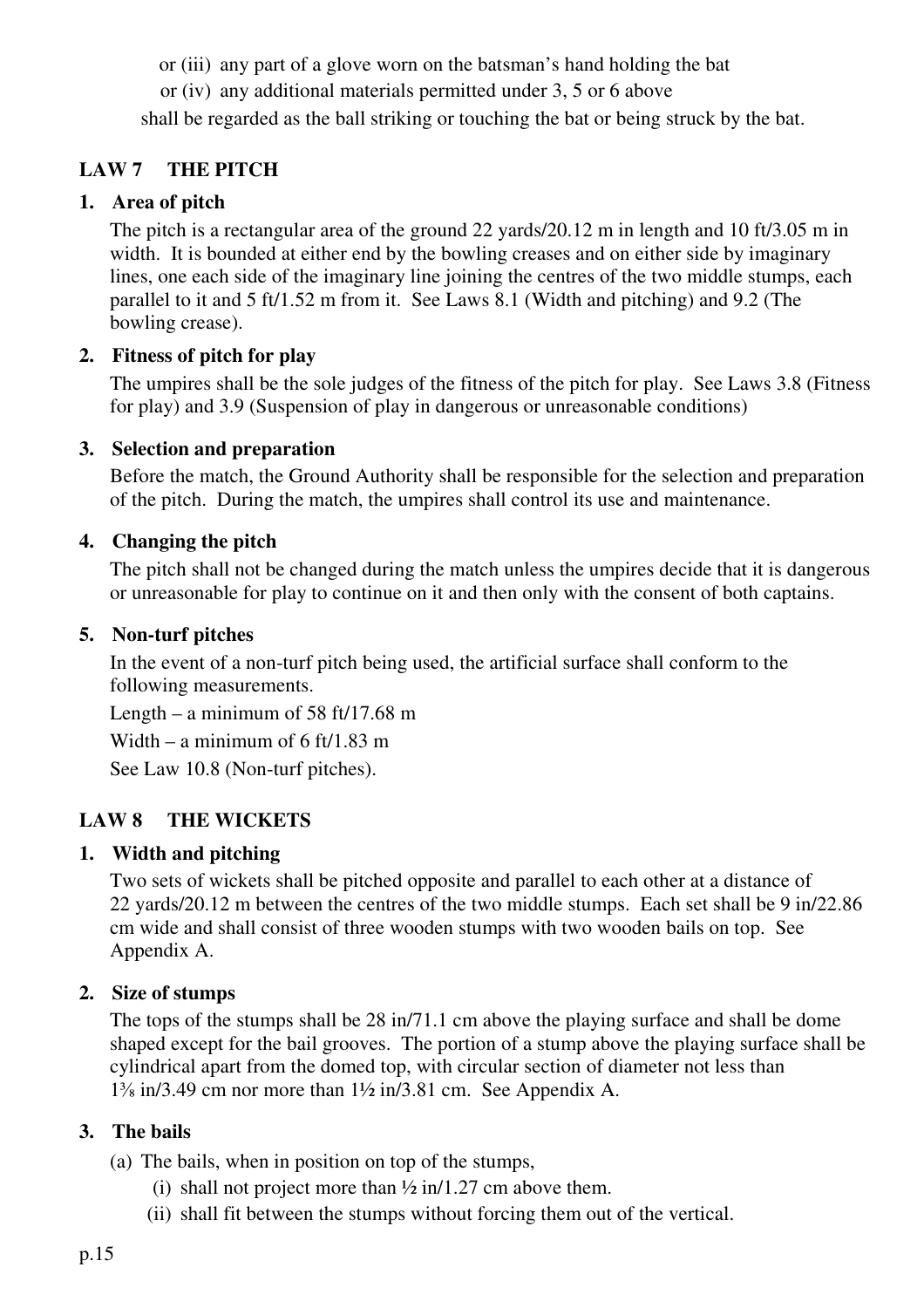(b) Each bail shall conform to the following specifications. See Appendix A.

| Overall length   | $45/16$ in/10.95 cm       |
|------------------|---------------------------|
| Length of barrel | $2^{1}/8$ in /5.40 cm     |
| Longer spigot    | $1\frac{3}{8}$ in/3.49 cm |
| Shorter spigot   | 13/16 in/2.06 cm          |

# **4. Junior cricket**

In junior cricket, the same definitions of the wickets shall apply subject to the following measurements being used.

| Width                        | 8 in/20.32 cm                           |  |  |  |
|------------------------------|-----------------------------------------|--|--|--|
| Pitched for under 13         | 21 yards/19.20 m                        |  |  |  |
| Pitched for under 11         | 20 yards/18.29 m                        |  |  |  |
| Pitched for under 9          | 18 yards/16.46 m                        |  |  |  |
| Height above playing surface | 27 in/68.58 cm                          |  |  |  |
| Each stump                   |                                         |  |  |  |
| Diameter                     | not less than $1\frac{1}{4}$ in/3.18 cm |  |  |  |
|                              | nor more than $1\frac{3}{8}$ in/3.49 cm |  |  |  |
| Each bail                    |                                         |  |  |  |
| Overall                      | $3^{13}/16$ in/9.68 cm                  |  |  |  |
| <b>Barrel</b>                | $1^{13}/16$ in/4.60 cm                  |  |  |  |
| Longer spigot                | $1\frac{1}{4}$ in/3.18 cm               |  |  |  |
| Shorter spigot               | $\frac{3}{4}$ in/1.91 cm                |  |  |  |

# **5. Dispensing with bails**

The umpires may agree to dispense with the use of bails, if necessary. If they so agree then no bails shall be used at either end. The use of bails shall be resumed as soon as conditions permit. See Law 28.4 (Dispensing with bails).

# **LAW 9 THE BOWLING, POPPING AND RETURN CREASES**

# **1. The creases**

A bowling crease, a popping crease and two return creases shall be marked in white, as set out in 2, 3 and 4 below, at each end of the pitch. See Appendix B.

# **2. The bowling crease**

The bowling crease, which is the back edge of the crease marking, shall be the line through the centres of the three stumps at that end. It shall be 8 ft 8 in/2.64 m in length, with the stumps in the centre.

# **3. The popping crease**

The popping crease, which is the back edge of the crease marking, shall be in front of and parallel to the bowling crease and shall be 4 ft/1.22 m from it. The popping crease shall be marked to a minimum of 6 ft/1.83 m on either side of the imaginary line joining the centres of the two middle stumps and shall be considered to be unlimited in length.

# **4. The return creases**

The return creases, which are the inside edges of the crease markings, shall be at right angles to the popping crease at a distance of 4 ft 4 in/1.32 m either side of the imaginary line joining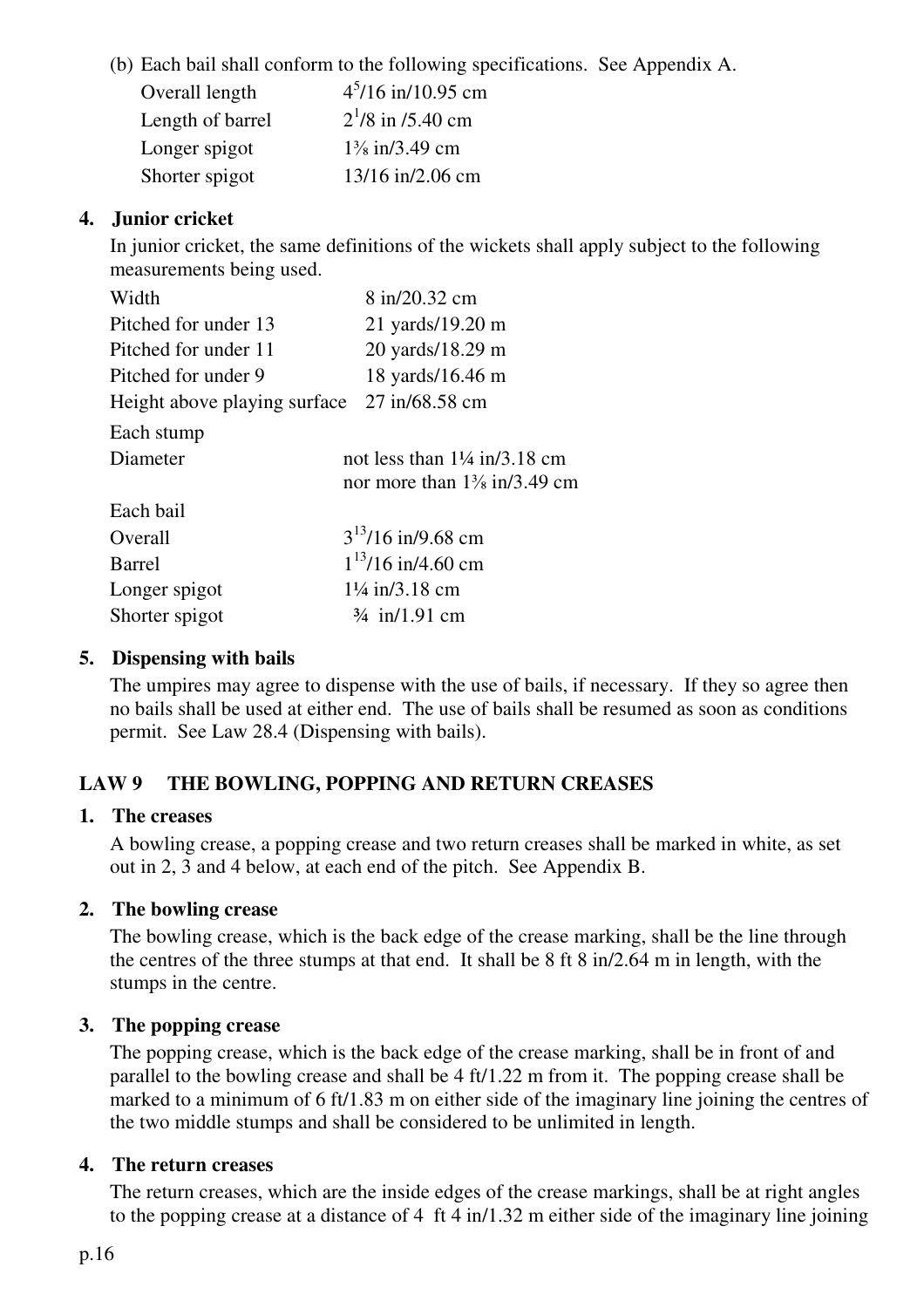the centres of the two middle stumps. Each return crease shall be marked from the popping crease to a minimum of 8 ft/2.44 m behind it and shall be considered to be unlimited in length.

# **LAW 10 PREPARATION AND MAINTENANCE OF THE PLAYING AREA**

# **1. Rolling**

The pitch shall not be rolled during the match except as permitted in (a) and (b) below.

# **(a) Frequency and duration of rolling**

During the match the pitch may be rolled at the request of the captain of the batting side, for a period of not more than 7 minutes, before the start of each innings, other than the first innings of the match, and before the start of each subsequent day's play. See (d) below.

# **(b) Rolling after a delayed start**

In addition to the rolling permitted above, if, after the toss and before the first innings of the match, the start is delayed, the captain of the batting side may request that the pitch be rolled for not more than 7 minutes. However, if the umpires together agree that the delay has had no significant effect on the state of the pitch, they shall refuse such request for rolling of the pitch.

# **(c) Choice of rollers**

If there is more than one roller available the captain of the batting side shall choose which one is to be used.

# **(d) Timing of permitted rolling**

The rolling permitted (maximum 7 minutes) before play begins on any day shall be started not more than 30 minutes before the time scheduled or rescheduled for play to begin. The captain of the batting side may, however, delay the start of such rolling until not less than 10 minutes before the time scheduled or rescheduled for play to begin, should he so wish.

# **(e) Insufficient time to complete rolling**

If, when a captain declares an innings closed, or forfeits an innings, or enforces the follow-on, there is insufficient time for the pitch to be rolled for 7 minutes, or if there is insufficient time for any other reason, the batting captain shall nevertheless be permitted to exercise his option to have such rolling. The time by which the start of the innings is delayed on that account shall be taken out of normal playing time.

# **2. Clearing debris from the pitch**

- (a) The pitch shall be cleared of any debris
	- (i) before the start of each day's play. This shall be after the completion of mowing and before any rolling, not earlier than 30 minutes nor later than 10 minutes before the time or any rescheduled time for start of play.
	- (ii) between innings. This shall precede rolling if any is to take place.
	- (iii) at all intervals for meals.
- (b) The clearance of debris in (a) above shall be done by sweeping, except where the umpires consider that this may be detrimental to the surface of the pitch. In this case the debris must be cleared from that area by hand, without sweeping.
- (c) In addition to (a) above, debris may be cleared from the pitch by hand, without sweeping, before mowing and whenever either umpire considers it necessary.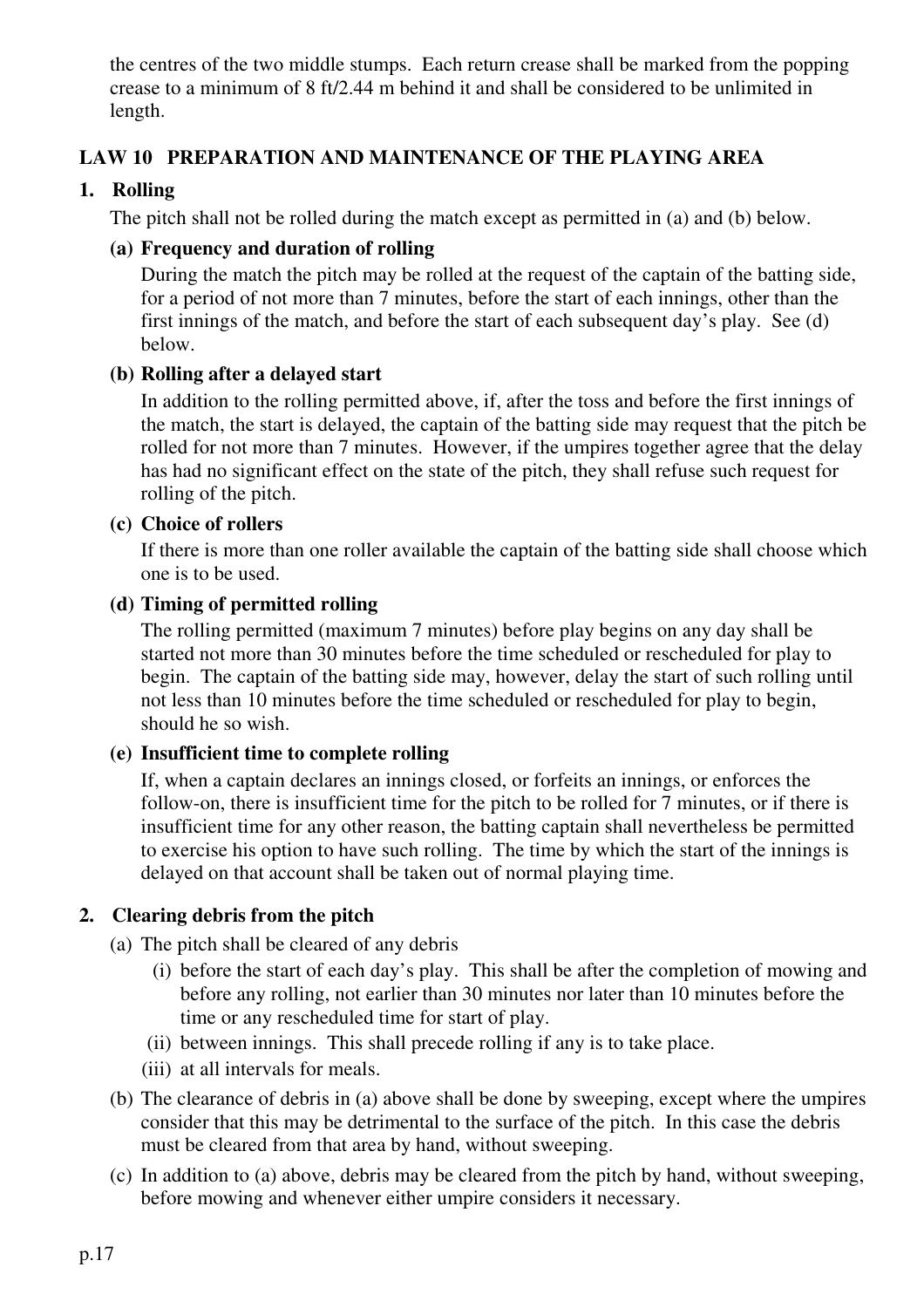# **3. Mowing**

# (a) **Responsibility for mowing**

All mowings which are carried out before the match shall be the sole responsibility of the Ground Authority.

All subsequent mowings shall be carried out under the supervision of the umpires.

# (b) **The pitch and outfield**

In order that throughout the match the ground conditions should be as nearly the same for both sides as possible,

- (i) the pitch
- (ii) the outfield

shall be mown on each day of the match on which play is expected to take place, if ground and weather conditions permit.

If, for reasons other than conditions of ground or weather, complete mowing of the outfield is not possible, the Ground Authority shall notify the captains and umpires of the procedure to be adopted for such mowing during the match.

# (c) **Timing of mowing**

- (i) Mowing of the pitch on any day shall be completed not later than 30 minutes before the time scheduled or rescheduled for play to begin on that day, before any sweeping prior to rolling. If necessary, debris may be removed from the pitch before mowing, by hand, without sweeping. See 2(c) above.
- (ii) Mowing of the outfield on any day shall be completed not later than 15 minutes before the time scheduled or rescheduled for play to begin on that day.

# **4. Watering the pitch**

The pitch shall not be watered during the match.

# **5. Re-marking creases**

Creases shall be re-marked whenever either umpire considers it necessary.

# **6. Maintenance of footholes**

The umpires shall ensure that the holes made by the bowler and batsmen are cleaned out and dried whenever necessary to facilitate play.

In matches of more than one day's duration, the umpires shall allow, if necessary, the returfing of footholes made by the bowler in his delivery stride, or the use of quick-setting fillings for the same purpose.

# **7. Securing of footholds and maintenance of pitch**

During play, umpires shall allow the players to secure their footholds by the use of sawdust provided that no damage to the pitch is caused and that Law 42 (Fair and unfair play) is not contravened.

# **8. Non-turf pitches**

Wherever appropriate, the provisions set out in 1 to 7 above shall apply.

# **LAW 11 COVERING THE PITCH**

# **1. Before the match**

The use of covers before the match is the responsibility of the Ground Authority and may include full covering if required.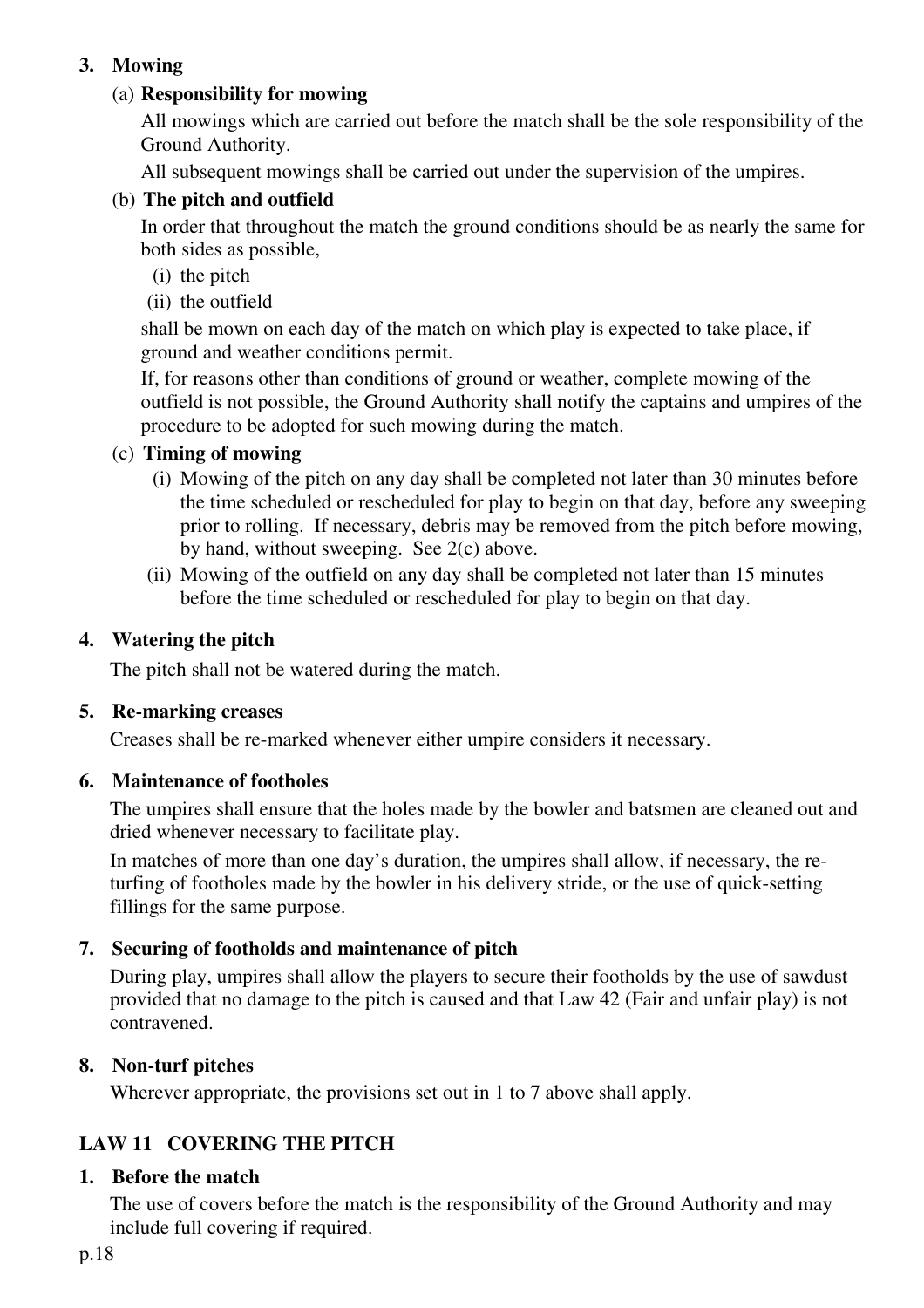However, the Ground Authority shall grant suitable facility to the captains to inspect the pitch before the nomination of their players and to the umpires to discharge their duties as laid down in Laws 3 (The umpires), 7 (The pitch), 8 (The wickets), 9 (The bowling, popping and return creases) and 10 (Preparation and maintenance of the playing area).

### **2. During the match**

The pitch shall not be completely covered during the match unless provided otherwise by regulations or by agreement before the toss.

### **3. Covering the bowlers' run ups**

Whenever possible, the bowlers' run ups shall be covered in inclement weather, in order to keep them dry. Unless there is agreement for full covering under 2 above the covers so used shall not extend further than 5 ft/1.52 m in front of each popping crease.

#### **4. Removal of covers**

- (a) If after the toss the pitch is covered overnight, the covers shall be removed in the morning at the earliest possible moment on each day that play is expected to take place.
- (b) If covers are used during the day as protection from inclement weather, or if inclement weather delays the removal of overnight covers, they shall be removed promptly as soon as conditions allow.

# **LAW 12 INNINGS**

#### **1. Number of innings**

- (a) A match shall be one or two innings for each side according to agreement reached before the match.
- (b) It may be agreed to limit any innings to a number of overs or to a period of time. If such an agreement is made then
	- (i) in a one innings match a similar agreement shall apply to both innings.
	- (ii) in a two innings match similar agreements shall apply to
		- either the first innings of each side
			- or the second innings of each side
			- or both innings of each side.

For both one innings and two innings matches, the agreement must also include criteria for determining the result when neither of Laws 21.1 (A Win – two innings match) or 21.2 (A Win – one innings match) applies.

# **2. Alternate innings**

In a two innings match each side shall take their innings alternately except in the cases provided for in Law 13 (The follow-on) or in Law 14.2 (Forfeiture of an innings).

# **3. Completed innings**

A side's innings is to be considered as completed if

- (a) the side is all out
- or (b) at the fall of a wicket or the retirement of a batsman, further balls remain to be bowled but no further batsman is available to come in
- or (c) the captain declares the innings closed
- or (d) the captain forfeits the innings
- or (e) in the case of an agreement under 1(b) above,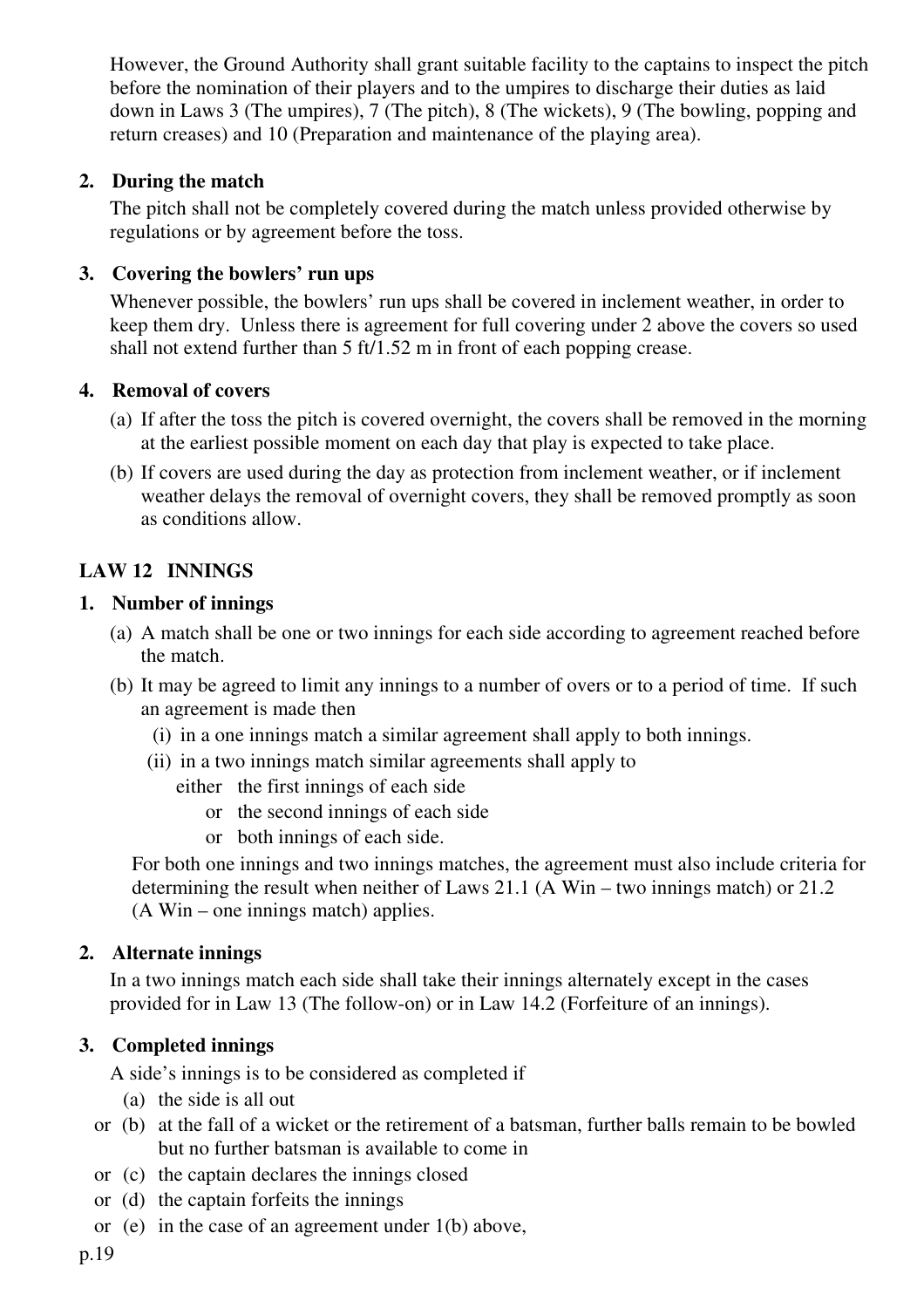either (i) the prescribed number of overs has been bowled or (ii) the prescribed time has expired

as appropriate.

# **4. The toss**

The captains shall toss for the choice of innings, on the field of play and in the presence of one or both of the umpires, not earlier than 30 minutes, nor later than 15 minutes before the scheduled or any rescheduled time for the match to start. Note, however, the provisions of Law 1.3 (Captain).

### **5. Decision to be notified**

As soon as the toss is completed, the captain of the side winning the toss shall notify the opposing captain and the umpires of his decision to bat or to field. Once notified, the decision cannot be changed.

# **LAW 13 THE FOLLOW-ON**

### **1. Lead on first innings**

- (a) In a two innings match of 5 days or more, the side which bats first and leads by at least 200 runs shall have the option of requiring the other side to follow their innings.
- (b) The same option shall be available in two innings matches of shorter duration with the minimum leads as follows.
	- (i) 150 runs in a match of 3 or 4 days;
	- (ii) 100 runs in a 2-day match;
	- (iii) 75 runs in a 1-day match.

# **2. Notification**

A captain shall notify the opposing captain and the umpires of his intention to take up this option. Law 10.1(e) (Insufficient time to complete rolling) shall apply.

#### **3. First day's play lost**

If no play takes place on the first day of a match of more than one day's duration, 1 above shall apply in accordance with the number of days remaining from the actual start of the match. The day on which play first commences shall count as a whole day for this purpose, irrespective of the time at which play starts.

Play will have taken place as soon as, after the call of Play, the first over has started. See Law 22.2 (Start of an over).

# **LAW 14 DECLARATION AND FORFEITURE**

#### **1. Time of declaration**

The captain of the side batting may declare an innings closed, when the ball is dead, at any time during the innings*.* 

# **2. Forfeiture of an innings**

A captain may forfeit either of his side's innings at any time before the commencement of that innings. A forfeited innings shall be considered to be a completed innings.

# **3. Notification**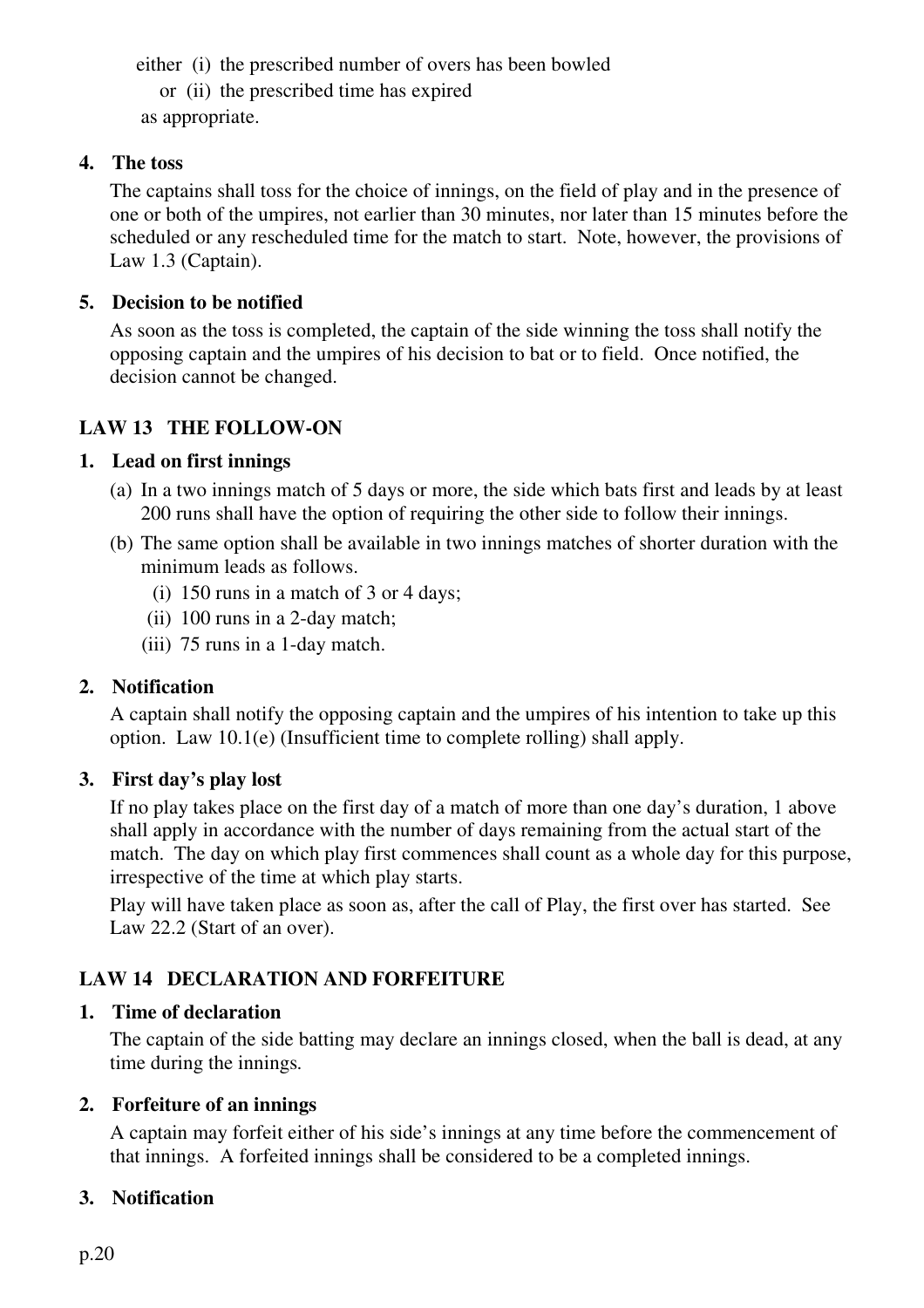A captain shall notify the opposing captain and the umpires of his decision to declare or to forfeit an innings. Law 10.1(e) (Insufficient time to complete rolling) shall apply.

# **LAW 15 INTERVALS**

# **1. An interval**

The following shall be classed as intervals.

- (i) The period between close of play on one day and the start of the next day's play.
- (ii) Intervals between innings.
- (iii) Intervals for meals.
- (iv) Intervals for drinks.
- (v) Any other agreed interval.

All these intervals shall be considered as scheduled breaks for the purposes of Law 2.5 (Fielder absent or leaving the field).

# **2. Agreement of intervals**

- (a) Before the toss
	- (i) the hours of play shall be established.
	- (ii) except as in (b) below, the timing and duration of intervals for meals shall be agreed.
	- (iii) the timing and duration of any other interval under  $1(v)$  above shall be agreed.
- (b)In a one-day match no specific time need be agreed for the tea interval. It may be agreed instead to take this interval between innings.
	- (c) Intervals for drinks may not be taken during the last hour of the match, as defined in Law 16.6 (Last hour of match – number of overs). Subject to this limitation, the captains and umpires shall agree the times for such intervals, if any, before the toss and on each subsequent day not later than 10 minutes before play is scheduled to start.

See also Law 3.3 (Agreement with captains).

# **3. Duration of intervals**

- (a) An interval for lunch or tea shall be of the duration agreed under 2(a) above, taken from the call of Time before the interval until the call of Play on resumption after the interval.
- (b) An interval between innings shall be 10 minutes from the close of an innings until the call of Play for the start of the next innings, except as in 4, 6 and 7 below.

# **4. No allowance for interval between innings**

In addition to the provisions of 6 and 7 below,

- (a) if an innings ends when 10 minutes or less remains before the time agreed for close of play on any day, there shall be no further play on that day. No change shall be made to the time for the start of play on the following day on account of the 10 minute interval between innings.
- (b) if a captain declares an innings closed during an interruption in play of more than 10 minutes duration, no adjustment shall be made to the time for resumption of play on account of the 10 minute interval between innings, which shall be considered as included in the interruption. Law 10.1(e) (Insufficient time to complete rolling) shall apply.
- (c) if a captain declares an innings closed during any interval other than an interval for drinks, the interval shall be of the agreed duration and shall be considered to include the 10 minute interval between innings. Law 10.1(e) (Insufficient time to complete rolling) shall apply.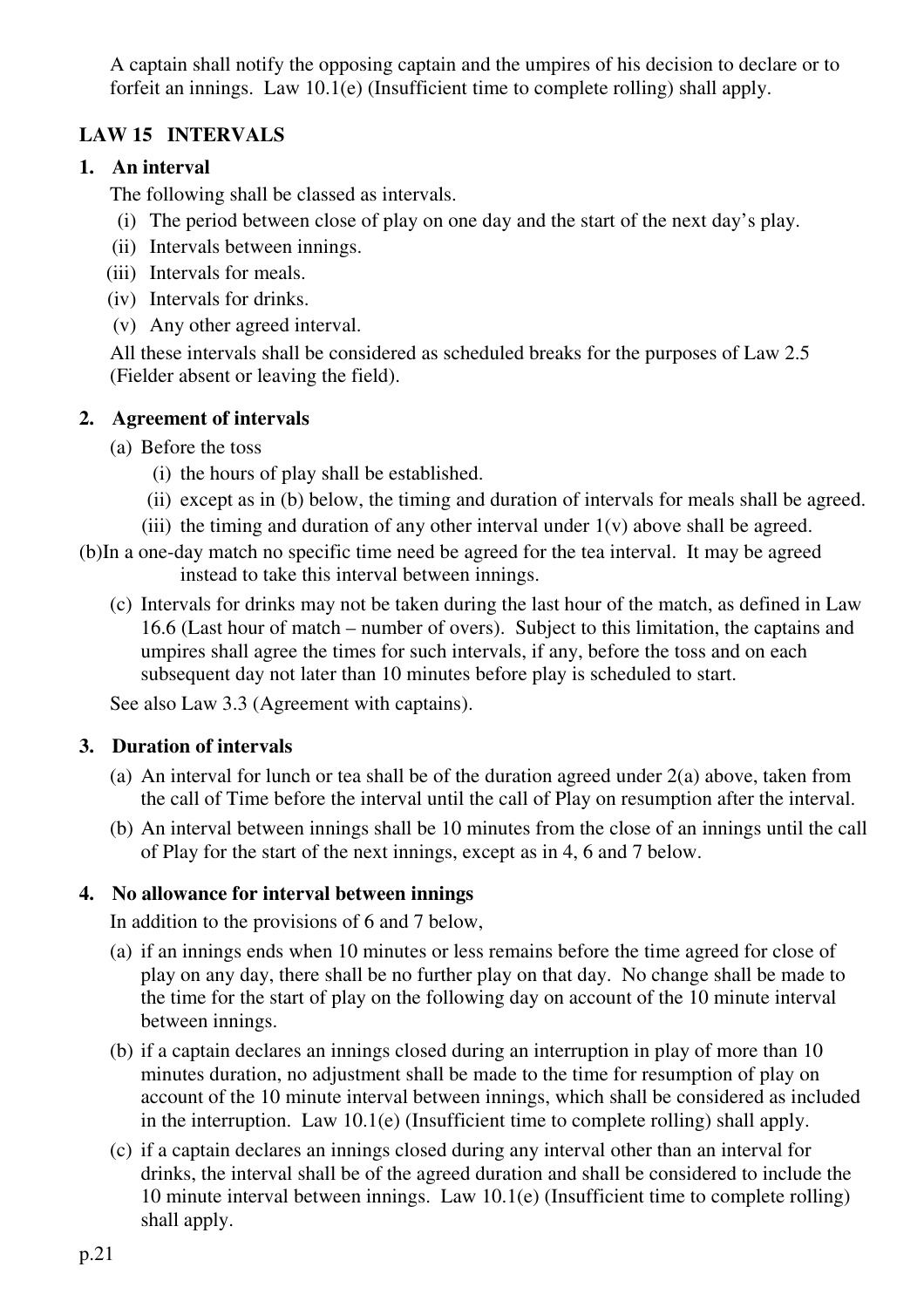### **5. Changing agreed times of intervals**

If, at any time during the match,

- either playing time is lost through adverse conditions of ground, weather or light or in exceptional circumstances,
	- or the players have occasion to leave the field other than at a scheduled interval,

the time of the lunch interval or of the tea interval may be changed if the two umpires and both captains so agree, providing the requirements of 3 above and 6, 7, 8 and 9(c) below are not contravened.

### **6. Changing agreed time for lunch interval**

- (a) If an innings ends when 10 minutes or less remains before the agreed time for lunch, the interval shall be taken immediately. It shall be of the agreed length and shall be considered to include the 10 minute interval between innings.
- (b) If because of adverse conditions of ground, weather or light, or in exceptional circumstances, a stoppage occurs when 10 minutes or less remains before the agreed time for lunch, then, notwithstanding 5 above, the interval shall be taken immediately. It shall be of the agreed length. Play shall resume at the end of this interval or as soon after as conditions permit.
- (c) If the players have occasion to leave the field for any reason when more than 10 minutes remains before the agreed time for lunch then, unless the umpires and captains together agree to alter it, lunch will be taken at the agreed time.

### **7. Changing agreed time for tea interval**

- (a) (i) If an innings ends when 30 minutes or less remains before the agreed time for tea, the interval shall be taken immediately. It shall be of the agreed length and shall be considered to include the 10 minute interval between innings.
	- (ii) If, when 30 minutes remains before the agreed time for tea, an interval between innings is already in progress, play will resume at the end of the 10 minute interval, if conditions permit.
- (b) (i) If, because of adverse conditions of ground, weather or light, or in exceptional circumstances, a stoppage occurs when 30 minutes or less remains before the agreed time for tea, then unless
	- either there is an agreement to change the time for tea, as permitted in 5 above or the captains agree to forgo the tea interval, as permitted in 10 below the interval shall be taken immediately. The interval shall be of the agreed length. Play shall resume at the end of the interval or as soon after as conditions permit.
	- (ii) If a stoppage is already in progress when 30 minutes remains before the agreed time for tea, 5 above will apply.

# **8. Tea interval – 9 wickets down**

If either 9 wickets are already down when 2 minutes remains to the agreed time for tea,

 or the 9th wicket falls within this 2 minutes, or at any time up to and including the final ball of the over in progress at the agreed time for tea,

then, notwithstanding the provisions of Law 16.5(b) (Completion of an over), tea will not be taken until the end of the over that is in progress 30 minutes after the originally agreed time for tea, unless the players have cause to leave the field of play or the innings is completed earlier.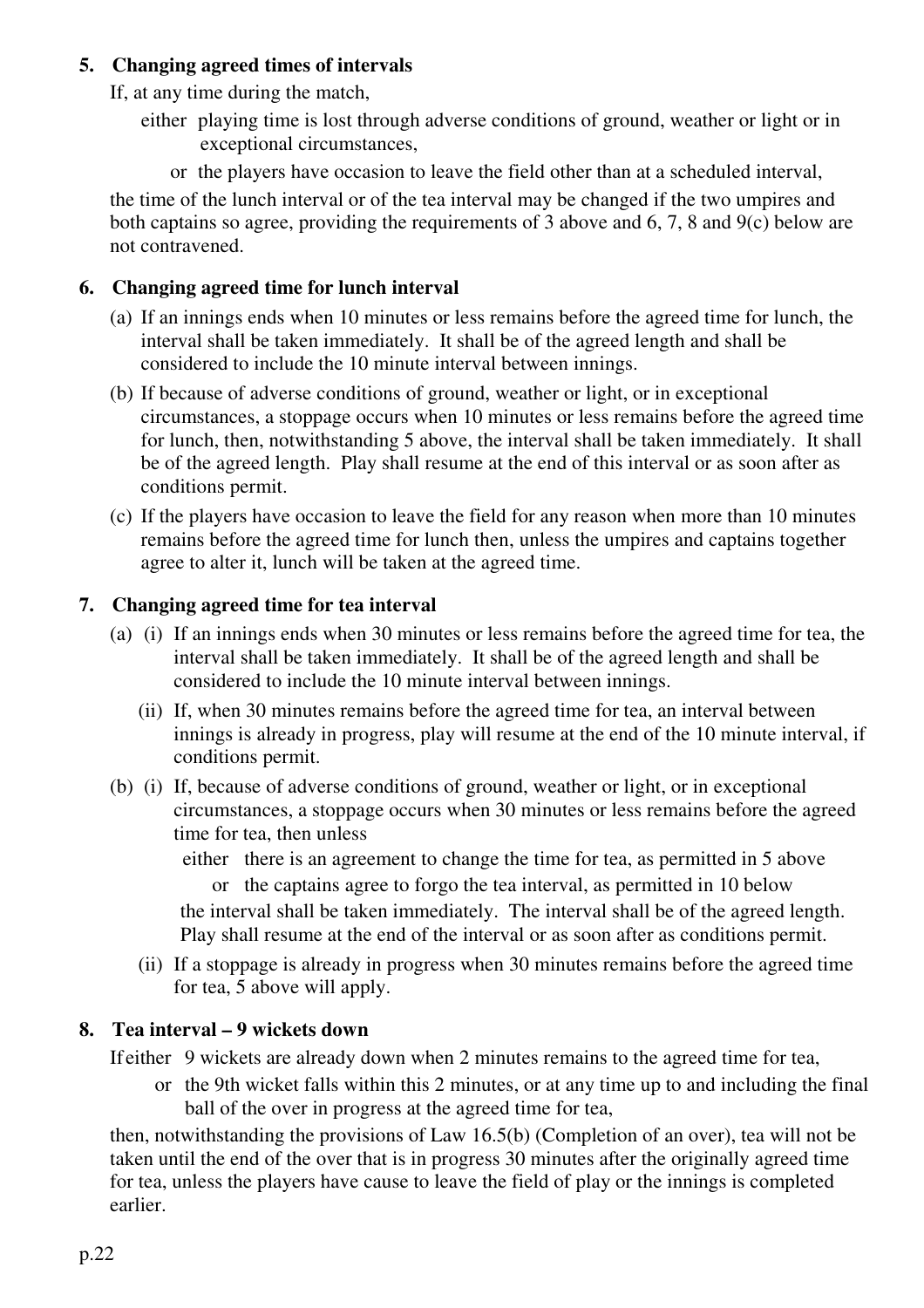For the purposes of this section of Law, the retirement of a batsman is not to be considered equivalent to the fall of a wicket.

# **9. Intervals for drinks**

- (a) If on any day the captains agree that there shall be intervals for drinks, the option to take such drinks shall be available to either side. Each interval shall be kept as short as possible and in any case shall not exceed 5 minutes.
- (b) Unless, as permitted in 10 below, the captains agree to forgo it, a drinks interval shall be taken at the end of the over in progress when the agreed time is reached. If, however, a wicket falls or a batsman retires within 5 minutes of the agreed time then drinks shall be taken immediately.

No other variation in the timing of drinks intervals shall be permitted except as provided for in (c) below.

(c) If an innings ends or the players have to leave the field of play for any other reason within 30 minutes of the agreed time for a drinks interval, the umpires and captains together may rearrange the timing of drinks intervals in that session.

#### **10. Agreement to forgo intervals**

At any time during the match, the captains may agree to forgo the tea interval or any of the drinks intervals. The umpires shall be informed of the decision.

When play is in progress, the batsmen at the wicket may deputise for their captain in making an agreement to forgo a drinks interval in that session.

#### **11. Scorers to be informed**

The umpires shall ensure that the scorers are informed of all agreements about hours of play and intervals and of any changes made thereto as permitted under this Law.

# **LAW 16 START OF PLAY; CESSATION OF PLAY**

#### **1. Call of Play**

The bowler's end umpire shall call Play at the start of the match and on the resumption of play after any interval or interruption.

#### **2. Call of Time**

The bowler's end umpire shall call Time when the ball is dead on the cessation of play before any interval or interruption and at the conclusion of the match. See Laws 23.3 (Call of Over or Time) and 27 (Appeals).

#### **3. Removal of bails**

After the call of Time, the bails shall be removed from both wickets.

#### **4. Starting a new over**

Another over shall always be started at any time during the match, unless an interval is to be taken in the circumstances set out in 5 below, if, walking at his normal pace, the umpire has arrived at his position behind the stumps at the bowler's end before the time agreed for the next interval, or for the close of play, has been reached.

#### **5. Completion of an over**

Other than at the end of the match,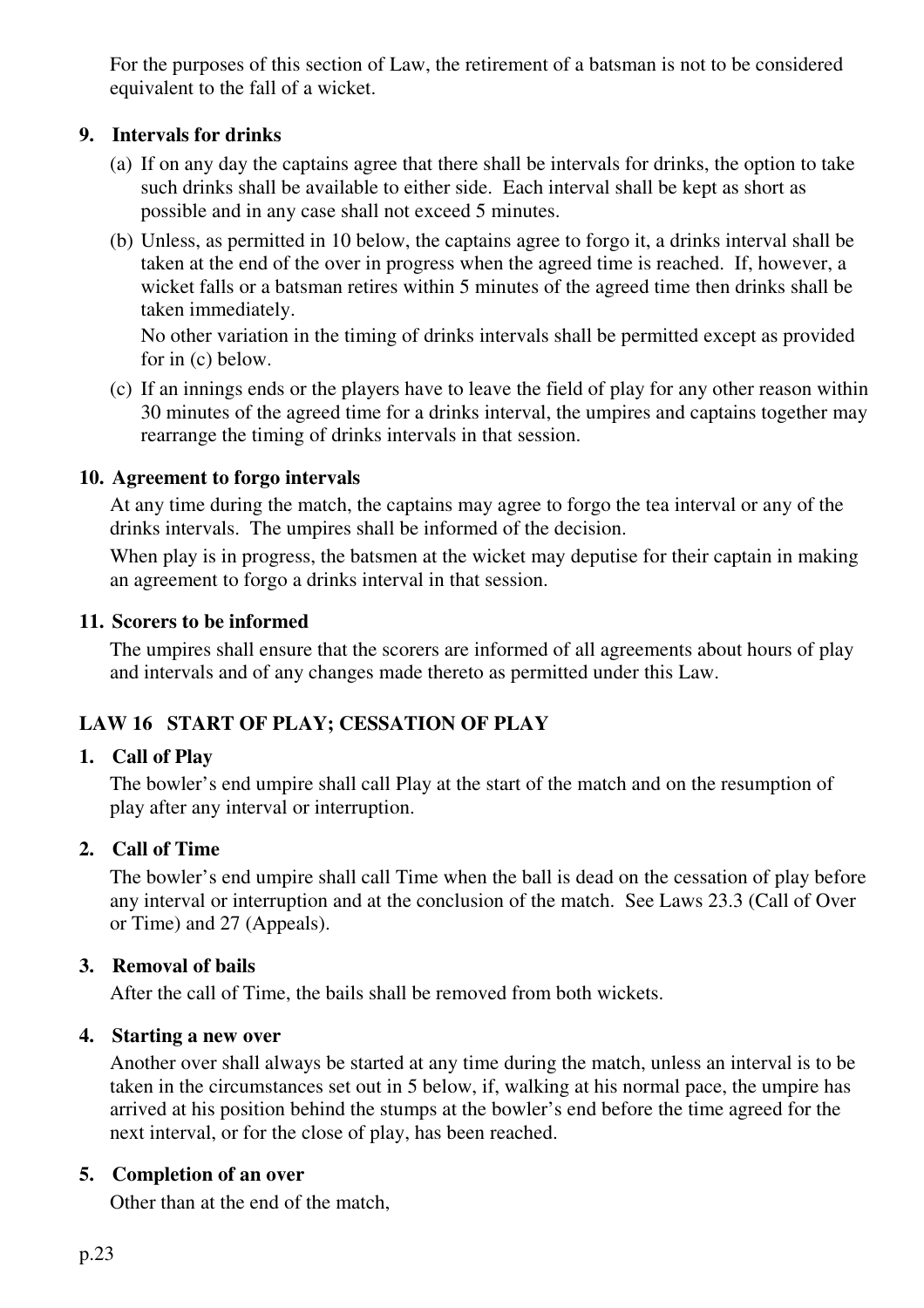- (a) if the agreed time for an interval is reached during an over, the over shall be completed before the interval is taken, except as provided for in (b) below
- (b) when less than 2 minutes remains before the time agreed for the next interval, the interval will be taken immediately if
	- either (i) a batsman is dismissed or retires
		- or (ii) the players have occasion to leave the field

whether this occurs during an over or at the end of an over. Except at the end of an innings, if an over is thus interrupted it shall be completed on the resumption of play.

# **6. Last hour of match – number of overs**

When one hour of playing time of the match remains, according to the agreed hours of play, the over in progress shall be completed. The next over shall be the first of a minimum of 20 overs which must be bowled, provided that a result is not reached earlier and provided that there is no interval or interruption in play.

The bowler's end umpire shall indicate the commencement of this 20 overs to the players and to the scorers. The period of play thereafter shall be referred to as the last hour, whatever its actual duration.

# **7. Last hour of match – interruptions of play**

If there is an interruption in play during the last hour of the match, the minimum number of overs to be bowled shall be reduced from 20 as follows.

- (a) The time lost for an interruption is counted from the call of Time until the time for resumption as decided by the umpires.
- (b) One over shall be deducted for every complete 3 minutes of time lost.
- (c) In the case of more than one such interruption, the minutes lost shall not be aggregated; the calculation shall be made for each interruption separately.
- (d) If, when one hour of playing time remains, an interruption is already in progress
	- (i) only the time lost after this moment shall be counted in the calculation
	- (ii) the over in progress at the start of the interruption shall be completed on resumption and shall not count as one of the minimum number of overs to be bowled.
- (e) If, after the start of the last hour, an interruption occurs during an over, the over shall be completed on resumption of play. The two part-overs shall between them count as one over of the minimum number to be bowled.

# **8. Last hour of match – intervals between innings**

If an innings ends so that a new innings is to be started during the last hour of the match, the interval starts with the end of the innings and is to end 10 minutes later.

- (a) If this interval is already in progress at the start of the last hour then, to determine the number of overs to be bowled in the new innings, calculations are to be made as set out in 7 above.
- (b) If the innings ends after the last hour has started, two calculations are to be made, as set out in (c) and (d) below. The greater of the numbers yielded by these two calculations is to be the minimum number of overs to be bowled in the new innings.
- (c) Calculation based on overs remaining.
	- (i) At the conclusion of the innings, the number of overs that remain to be bowled, of the minimum in the last hour, to be noted.
	- (ii) If this is not a whole number it is to be rounded up to the next whole number.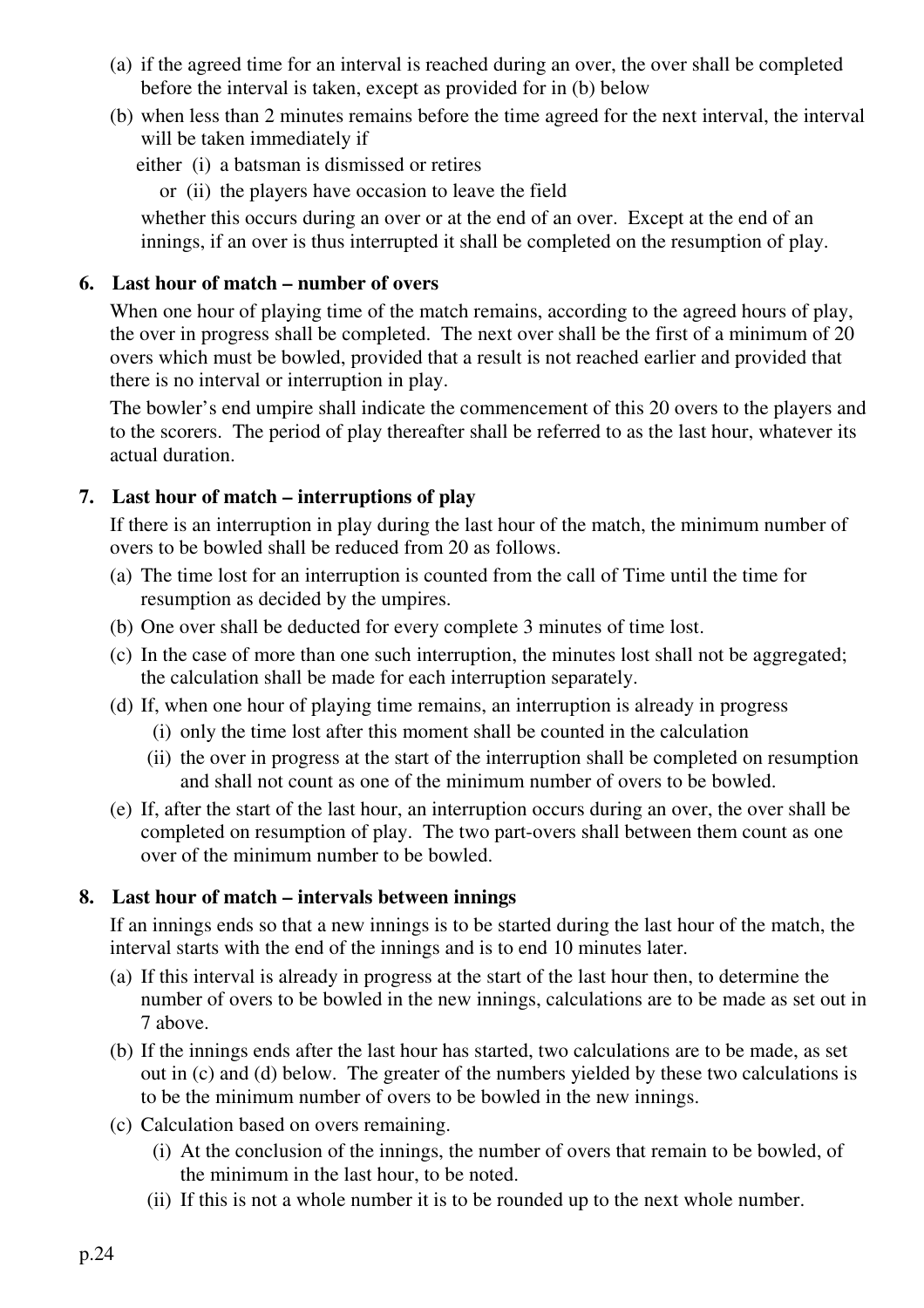- (iii) Three overs, for the interval, to be deducted from the resulting number to determine the number of overs still to be bowled.
- (d) Calculation based on time remaining.
	- (i) At the conclusion of the innings, the time remaining until the agreed time for close of play to be noted.
	- (ii) 10 minutes, for the interval, to be deducted from this time to determine the playing time remaining.
	- (iii) A calculation to be made of one over for every complete 3 minutes of the playing time remaining, plus one more over if a further part of 3 minutes remains.

# **9. Conclusion of match**

The match is concluded

- (a) as soon as a result as defined in sections 1, 2, 3, 4 or  $5(a)$  of Law 21 (The result) is reached.
- (b) as soon as both
	- (i) the minimum number of overs for the last hour are completed
	- and (ii) the agreed time for close of play is reached

unless a result is reached earlier.

- (c) in the case of an agreement under Law 12.1(b) (Number of innings), as soon as the final innings is completed as defined in Law 12.3(e) (Completed innings).
- (d) if, without the match being concluded, either as in (a) or in (b) or in (c) above, the players leave the field for adverse conditions of ground, weather or light, or in exceptional circumstances, and no further play is possible.

# **10. Completion of last over of match**

The over in progress at the close of play on the final day shall be completed unless

- either (i) a result has been reached
	- or (ii) the players have occasion to leave the field. In this case there shall be no resumption of play except in the circumstances of Law 21.9 (Mistakes in scoring) and the match shall be at an end.

# **11. Bowler unable to complete an over during last hour of match**

If, for any reason, a bowler is unable to complete an over during the last hour, Law 22.8 (Bowler incapacitated or suspended during an over) shall apply. The separate parts of such an over shall count as one over of the minimum to be bowled.

# **LAW 17 PRACTICE ON THE FIELD**

# **1. Practice on the pitch or the rest of the square**

- (a) There shall be no practice of any kind, at any time on any day of the match, on the pitch or on either of the two strips parallel and immediately adjacent to the pitch, one on either side of it, each of the same dimensions as the pitch.
- (b) There shall be no practice of any kind on any other part of the square at any time on any day of the match, except before the start of play on that day or after the close of play on that day. Practice before the start of play
	- $(i)$  must not continue later than 30 minutes before the scheduled time or any rescheduled time for play to start on that day.
	- (ii) shall not be allowed if the umpires consider that it will significantly impair the surface of the square.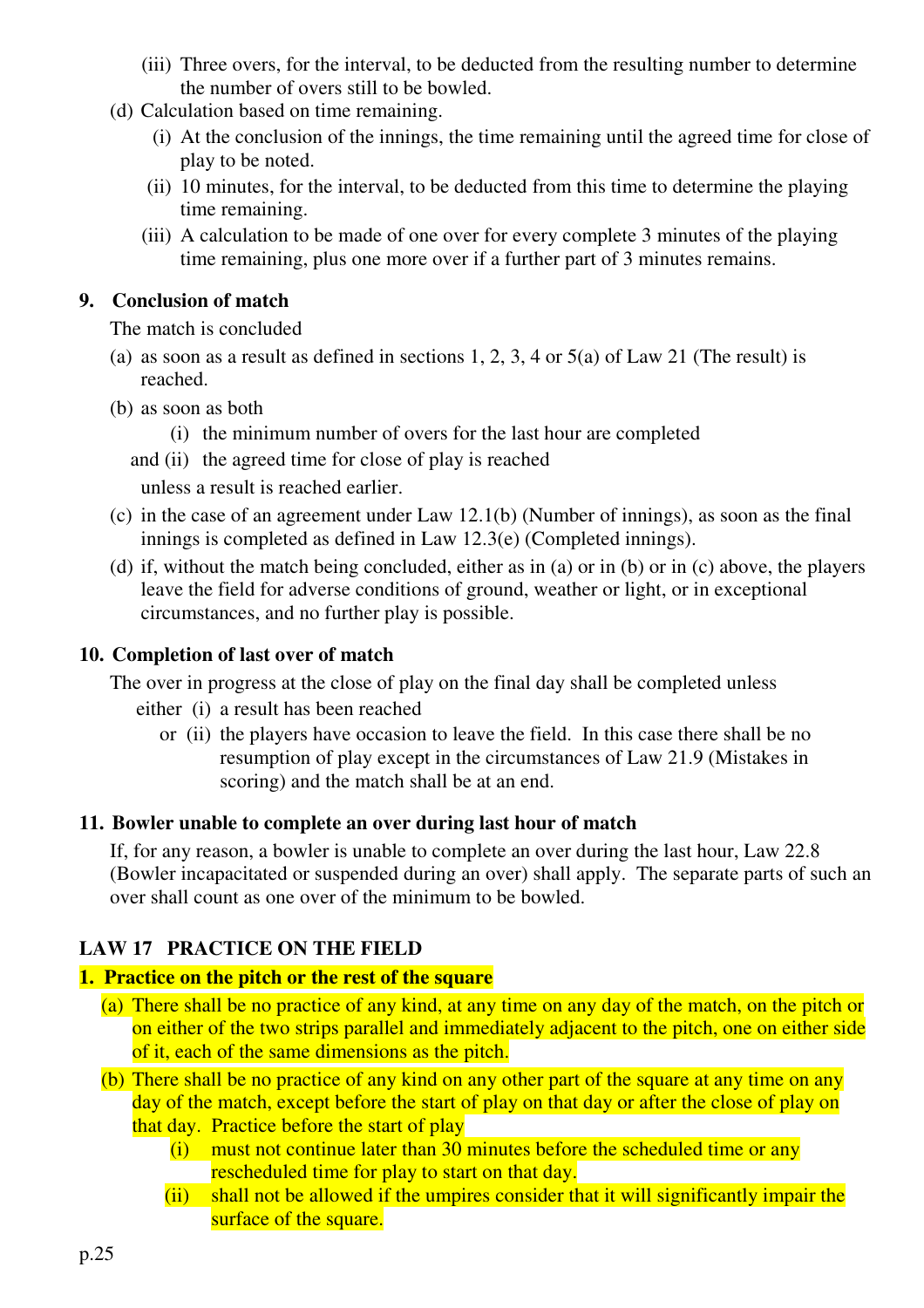#### **2. Practice on the outfield**

All forms of practice are permitted on the outfield

before the start of the day's play on any day or after the close of play on any day

- or during the lunch and tea intervals
- or between innings,

providing the umpires are satisfied that such practice will not cause significant deterioration in the condition of the outfield.

Such practice must not continue later than 5 minutes before the scheduled or any rescheduled time for play to commence or to resume.

#### **3 Practice on the outfield between the call of Play and the call of Time**

- (a) The restrictions in (b), (c) and (d) below shall apply not only between the call of Play and the call of Time but also during an interval for drinks, or on any other occasion when Time has been called but the players remain on the field of play.
- (b) No ball other than the match ball may be used on the field of play.
- (c) There shall be no bowling or batting practice on the outfield. However, bowling a ball to a player in the outfield, using arm action only, although a form of practice shall not be regarded as bowling practice.

#### (d) All other forms of practice are permitted on the outfield either at the fall of a wicket or during other gaps in play for legitimate activities providing that

- $(i)$  only the fielders as defined in Appendix D participate in such practice
- (ii) the umpire is satisfied that it will not contravene either of Laws 42.3 (The match ball – changing its condition) or 42.9 (Time wasting by the fielding side).

#### 4.**Trial run up**

A bowler is permitted to have a trial run up provided the umpire is satisfied that it will not contravene either of Laws 42.9 (Time wasting by the fielding side) or 42.13 (Fielder damaging the pitch).

#### **5 Penalties for contravention**

All forms of practice are subject to the provisions of Laws 42.3 (The match ball – changing its condition), Law 42.9 (Time wasting by the fielding side) and 42.13 (Fielder damaging the pitch). Additionally, if there is a contravention of any of the provisions of 1, 2, or 3 above, the following penalties will apply. If the contravention is

(a) by a fielder, he shall not be allowed to bowl after the contravention until

either at least one hour has elapsed

or there has been at least 30 minutes of playing time

since the contravention, whichever is sooner.

If the contravention is by the bowler during an over, he shall not be allowed even to complete that over. It shall be completed by another bowler, who shall neither have bowled any part of the previous over nor be allowed to bowl any part of the next over.

#### (b) by a batsman.

(i) in the first instance, the umpire shall warn the player that the practice is not permitted, and inform the other umpire, the captain of the fielding side and, as soon as practicable, the captain of the batting side of the reason for this action. This warning shall apply throughout the innings which is about to begin or is in progress. The umpire shall so inform each incoming batsman.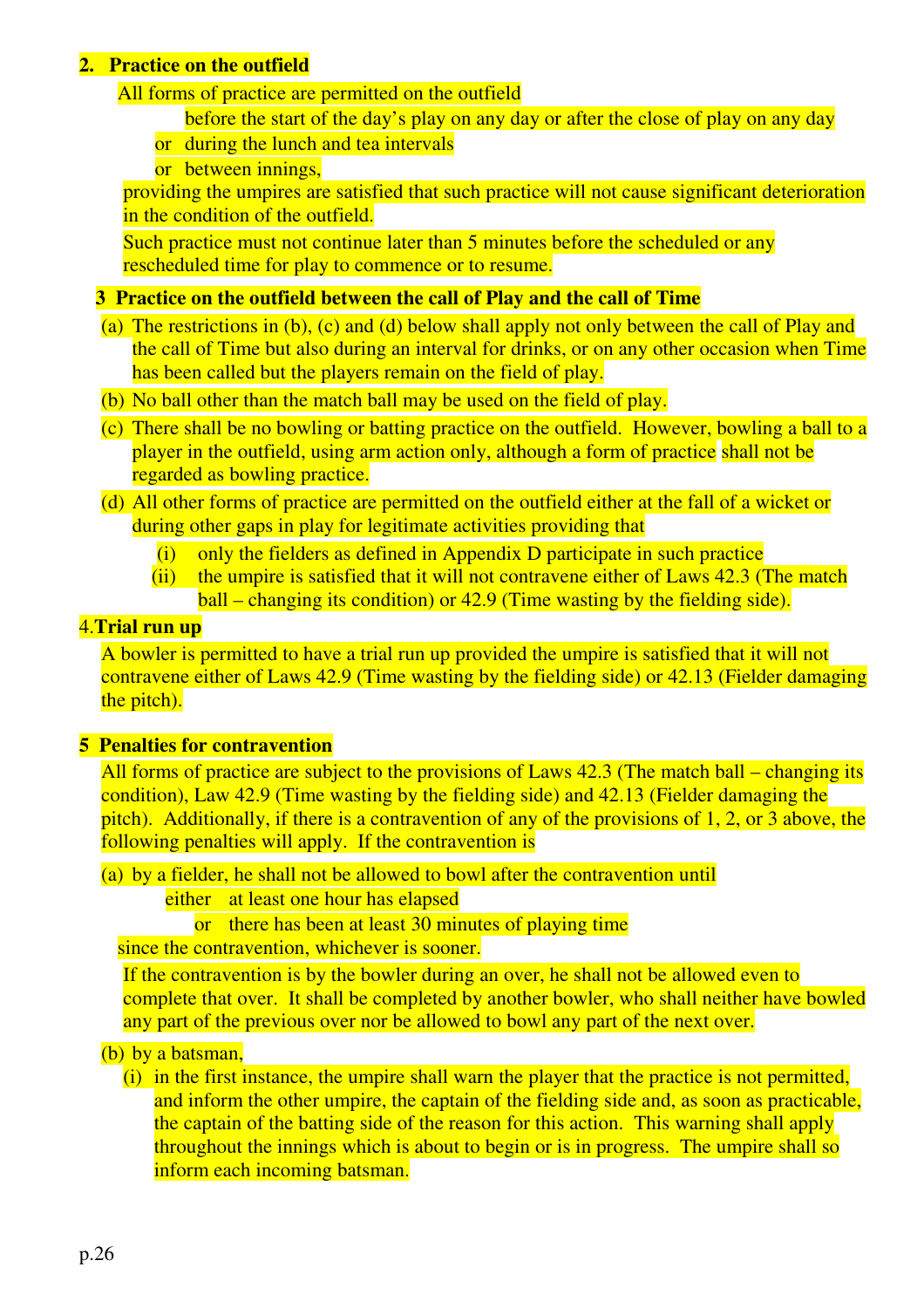(ii) if during that innings there is any further contravention by any batsman, the umpire shall award 5 penalty runs to the fielding side. He shall inform the other umpire, the captain of the fielding side and as soon as practicable the captain of the batting side.

### **LAW 18 SCORING RUNS**

#### **1. A run**

The score shall be reckoned by runs. A run is scored

- (a) so often as the batsmen, at any time while the ball is in play, have crossed and made good their ground from end to end.
- (b) when a boundary is scored. See Law 19 (Boundaries).
- (c) when penalty runs are awarded. See 6 below.
- (d) when Lost ball is called. See Law 20 (Lost ball).

# **2. Runs disallowed**

Notwithstanding 1 above, or any other provisions elsewhere in these Laws, the scoring of runs or awarding of penalties will be subject to any provisions that may be applicable, for the disallowance of runs or for the non-award of penalties.

### **3. Short runs**

- (a) A run is short if a batsman fails to make good his ground in turning for a further run.
- (b) Although a short run shortens the succeeding one, the latter if completed shall not be regarded as short. A striker setting off for his first run from in front of his popping crease may do so also without penalty.

### **4. Unintentional short runs**

Except in the circumstances of 5 below,

- (a) if either batsman runs a short run, the umpire concerned shall, unless a boundary is scored, call and signal Short run as soon as the ball becomes dead and that run shall not be scored.
- (b) if, after either or both batsmen run short, a boundary is scored the umpire concerned shall disregard the short running and shall not call or signal Short run.
- (c) if both batsmen run short in one and the same run, this shall be regarded as only one short run.
- (d) if more than one run is short then, subject to (b) and (c) above, all runs so called shall not be scored.

If there has been more than one short run, the umpire shall inform the scorers as to the number of runs to be recorded.

# **5. Deliberate short runs**

- (a) Notwithstanding 4 above, if either umpire considers that either or both batsmen deliberately run short at his end, the umpire concerned shall, when the ball is dead, inform the other umpire of what has occurred. The bowler's end umpire shall then
	- (i) warn both batsmen that the practice is unfair and indicate that this is a first and final warning. This warning shall apply throughout the innings. The umpire shall so inform each incoming batsman.
	- (ii) whether a batsman is dismissed or not, disallow all runs to the batting side from that delivery other than any runs awarded for penalties.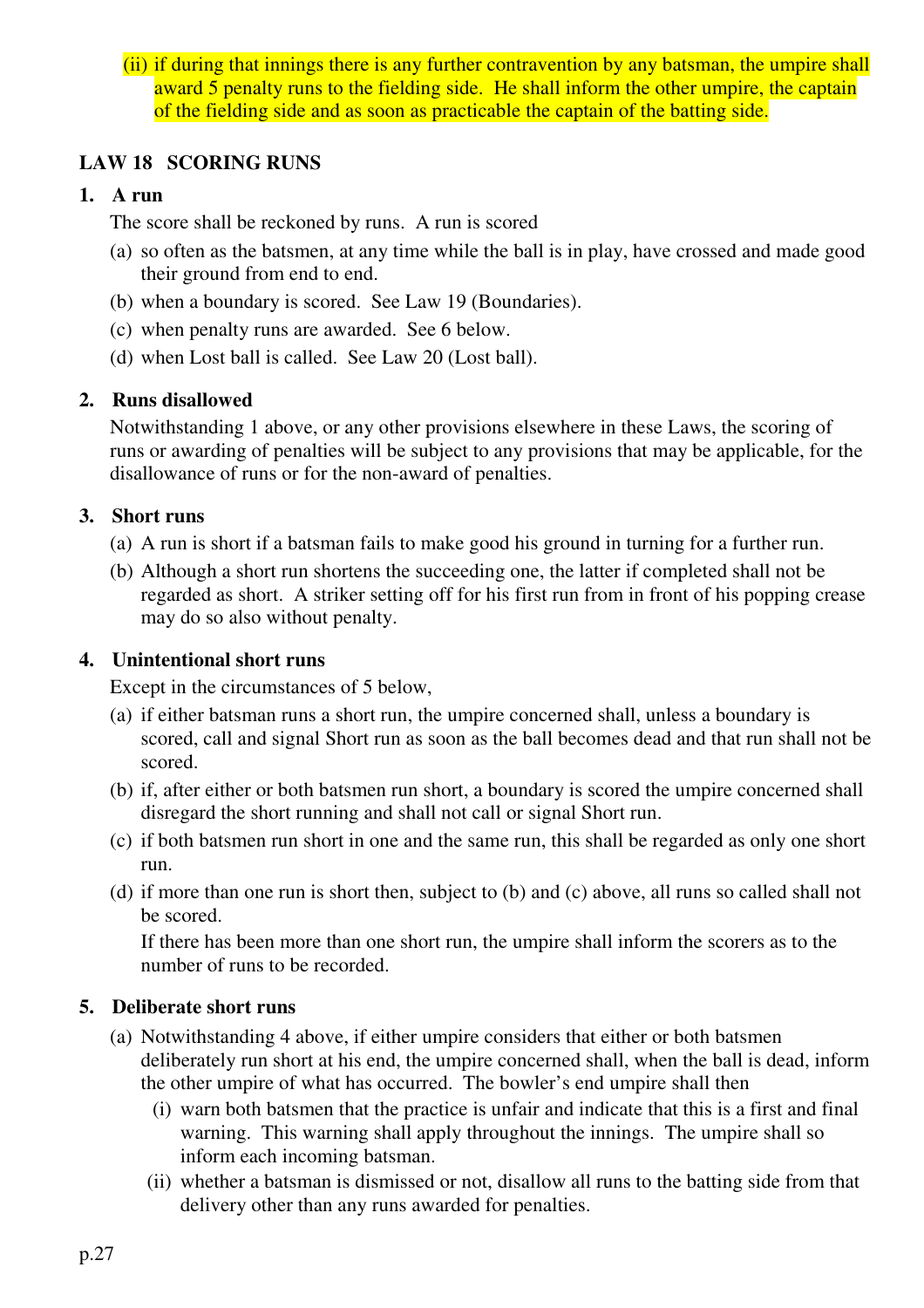- (iii) return the batsmen to their original ends.
- (iv) inform the captain of the fielding side and, as soon as practicable, the captain of the batting side of the reason for this action.
- (v) inform the scorers as to the number of runs to be recorded.
- (b) If there is any further instance of deliberate short running by any batsman in that innings, the umpire concerned shall, when the ball is dead, inform the other umpire of what has occurred and the procedure set out in (a) (ii), (iii) and (iv) above shall be repeated. Additionally the bowler's end umpire shall
	- (i) award 5 penalty runs to the fielding side
	- (ii) inform the scorers as to the number of runs to be recorded
	- (iii) together with the other umpire report the occurrence as soon as possible after the match to the Executive of the batting side and to any Governing Body responsible for the match, who shall take such action as is considered appropriate against the captain and the player or players concerned.

### **6. Runs awarded for penalties**

Runs shall be awarded for penalties under 5 above, and Laws 2.6 (Player returning without permission), 17.5 (penalties for contravention), 24 (No ball), 25 (Wide ball), 41.2(Fielding the ball), 41.3 (Protective helmets belonging to the fielding side) and 42 (Fair and unfair play). Note, however, the restrictions on the award of penalty runs in Laws 26 (Bye and Leg bye), 34 (Hit the ball twice) and 41.3 (Protective helmets belonging to the fielding side) and 41.4 (Penalty runs not to be awarded).

#### **7. Runs scored for boundaries**

Runs shall be scored for boundary allowances under Law 19 (Boundaries).

# **8. Runs scored for Lost ball**

Runs shall be scored when Lost ball is called under Law 20 (Lost ball).

# **9. Runs scored when a batsman is dismissed**

When a batsman is dismissed, any runs for penalties awarded to either side shall stand. No other runs shall be credited to the batting side, except as follows. If a batsman is

(a) dismissed Obstructing the field, the batting side shall also score the runs completed before the offence.

If, however, the obstruction prevented a catch being made, no runs other than penalties shall be scored.

(b) dismissed Run out, the batting side shall also score runs completed before the wicket was put down.

If, however, a striker who has a runner is himself dismissed Run out, under Law 2.8(d), runs completed by the runner and the other batsman shall be disallowed.

# **10. Runs scored when the ball becomes dead other than at the fall of a wicket**

When the ball becomes dead for any reason other than the fall of a wicket, or is called dead by an umpire, unless there is specific provision otherwise in the Laws

- (a) any runs for penalties awarded to either side shall be scored. Note however the provisions of Laws 26.3 (Leg byes not to be awarded) and 41.4 (Penalties not to be awarded).
- (b) additionally the batting side shall be credited with
	- (i) all runs completed by the batsmen before the incident or call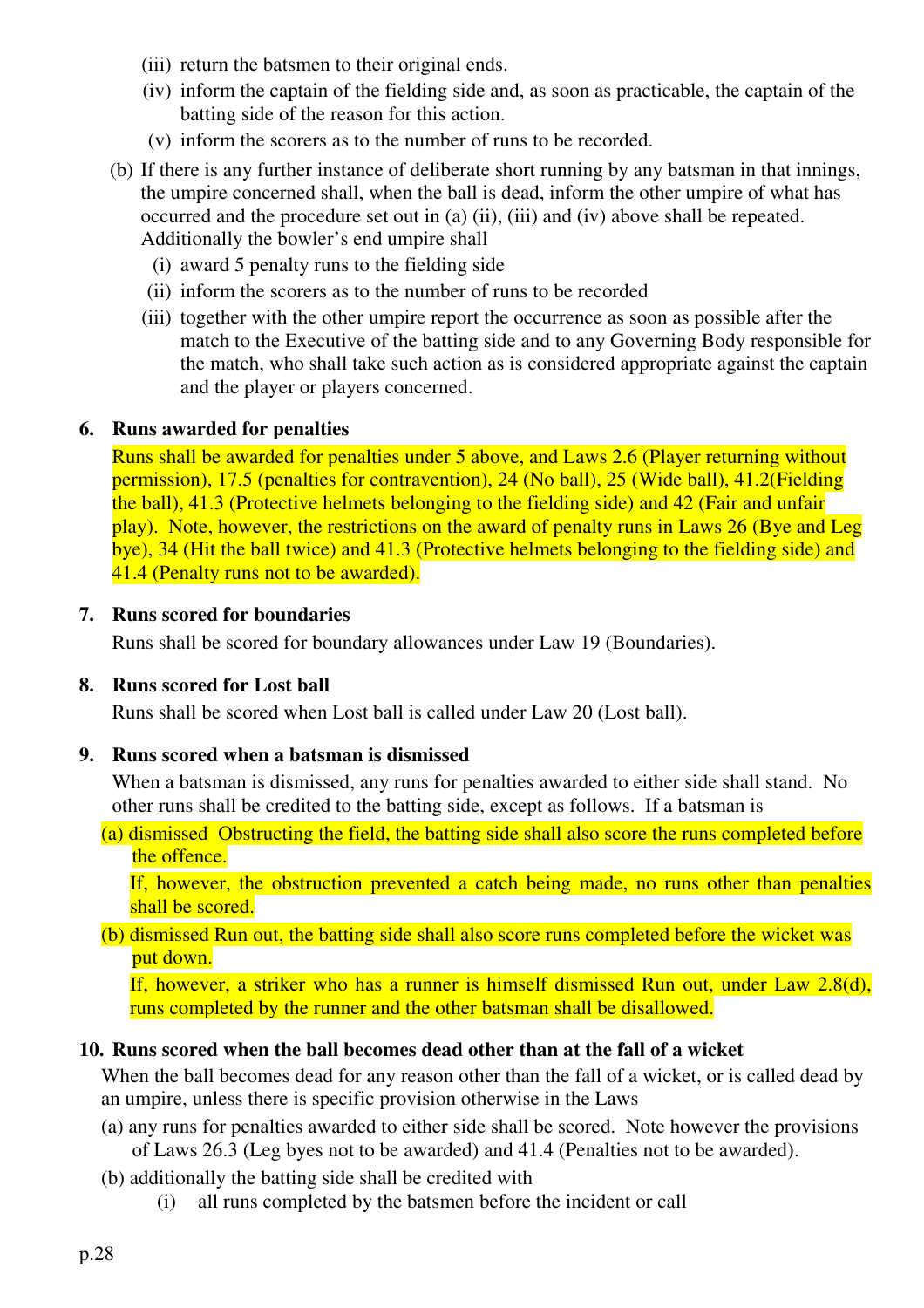and (ii) the run in progress if the batsmen had already crossed at the instant of the incident or call. Note specifically, however, the provisions of Law 42.5(f) (Deliberate distraction or obstruction of batsman).

# **11. Batsman returning to original end**

- (a) When a batsman is dismissed, the not out batsman shall return to his original end
	- (i) if the striker is himself dismissed in the circumstances of  $Law\ 2.8(d)$ (Transgression of the Laws by a striker who has a runner).
	- (ii) and, with the three exceptions of

 Run out other than in (i) above **Caught**  Obstructing the field, for all other methods of dismissal.

- (b) Other than at the fall of a wicket, the batsmen shall return to their original ends in the cases of, and only in the cases of
	- (i) a boundary
	- (ii) disallowance of runs for any reason
	- (iii) a decision by the batsmen at the wicket to do so, under Law  $42.5(g)$ , (Deliberate distraction or obstruction of batsman)

# **12. Batsman returning to wicket he has left**

- (a) When a batsman is dismissed Caught, Obstructing the field or Run out other than under Law 2.8, the not out batsman shall return to the wicket he has left but only if the batsman had not already crossed at the instant of the incident causing the dismissal.
- (b) Except in the cases listed in 11(b) above, if while a run is in progress the ball is called dead by an umpire or becomes dead for any other reason except the dismissal of a batsman, the batsmen shall return to the wickets they had left, but only if they had not already crossed in running when the ball became dead.

# **LAW 19 BOUNDARIES**

# **1. The boundary of the field of play**

- (a) Before the toss the umpires shall agree the boundary of the field of play with both captains. The boundary shall if possible be marked along its whole length.
- (b) The boundary shall be agreed so that no part of any sight-screen is within the field of play.
- (c) An obstacle or person within the field of play shall not be regarded as a boundary unless so decided by the umpires before the toss. See Law 3.4 (To inform captains and scorers).

# **2. Defining the boundary – boundary marking**

- (a) Wherever practicable the boundary shall be marked by means of a white line or a rope along the ground.
- (b) If the boundary is marked by means of a white line,
	- (i) the inside edge of the line shall be the boundary edge.
	- (ii) a flag, post or board used merely to highlight the position of a line marked on the ground must be placed outside the boundary edge and is not itself to be regarded as defining or marking the boundary. Note, however, the provisions of (c) below.
- (c) If a solid object is used to mark the boundary, it must have an edge or a line to constitute the boundary edge.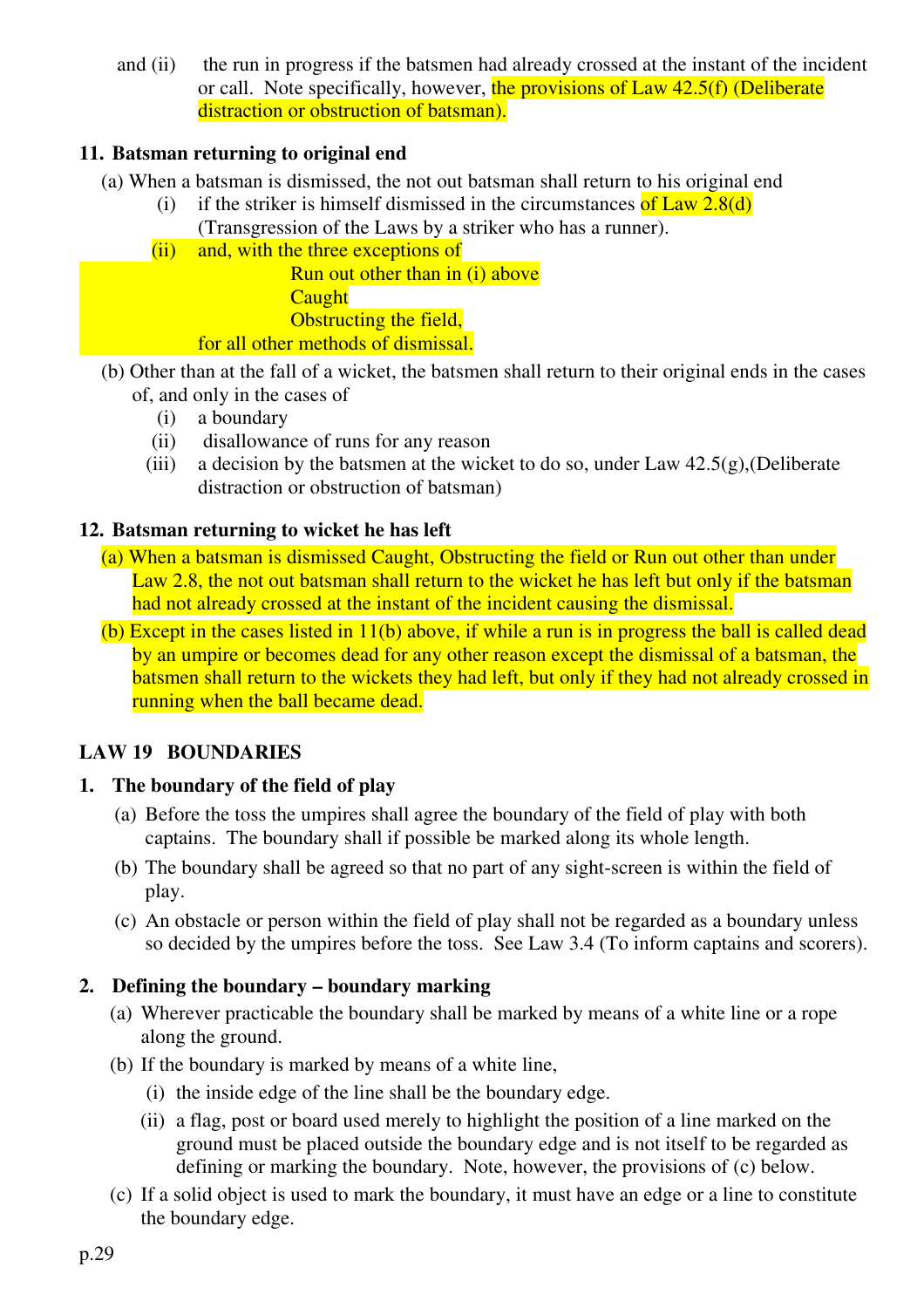- (i) For a rope, which includes any similar object of curved cross section, lying on the ground, the boundary edge will be the line formed by the innermost points of the rope along its length.
- (ii) For a fence, which includes any similar object in contact with the ground but with a flat surface projecting above the ground, the boundary edge will be the base line of the fence.
- (d) If the boundary edge is not defined as in (b) or (c) above, the umpires and captains must agree before the toss what line will be the boundary edge. Where there is no physical marker for a section of boundary, the boundary edge shall be the imaginary straight line on the ground joining the two nearest marked points of the boundary edge.
- (e) If a solid object used to mark the boundary is disturbed for any reason during play then, if possible, it shall be restored to its original position as soon as the ball is dead. If it is not possible then,
	- (i) if some part of the fence or other marker has come within the field of play, that part shall be removed from the field of play as soon as the ball becomes dead.
	- (ii) the line where the base of the fence or marker originally stood shall define the boundary edge.

# **3. Scoring a boundary**

- (a) A boundary shall be scored and signalled by the bowler's end umpire whenever, while the ball is in play, in his opinion,
	- (i) the ball touches the boundary, or is grounded beyond the boundary.
	- (ii) a fielder with some part of his person in contact with the ball, touches the boundary or has some part of his person grounded beyond the boundary.
	- (iii) the ball, having crossed the boundary in the air, is first touched by a fielder who has not satisfied the conditions in 4(i) below.
- (b) The phrases 'touches the boundary' and 'touching the boundary' shall mean contact with
	- either (i) the boundary edge as defined in 2 above
		- or (ii) any person or obstacle within the field of play which has been designated a boundary by the umpires before the toss.
- (c) The phrase 'grounded beyond the boundary' shall mean contact with
	- either (i) any part of a line or solid object marking the boundary except the boundary edge
		- or (ii) the ground beyond the boundary edge
		- or (iii) any object in contact with the ground beyond the boundary edge.

# **4. Ball beyond the boundary**

After it has crossed the boundary in the air, a ball may be caught, subject to the provisions of Law 32, or fielded provided that

 $(i)$  the first contact with the ball is by a fielder, not touching or grounded beyond the boundary, who has some part of his person grounded within the boundary or whose final contact with the ground before touching the ball was entirely within the boundary.

Any fielder subsequently touching the ball is not subject to this restriction.

. (ii) neither the ball, nor any fielder in contact with the ball touches, or is grounded beyond, the boundary at any time during the act of making the catch or of fielding the ball.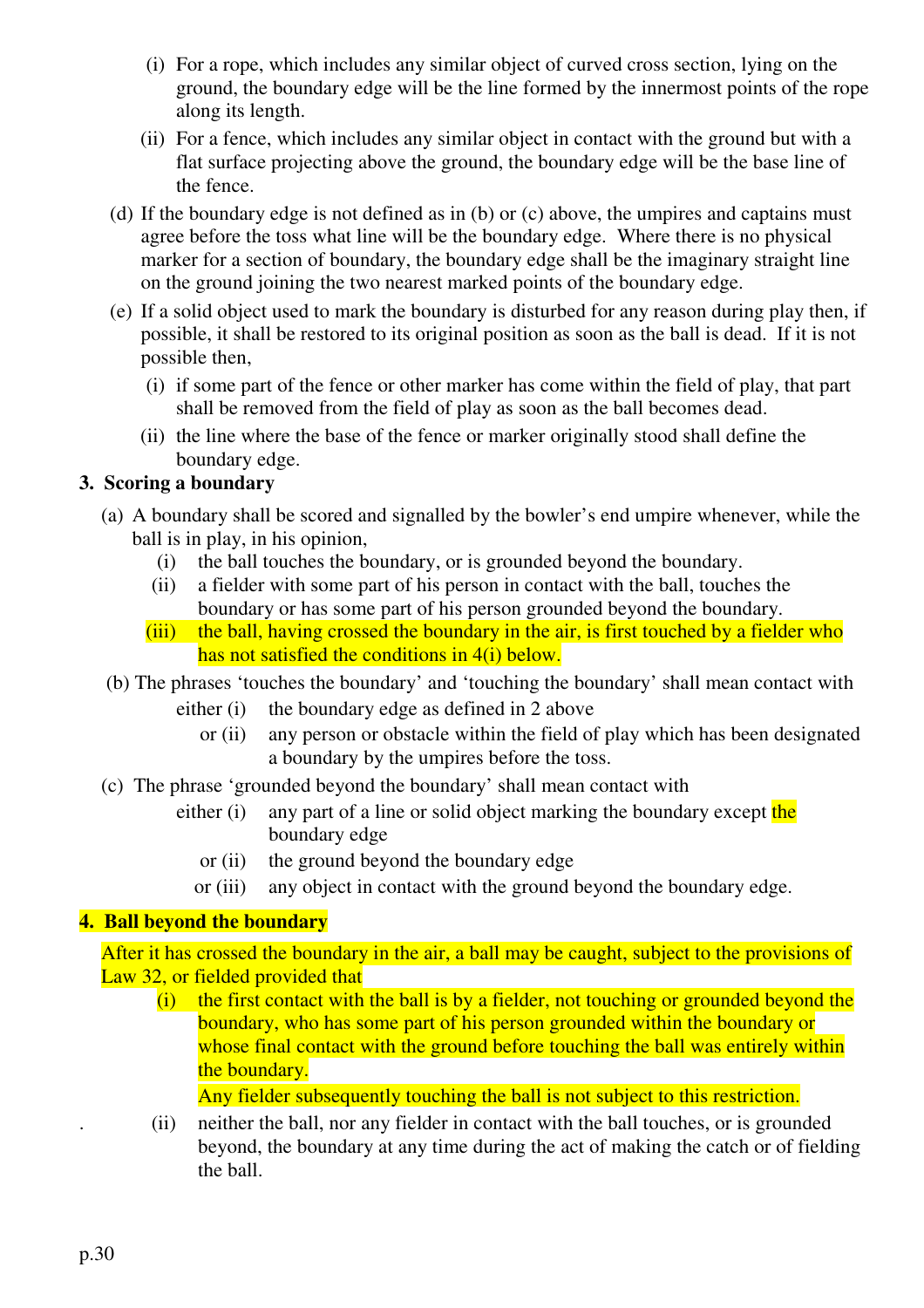The act of making the catch, or of fielding the ball, shall start from the time when the ball first comes into contact with some part of a fielder's person and shall end when a fielder obtains complete control both over the ball and over his own movement.

### **5. Runs allowed for boundaries**

- (a) Before the toss the umpires shall agree with both captains the runs to be allowed for boundaries. In deciding the allowances the umpires and captains shall be guided by the prevailing custom of the ground.
- (b) Unless agreed differently under (a) above, the allowances for boundaries shall be 6 runs if the ball having been struck by the bat pitches beyond the boundary, but otherwise 4 runs. These shall be described as a Boundary 6 and a Boundary 4 respectively, although the number of runs awarded may not be 6 or 4 if other allowances have been agreed under (a) above.

These allowances shall still apply even though the ball has previously touched a fielder. See also (c) below.

- $(c)$  A Boundary 6 will be scored if and only if the ball has been struck by the bat and pitches beyond the boundary. The ball is to be regarded as pitching beyond the boundary even though before it has pitched, a fielder
	- (i) catches it within the boundary but either has some part of his person touching the boundary or grounded beyond the boundary when he catches the ball or, after catching it, subsequently touches the boundary or grounds some part of his person beyond the boundary while carrying the ball but before completing the catch. See Law 32 (Caught).
	- ii) comes into contact with the ball in the circumstances of 3a (iii) above.
- (d) The award for all other boundaries scored under 3 above, for which either the ball was not struck by the bat or did not pitch beyond the boundary as defined above, will be a Boundary 4, including a case under  $3(a)(iii)$  when the ball has pitched within the boundary before contact with the fielder.

# **6. Runs scored**

When a boundary is scored,

- (a) any runs for penalties awarded to either side shall be scored.
- (b) the batting side, except in the circumstances of 7 below, shall additionally be awarded whichever is the greater of
	- (i) the allowance for the boundary
	- (ii) the runs completed by the batsmen together with the run in progress if they had already crossed at the instant the boundary is scored.
- (c) When the runs in (ii) above exceed the boundary allowance they shall replace the boundary for the purposes of Law 18.12 (Batsman returning to wicket he has left).

# **7. Overthrow or wilful act of fielder**

If the boundary results from an overthrow or from the wilful act of a fielder the runs scored shall be

- (i) any runs for penalties awarded to either side
- and (ii) the allowance for the boundary
- and (iii) the runs completed by the batsmen, together with the run in progress if they had already crossed at the instant of the throw or act.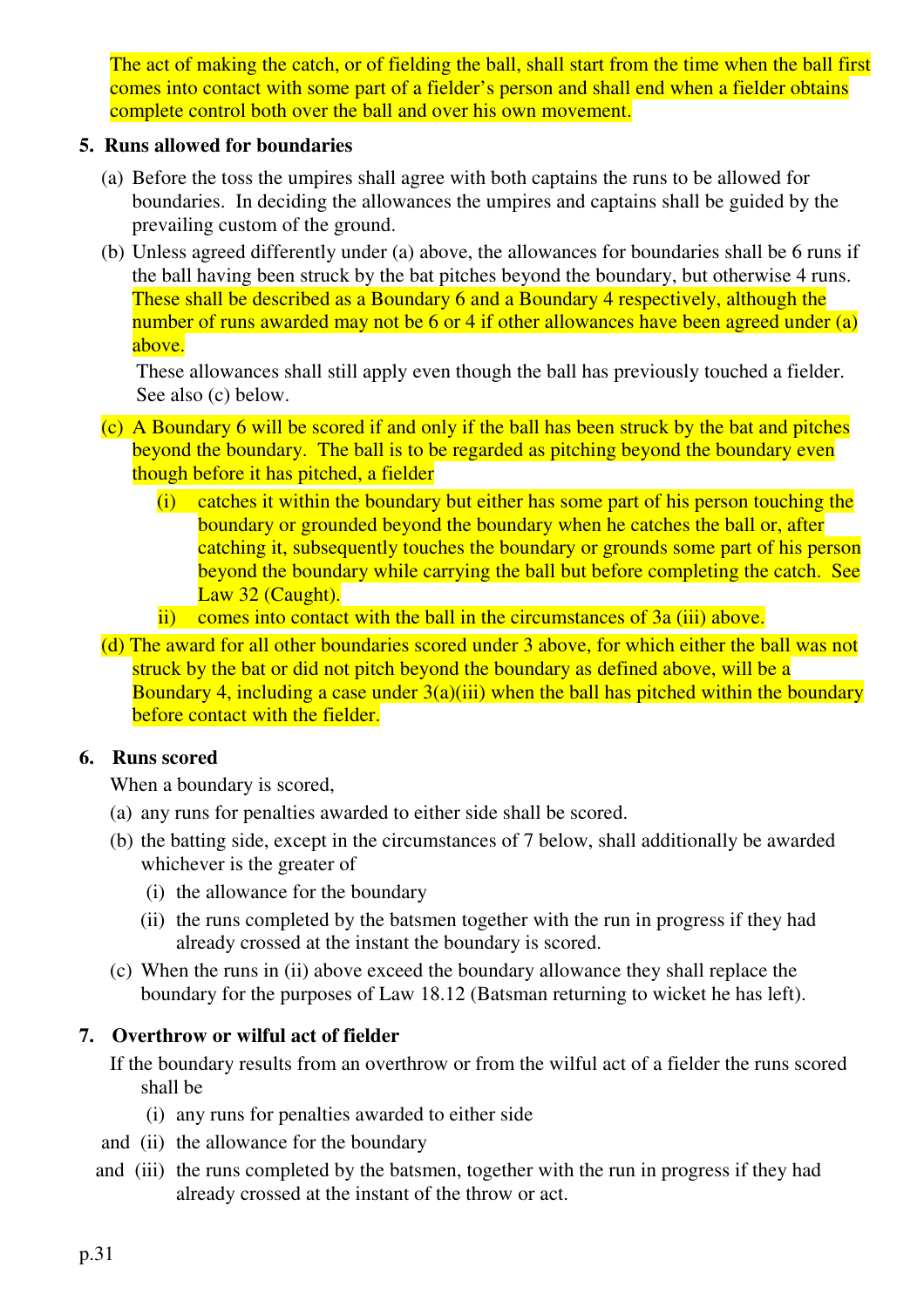Law 18.12(b) (Batsman returning to wicket he has left) shall apply as from the instant of the throw or act.

# **LAW 20 LOST BALL**

# **1. Fielder to call Lost ball**

If a ball in play cannot be found or recovered, any fielder may call Lost ball. The ball shall then become dead. See Law 23.1 (Ball is dead). Law 18.12(b) (Batsman returning to wicket he has left) shall apply as from the instant of the call.

### **2. Ball to be replaced**

The umpires shall replace the ball with one which has had wear comparable with that which the previous ball had received before it was lost or became irrecoverable. See Law 5.5 (Ball lost or becoming unfit for play).

### **3. Runs scored**

- (a) Any runs for penalties awarded to either side shall be scored.
- (b) The batting side shall additionally be awarded
	- either (i) the runs completed by the batsmen, together with the run in progress if they had already crossed at the instant of the call,
		- or (ii) 6 runs,

whichever is the greater.

These shall be credited to the striker if the ball has been struck by the bat, but otherwise to the total of Byes, Leg byes, No balls or Wides as the case may be.

# **LAW 21 THE RESULT**

# **1. A Win – two innings match**

The side which has scored a total of runs in excess of that scored in the two completed innings of the opposing side shall win the match. See Law12.3 (Completed innings). Note also 6 below.

# **2. A Win – one innings match**

The side which has scored in its one innings a total of runs in excess of that scored by the opposing side in its one completed innings shall win the match. See Law12.3 (Completed innings). Note also 6 below.

# **3. Umpires awarding a match**

Notwithstanding any agreement under Law 12.1(b) (Number of innings),

- (a) a match shall be lost by a side which
	- either (i) concedes defeat

or (ii) in the opinion of the umpires refuses to play

and the umpires shall award the match to the other side.

- (b) if an umpire considers that an action by any player or players might constitute a refusal by either side to play then the umpires together shall ascertain the cause of the action. If they then decide together that this action does constitute a refusal to play by one side, they shall so inform the captain of that side. If the captain persists in the action the umpires shall award the match in accordance with (a) above.
- (c) if action as in (b) above takes place after play has started and does not constitute a refusal to play,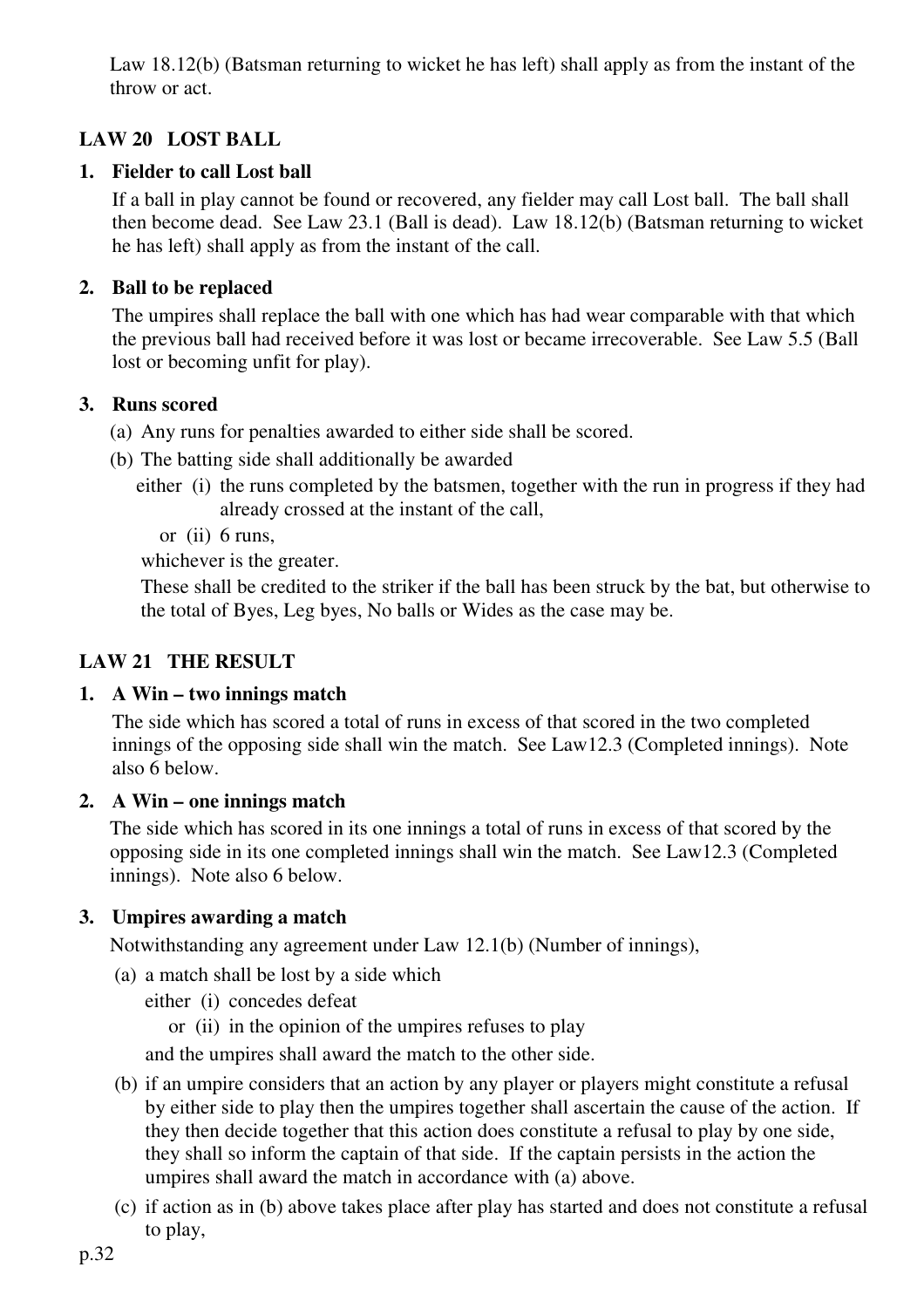- (i) playing time lost shall be counted from the start of the action until play recommences, subject to Law 15.5 (Changing agreed times for intervals).
- (ii) the time for close of play on that day shall be extended by this length of time, subject to Law 3.9 (Suspension of play in dangerous or unreasonable conditions).
- (iii) if applicable, no overs shall be deducted during the last hour of the match solely on account of this time.

# **4. Matches in which there is an agreement under Law 12.1(b)**

For any match in which there is an agreement under Law 12.1(b) (Number of innings), if the result is not determined in any of the ways stated in 1, 2 or 3 above, then the result shall be as laid down in that agreement.

# **5. All other matches** – **A Tie or Draw**

# (a) **A Tie**

The result of a match shall be a Tie when the scores are equal at the conclusion of play, but only if the side batting last has completed its innings.

# (b) **A Draw**

A match which is concluded as defined Law 16.9 (Conclusion of match), without being determined in any of the ways stated in (a) above or in 1, 2, or 3, above, shall count as a Draw.

# **6. Winning hit or extras**

- (a) As soon as a result is reached as defined in 1, 2, 3, 4 or 5(a) above, the match is at an end. Nothing that happens thereafter, except as in Law 42.17(b) (Penalty runs), shall be regarded as part of it. Note also 9 below.
- (b) The side batting last will have scored enough runs to win only if its total of runs is sufficient without including any runs completed by the batsmen before the completion of a catch, or the obstruction of a catch, from which the striker could be dismissed.
- (c) If a boundary is scored before the batsmen have completed sufficient runs to win the match, the whole of the boundary allowance shall be credited to the side's total and, in the case of a hit by the bat, to the striker's score.

# **7. Statement of result**

If the side batting last wins the match without losing all its wickets, the result shall be stated as a win by the number of wickets still then to fall.

If, without having scored a total of runs in excess of the total scored by the opposing side, the side batting last has lost all its wickets, but as the result of an award of 5 penalty runs its total of runs is then sufficient to win, the result shall be stated as a win to that side by Penalty runs. If the side fielding last wins the match, the result shall be stated as a win by runs.

If the match is decided by one side conceding defeat or refusing to play, the result shall be stated as Match Conceded or Match Awarded, as the case may be.

# **8. Correctness of result**

Any decision as to the correctness of the scores shall be the responsibility of the umpires. See Law 3.15 (Correctness of scores).

# **9. Mistakes in scoring**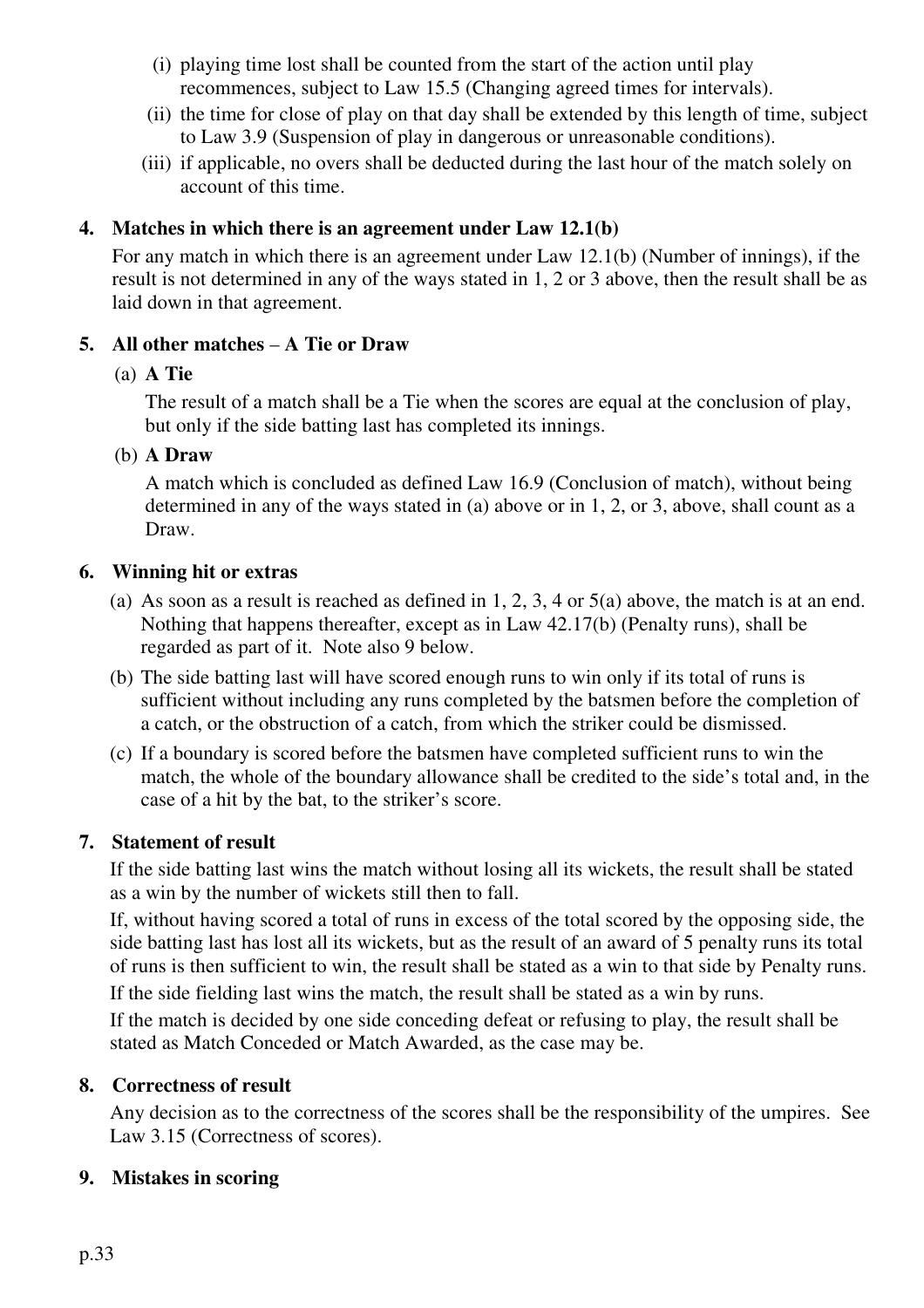If, after the players and umpires have left the field in the belief that the match has been concluded, the umpires discover that a mistake in scoring has occurred which affects the result then, subject to 10 below, they shall adopt the following procedure.

- (a) If, when the players leave the field, the side batting last has not completed its innings and
	- either (i) the number of overs to be bowled in the last hour, or in that innings, has not been completed
		- or (ii) the agreed time for close of play, or for the end of the innings, has not been reached

then, unless one side concedes defeat, the umpires shall order play to resume.

Unless a result is reached sooner, play will then continue, if conditions permit, until the prescribed number of overs has been completed and either time for close of play has been reached or the allotted time for the innings has expired, as appropriate. The number of overs and time remaining shall be taken as they were at the call of Time for the supposed conclusion of the match. No account shall be taken of the time between that moment and the resumption of play.

(b) If, at this call of Time, the overs have been completed and no playing time remains, or if the side batting last has completed its innings, the umpires shall immediately inform both captains of the necessary corrections to the scores and to the result.

# **10. Result not to be changed**

Once the umpires have agreed with the scorers the correctness of the scores at the conclusion of the match – see Laws 3.15 (Correctness of scores) and 4.2 (Correctness of scores) – the result cannot thereafter be changed.

# **LAW 22 THE OVER**

#### **1. Number of balls**

The ball shall be bowled from each end alternately in overs of 6 balls.

#### **2. Start of an over**

An over has started when the bowler starts his run up or, if he has no run up, his action for the first delivery of that over.

# **3. Validity of balls**

- (a) A ball shall not count as one of the 6 balls of the over unless it is delivered, even though, as in Law 42.15 (Bowler attempting to run out non-striker before delivery) a batsman may be dismissed or some other incident occurs without the ball having been delivered.
- (b) A ball delivered by the bowler shall not count as one of the 6 balls of the over
	- (i) if it is called dead, or is to be considered dead, before the striker has had an opportunity to play it. See Law 23.6 (Dead Ball; ball counting as one of over).
	- (ii) if it is called dead in the circumstances of Law  $23.4(b)(vi)$  (Umpire calling and signalling Dead ball). Note also the special provisions of Law  $23.4(b)(v)$ .
	- (iii) if it is a No ball. See Law 24 (No ball).
	- (iv) if it is a Wide. See Law 25 (Wide ball)
	- (v) when 5 penalty runs are awarded to the batting side under any of Laws 2.6 (Player returning without permission), 41.2 (Fielding the ball), 42.4 (Deliberate attempt to distract striker), or 42.5 (Deliberate distraction or obstruction of batsman).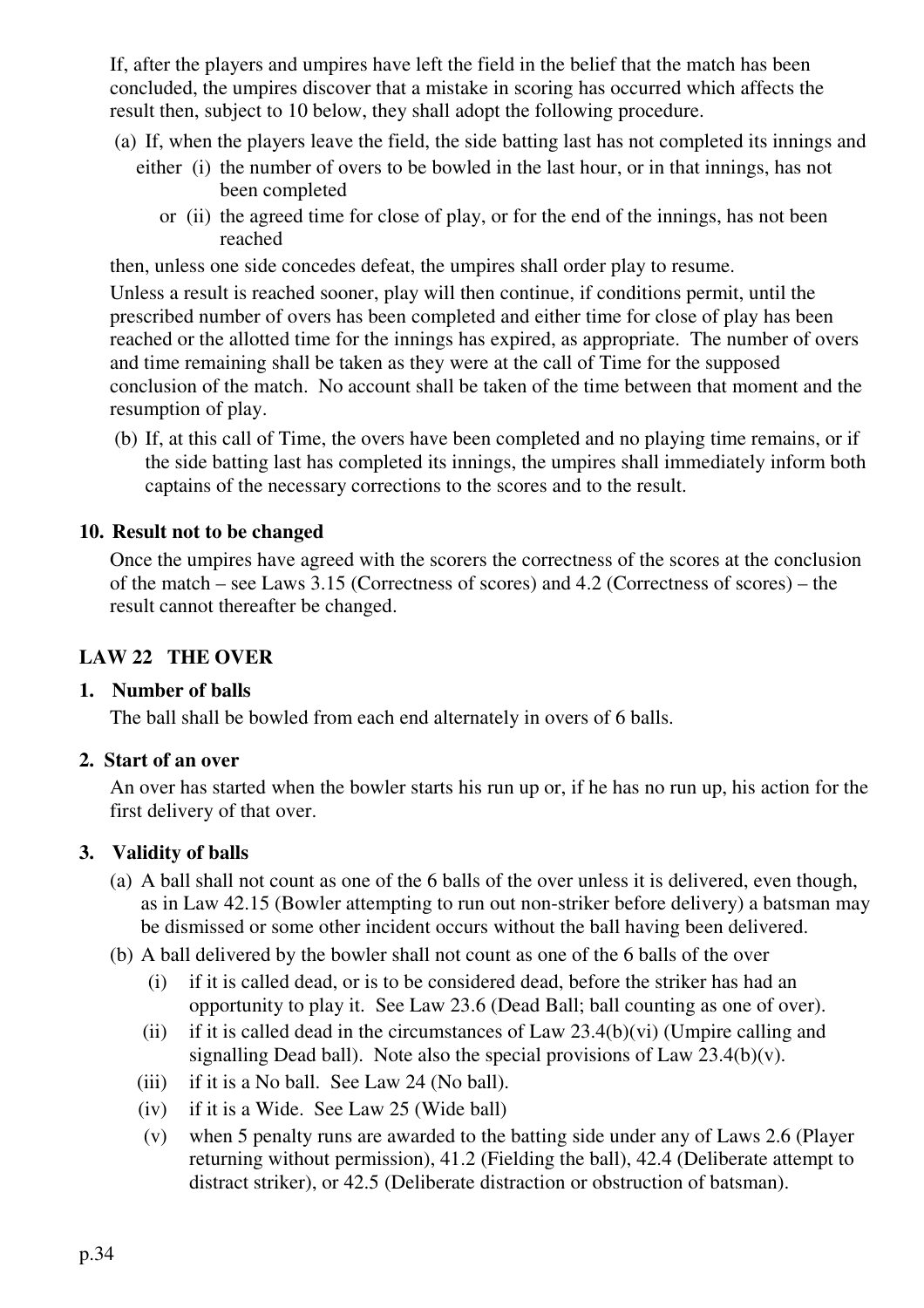(c) Any deliveries other than those listed in (a) and (b) above shall be known as valid balls. Only valid balls shall count towards the 6 balls of the over.

# **4. Call of Over**

When 6 valid balls have been bowled and when the ball becomes dead, the umpire shall call Over before leaving the wicket. See also Law 23.3 (Call of Over or Time).

# **5. Umpire miscounting**

- (a) If the umpire miscounts the number of valid balls, the over as counted by the umpire shall stand.
- (b) If, having miscounted, the umpire allows an over to continue after 6 valid balls have been bowled, he may subsequently call Over as the ball becomes dead after any delivery, even if that delivery is not a valid ball.

# **6. Bowler changing ends**

A bowler shall be allowed to change ends as often as desired, provided he does not bowl two overs consecutively, nor bowl parts of each of two consecutive overs, in the same innings.

# **7. Finishing an over**

- (a) Other than at the end of an innings, a bowler shall finish an over in progress unless he is incapacitated or is suspended under any of the Laws.
- (b) If for any reason, other than the end of an innings, an over is left uncompleted at the start of an interval or interruption, it shall be completed on resumption of play.

# **8. Bowler incapacitated or suspended during an over**

If for any reason a bowler is incapacitated while running up to deliver the first ball of an over, or is incapacitated or suspended during an over, the umpire shall call and signal Dead ball. Another bowler shall complete the over from the same end, provided that he does not bowl two overs consecutively, nor bowl parts of each of two consecutive overs, in that innings.

# **LAW 23 DEAD BALL**

# **1. Ball is dead**

- (a) The ball becomes dead when
	- (i) it is finally settled in the hands of the wicket-keeper or of the bowler.
	- (ii) a boundary is scored. See Law 19.3 (Scoring a boundary).
	- (iii) a batsman is dismissed. The ball will be deemed to be dead from the instant of the incident causing the dismissal.
	- (iv) whether played or not it becomes trapped between the bat and person of a batsman or between items of his clothing or equipment.
	- (v) whether played or not it lodges in the clothing or equipment of a batsman or the clothing of an umpire.
	- (vi) it lodges in a protective helmet worn by a fielder.
	- (vii) there is an award of penalty runs under either of Laws 2.6 (Player returning without permission) or 41.2 (Fielding the ball). The ball shall not count as one of the over.
	- (viii) there is contravention of Law 41.3 (Protective helmets belonging to the fielding side).
		- (ix) Lost ball is called. See Law 20 (Lost ball).
		- $(x)$  the match is concluded in any of the ways stated in Law 16.9 (Conclusion of match).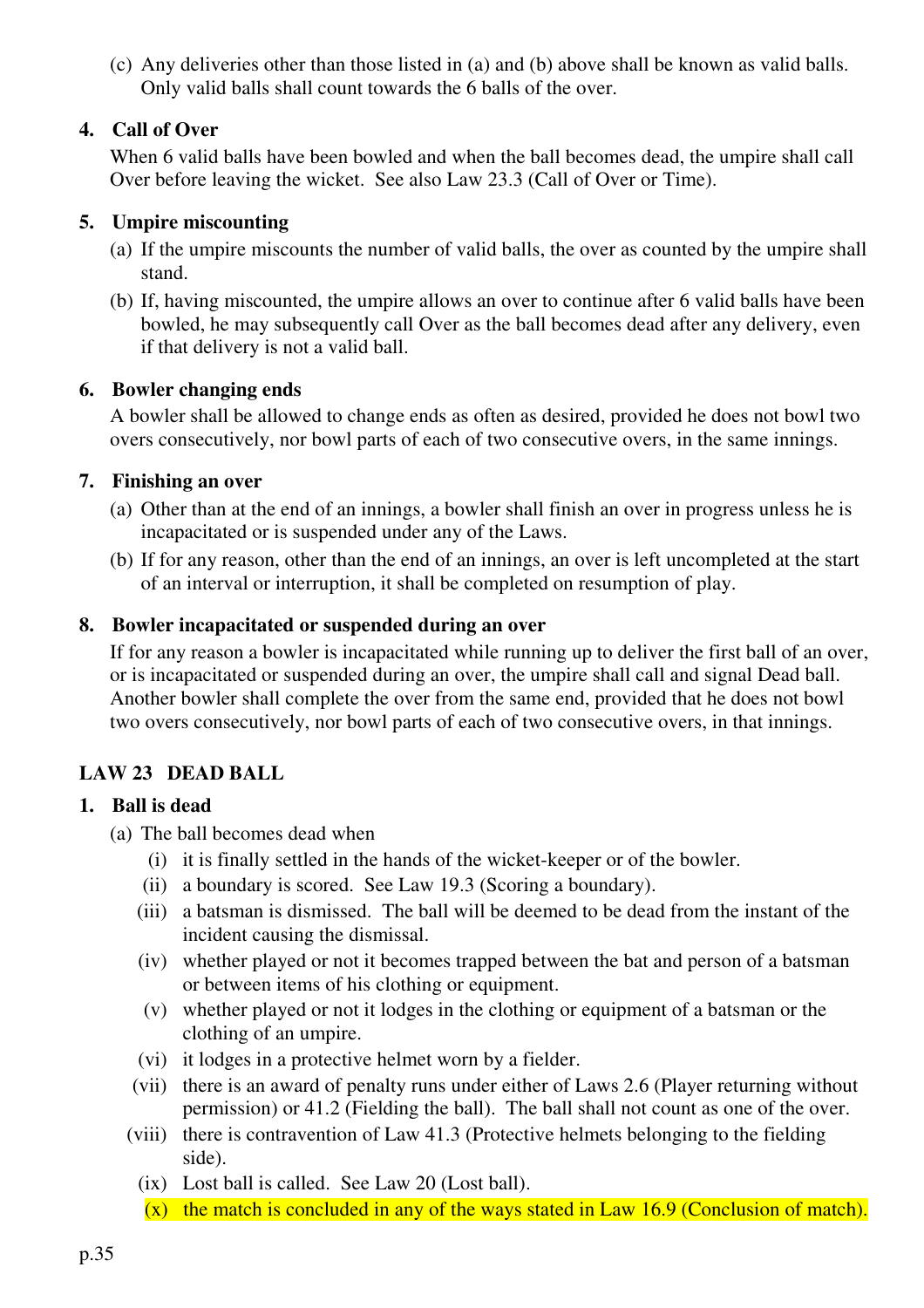(b) The ball shall be considered to be dead when it is clear to the bowler's end umpire that the fielding side and both batsmen at the wicket have ceased to regard it as in play.

# **2. Ball finally settled**

Whether the ball is finally settled or not is a matter for the umpire alone to decide.

# **3. Call of Over or Time**

Neither the call of Over (see Law 22.4), nor the call of Time (see Law 16.2) is to be made until the ball is dead, either under 1 above or under 4 below.

# **4. Umpire calling and signalling Dead ball**

- (a) When the ball has become dead under 1 above, the bowler's end umpire may call and signal Dead ball if it is necessary to inform the players.
- (b) Either umpire shall call and signal Dead ball when
	- (i) he intervenes in a case of unfair play.
	- (ii) a serious injury to a player or umpire occurs.
	- (iii) he leaves his normal position for consultation.
	- (iv) one or both bails fall from the striker's wicket before the striker has had the opportunity of playing the ball.
	- (v) the striker is not ready for the delivery of the ball and, if the ball is delivered, makes no attempt to play it. Provided the umpire is satisfied that the striker had adequate reason for not being ready, the ball shall not count as one of the over.
	- (vi) the striker is distracted by any noise or movement or in any other way while he is preparing to receive, or receiving a delivery. This shall apply whether the source of the distraction is within the game or outside it. Note also (vii) below. The ball shall not count as one of the over.
	- (vii) there is an instance of a deliberate attempt to distract under either of Laws 42.4 (Deliberate attempt to distract striker) or 42.5 (Deliberate distraction or obstruction of batsman). The ball shall not count as one of the over.
	- (viii) the bowler drops the ball accidentally before delivery.
	- (ix) the ball does not leave the bowler's hand for any reason other than an attempt to run out the non-striker under Law 42.15 (Bowler attempting to run out non-striker before delivery).
	- (x) he is required to do so under any of the Laws not included above.

# **5. Ball ceases to be dead**

The ball ceases to be dead – that is, it comes into play – when the bowler starts his run up or, if he has no run up, his bowling action.

# **6. Dead ball; ball counting as one of over**

- (a) When a ball which has been delivered is called dead or is to be considered dead then, other than as in (b) below,
	- (i) it will not count in the over if the striker has not had an opportunity to play it.
	- (ii) it will be a valid ball if the striker has had an opportunity to play it, unless No ball or Wide has been called, except in the circumstances of  $4(b)(vi)$  above and Laws 2.6 (Fielder returning without permission), 41.2 (Fielding the ball), 42.4 (Deliberate attempt to distract striker) and 42.5 (Deliberate distraction or obstruction of batsman).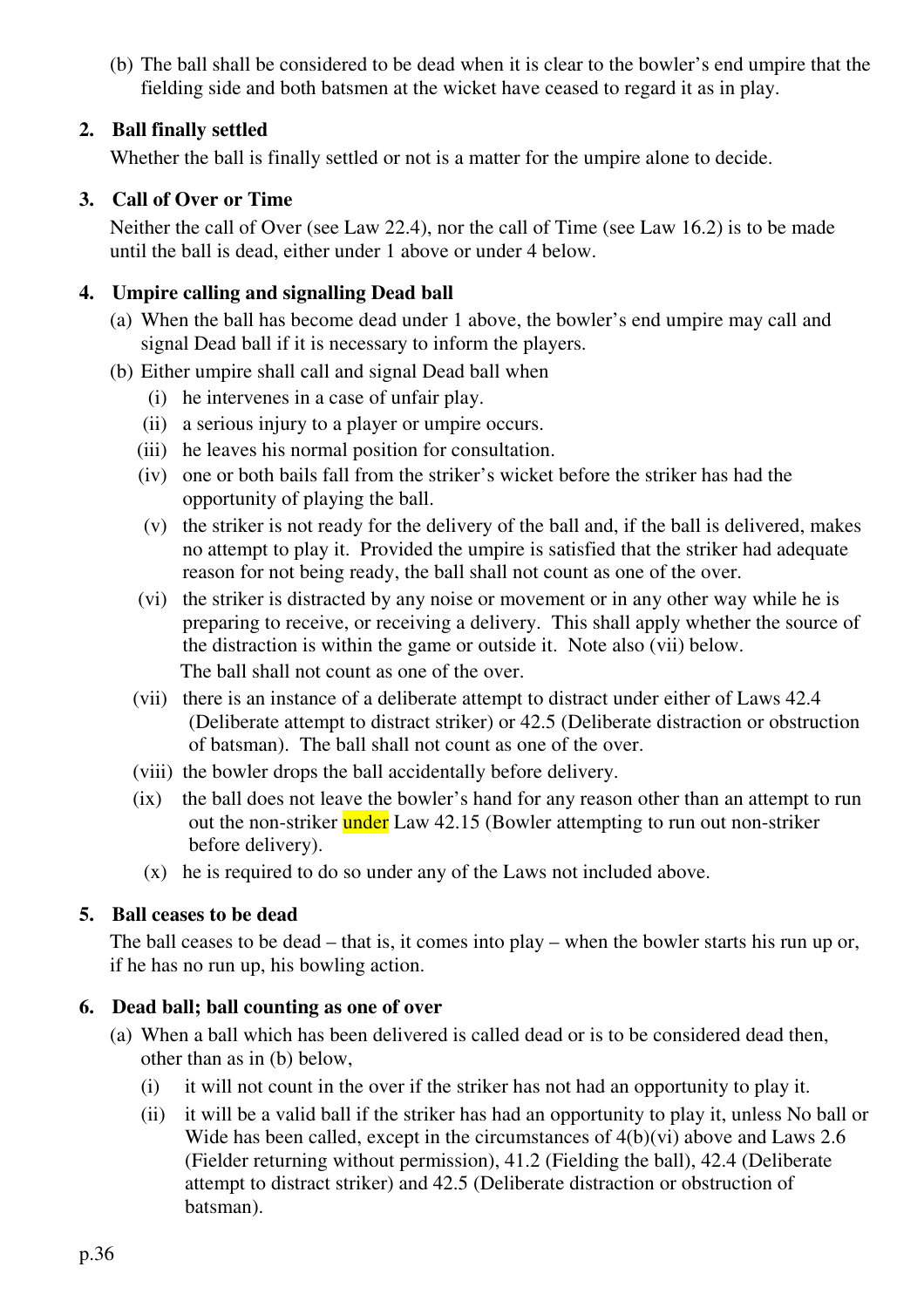(b) In 4(b)(v) above, the ball will not count in the over only if both conditions of not attempting to play the ball and having an adequate reason for not being ready are met. Otherwise the delivery will be a valid ball.

# **LAW 24 NO BALL**

# **1. Mode of delivery**

(a) The umpire shall ascertain whether the bowler intends to bowl right handed or left handed, over or round the wicket, and shall so inform the striker.

It is unfair if the bowler fails to notify the umpire of a change in his mode of delivery. In this case the umpire shall call and signal No ball.

(b) Underarm bowling shall not be permitted except by special agreement before the match.

# **2. Fair delivery – the arm**

For a delivery to be fair in respect of the arm the ball must not be thrown. See 3 below Although it is the primary responsibility of the striker's end umpire to assess the fairness of a delivery in this respect, there is nothing in this Law to debar the bowler's end umpire from calling and signalling No ball if he considers that the ball has been thrown.

(a) If, in the opinion of either umpire, the ball has been thrown, he shall call and signal No ball and, when the ball is dead, inform the other umpire of the reason for the call.

The bowler's end umpire shall then

- (i) caution the bowler. This caution shall apply throughout the innings.
- (ii) inform the captain of the fielding side of the reason for this action.
- (iii) inform the batsmen at the wicket of what has occurred.
- (b) If, after such caution, either umpire considers that, in that innings, a further delivery by the same bowler is thrown, the procedure set out in (a) above shall be repeated, indicating to the bowler that this is a final warning.

This warning shall also apply throughout the innings.

- (c) If either umpire considers that, in that innings, a further delivery by the same bowler is thrown, he shall call and signal No ball and when the ball is dead inform the other umpire of the reason for the call.
	- The bowler's end umpire shall then
	- (i) direct the captain of the fielding side to suspend the bowler forthwith. The over shall, if applicable, be completed by another bowler, who shall neither have bowled the previous over or part thereof nor be allowed to bowl any part of the next over. The bowler thus suspended shall not bowl again in that innings.
	- (ii) inform the batsmen at the wicket and, as soon as practicable, the captain of the batting side of the occurrence.
- (d) The umpires together shall report the occurrence as soon as possible after the match to the Executive of the fielding side and to any Governing Body responsible for the match, who shall take such action as is considered appropriate against the captain and the bowler concerned.

# **3. Definition of fair delivery – the arm**

A ball is fairly delivered in respect of the arm if, once the bowler's arm has reached the level of the shoulder in the delivery swing, the elbow joint is not straightened partially or completely from that point until the ball has left the hand. This definition shall not debar a bowler from flexing or rotating the wrist in the delivery swing.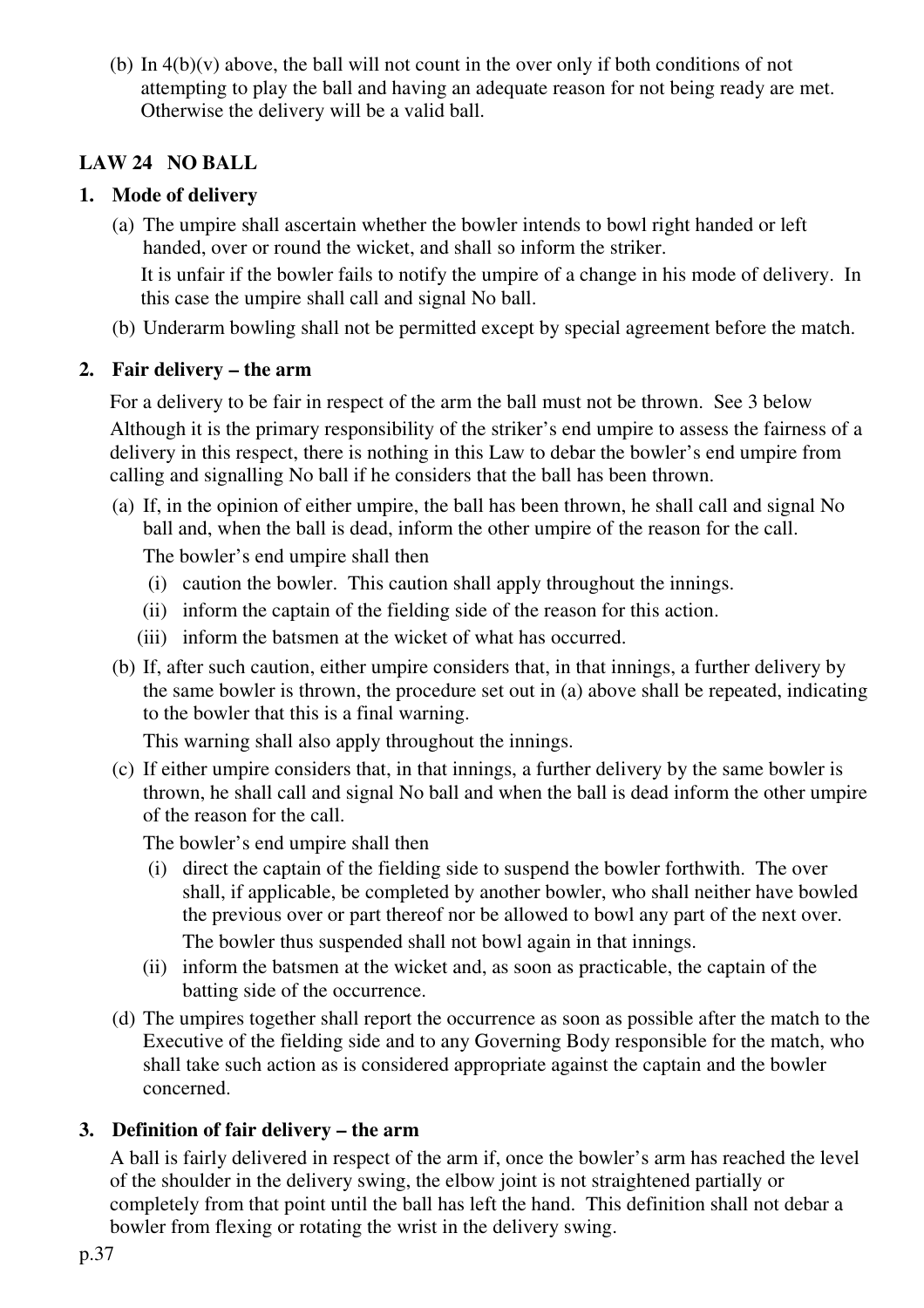# **4. Bowler throwing towards striker's end before delivery**

If the bowler throws the ball towards the striker's end before entering his delivery stride, either umpire shall call and signal No ball. See Law 42.16 (Batsmen stealing a run). However, the procedure stated in 2 above of caution, informing, final warning, action against the bowler and reporting shall not apply.

# **5. Fair delivery – the feet**

For a delivery to be fair in respect of the feet, in the delivery stride

- (a) the bowler's back foot must land within and not touching the return crease appertaining to his stated mode of delivery.
- (b) the bowler's front foot must land with some part of the foot, whether grounded or raised
	- (i) on the same side of the imaginary line joining the two middle stumps as the return crease described in (a) above
- and (ii) behind the popping crease.

If the bowler's end umpire is not satisfied that all of these three conditions have been met, he shall call and signal No ball.

# **6. Bowler breaking wicket in delivering ball**

Either umpire shall call and signal No ball if, other than in an attempt to run out the nonstriker under Law 42.15, the bowler breaks the wicket at any time after the ball comes into play and before he completes the stride after the delivery stride. See Appendix D. Laws  $23.4(b)$ (viii),  $23.4(b)$ (ix) and 10 below will apply.

# **7. Ball bouncing more than twice or rolling along the ground**

The umpire shall call and signal No ball if a ball which he considers to have been delivered, without having previously touched bat or person of the striker,

either (i) bounces more than twice

or (ii) rolls along the ground

before it reaches the popping crease.

# **8. Ball coming to rest in front of striker's wicket**

If a ball delivered by the bowler comes to rest in front of the line of the striker's wicket, without having previously touched the bat or person of the striker, the umpire shall call and signal No ball and immediately call and signal Dead ball.

# **9. Call of No ball for infringement of other Laws**

In addition to the instances above, No ball is to be called and signalled as required by the following Laws.

- Law 40.3 Position of wicket-keeper
- Law 41.5 Limitation of on side fielders
- Law 41.6 Fielders not to encroach on pitch
- Law 42.6 Dangerous and unfair bowling
- Law 42.7 Dangerous and unfair bowling action by the umpire
- Law 42.8 Deliberate bowling of high full pitched balls

# **10. Revoking a call of No ball**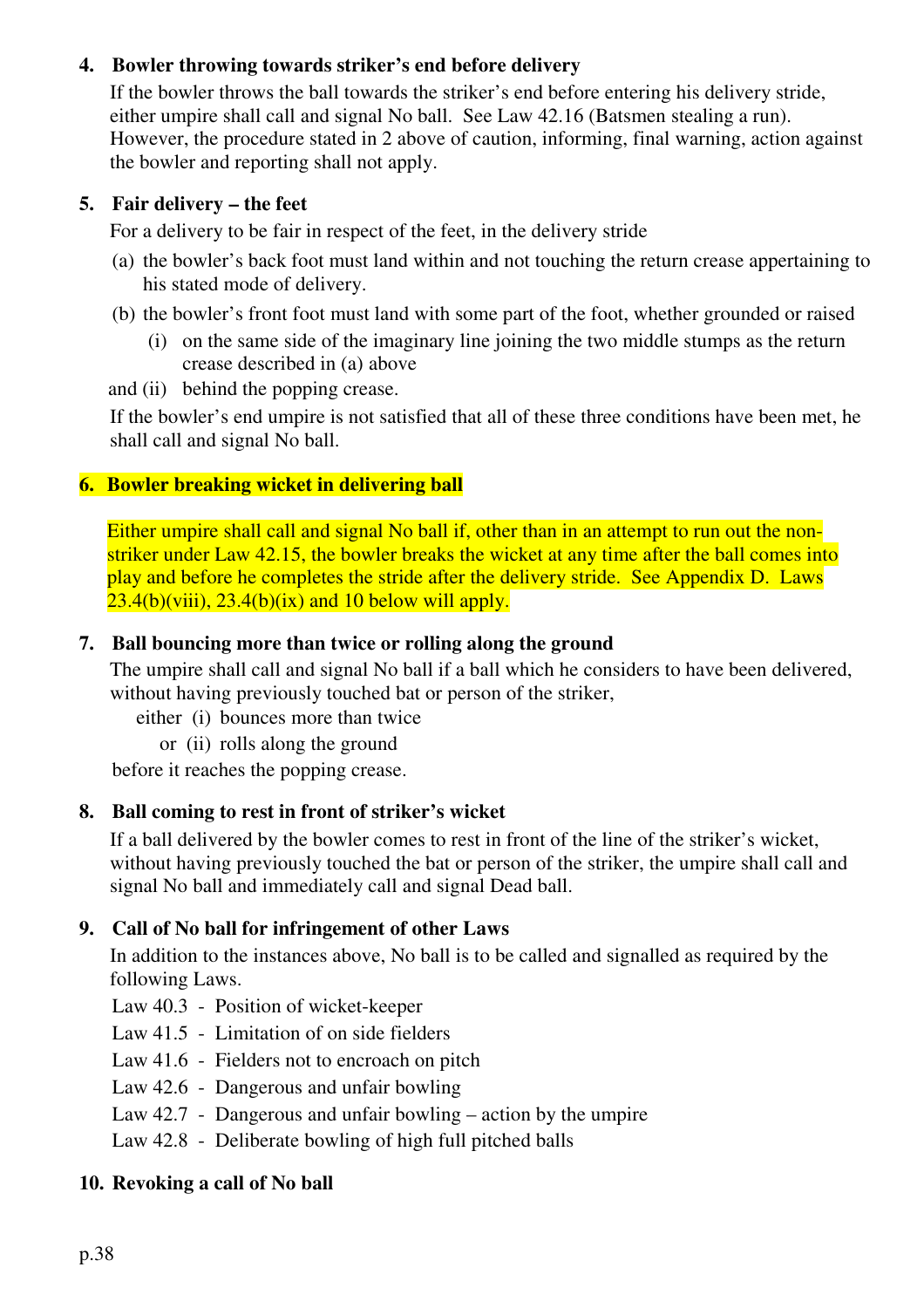An umpire shall revoke his call of No ball if the ball does not leave the bowler's hand for any reason.

# **11. No ball to over-ride Wide**

A call of No ball shall over-ride the call of Wide ball at any time. See Laws 25.1(Judging a Wide) and 25.3 (Call and signal of Wide ball).

# **12. Ball not dead**

The ball does not become dead on the call of No ball.

# **13. Penalty for a No ball**

A penalty of one run shall be awarded instantly on the call of No ball. Unless the call is revoked, the penalty shall stand even if a batsman is dismissed. It shall be in addition to any other runs scored, any boundary allowance and any other runs awarded for penalties.

# **14. Runs resulting from a No ball – how scored**

The one run penalty shall be scored as a No ball extra. If other penalty runs have been awarded to either side these shall be scored as stated in Law 42.17 (Penalty runs). Any runs completed by the batsmen or any boundary allowance shall be credited to the striker if the ball has been struck by the bat; otherwise they shall also be scored as No ball extras. Apart from any award of 5 penalty runs, all runs resulting from a No ball, whether as No ball extras or credited to the striker, shall be debited against the bowler.

# **15. No ball not to count**

A No ball shall not count as one of the over. See Law 22.3 (Validity of balls).

# **16. Out from a No ball**

When No ball has been called, neither batsman shall be out under any of the Laws except 33 (Handled the ball), 34 (Hit the ball twice), 37 (Obstructing the field) or 38 (Run out).

# **LAW 25 WIDE BALL**

# **1. Judging a Wide**

- (a) If the bowler bowls a ball, not being a No ball, the umpire shall adjudge it a Wide if, according to the definition in (b) below, in his opinion the ball passes wide of the striker where he is and which also would have passed wide of him standing in a normal guard position.
- (b) The ball will be considered as passing wide of the striker unless it is sufficiently within his reach for him to be able to hit it with his bat by means of a normal cricket stroke.

# **2. Delivery not a Wide**

The umpire shall not adjudge a delivery as being a Wide

- (a) if the striker, by moving,
	- either (i) causes the ball to pass wide of him, as defined in 1(b) above
		- or (ii) brings the ball sufficiently within his reach to be able to hit it by means of a normal cricket stroke.
- (b) if the ball touches the striker's bat or person.

# **3**. **Call and signal of Wide ball**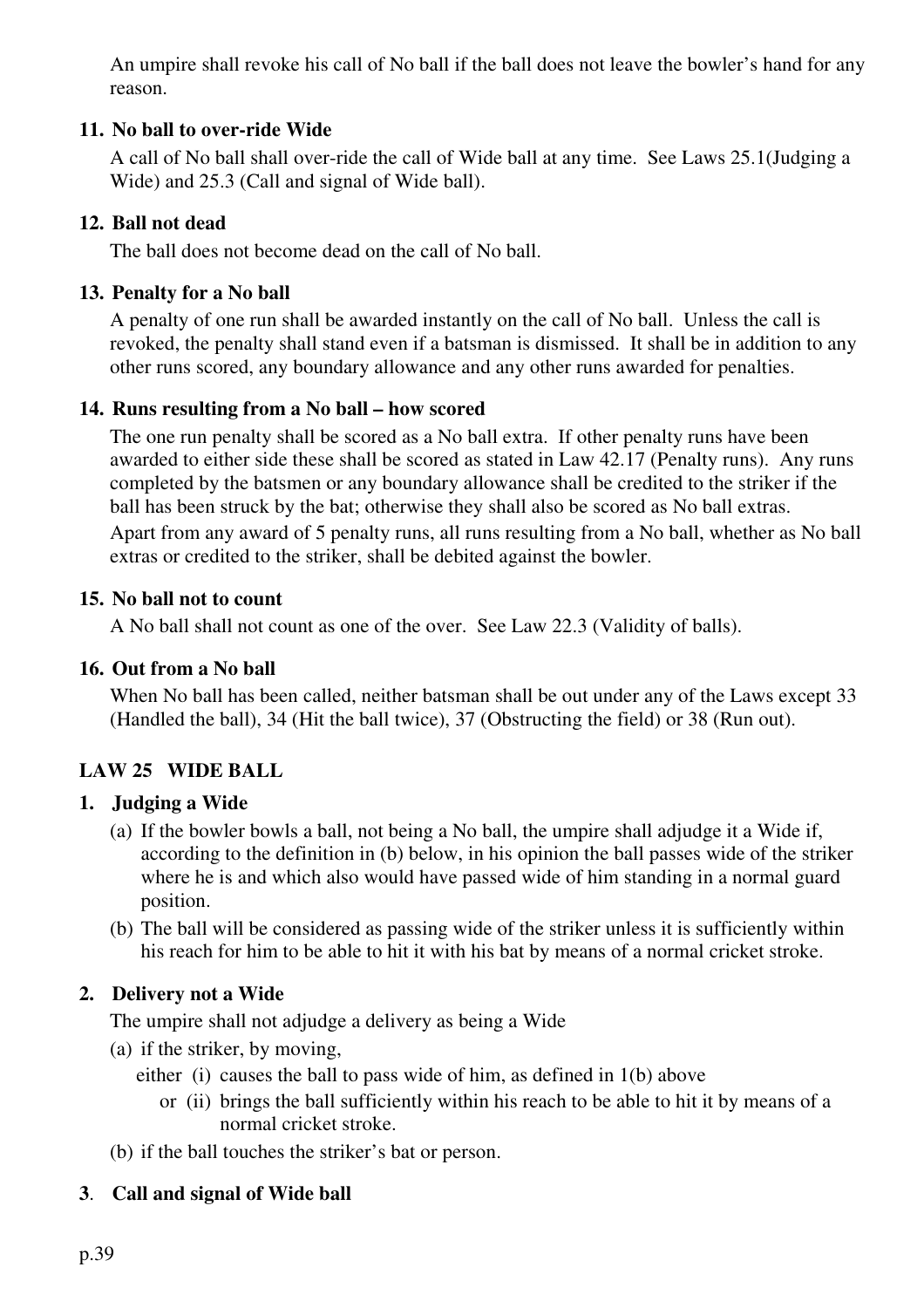- (a) If the umpire adjudges a delivery to be a Wide he shall call and signal Wide ball as soon as the ball passes the striker's wicket. It shall, however, be considered to have been a Wide from the instant of delivery, even though it cannot be called Wide until it passes the striker's wicket.
- (b) The umpire shall revoke the call of Wide ball if there is then any contact between the ball and the striker's bat or person.
- (c) The umpire shall revoke the call of Wide ball if a delivery is called a No ball. See Law  $24.11$  (No ball to over-ride Wide).

### **4. Ball not dead**

The ball does not become dead on the call of Wide ball.

### **5**. **Penalty for a Wide**

A penalty of one run shall be awarded instantly on the call of Wide ball. Unless the call is revoked (see 3(b) and (c) above), this penalty shall stand even if a batsman is dismissed, and shall be in addition to any other runs scored, any boundary allowance and any other runs awarded for penalties.

### 6. **Runs resulting from a Wide – how scored**

All runs completed by the batsmen or a boundary allowance, together with the penalty for the Wide, shall be scored as Wide balls. Apart from any award of 5 penalty runs, all runs resulting from a Wide shall be debited against the bowler.

#### 7. **Wide not to count**

A Wide shall not count as one of the over. See Law 22.3 (Validity of balls).

# 8. **Out from a Wide**

When Wide ball has been called, neither batsman shall be out under any of the Laws except 35 (Hit wicket), 37 (Obstructing the field), 38 (Run out) or 39 (Stumped).

# **LAW 26 BYE AND LEG BYE**

#### **1. Byes**

If the ball, delivered by the bowler, not being a No ball or a Wide, passes the striker without touching his bat or person, any runs completed by the batsmen from that delivery, or a boundary allowance, shall be credited as Byes to the batting side.

# **2. Leg byes**

(a) If a ball delivered by the bowler first strikes the person of the striker, runs shall be scored only if the umpire is satisfied that the striker has

either (i) attempted to play the ball with his bat

or (ii) tried to avoid being hit by the ball.

- (b) If the umpire is satisfied that either of these conditions has been met runs shall be scored as follows.
	- (i) If there is

either no subsequent contact with the striker's bat or person,

or only inadvertent contact with the striker's bat or person

runs completed by the batsmen or a boundary allowance shall be credited to the striker in the case of subsequent contact with his bat but otherwise to the batting side as in (c) below.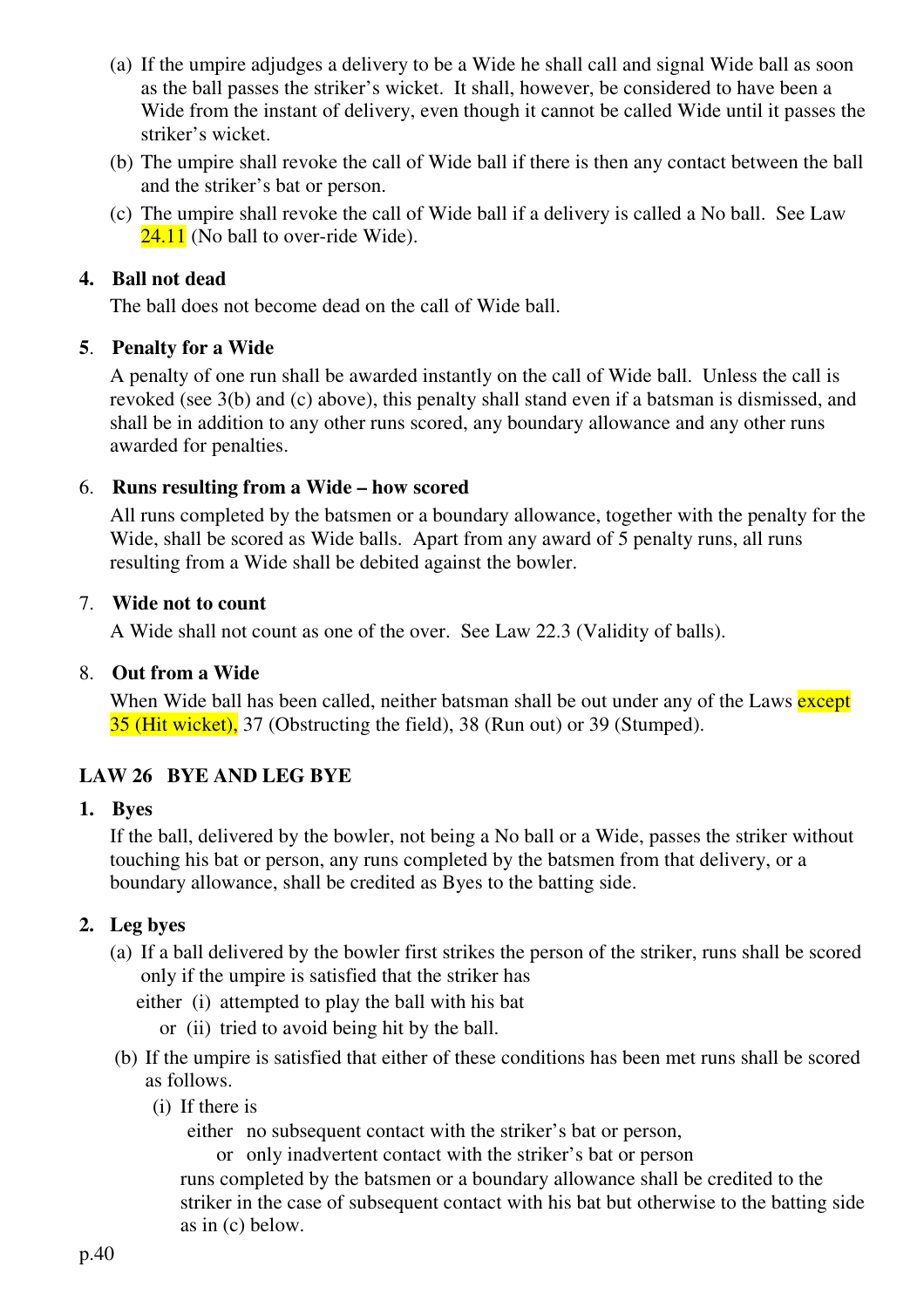- (ii) If the striker wilfully makes a lawful second strike, Laws 34.3 (Ball lawfully struck more than once) and 34.4 (Runs scored from ball lawfully struck more than once) shall apply.
- (c) The runs in (b)(i) above, unless credited to the striker, shall,
	- (i) if the delivery is not a No ball, be scored as Leg byes.
	- (ii) if No ball has been called, be scored together with the penalty for the No ball, as No ball extras.

# **3. Leg byes not to be awarded**

If in the circumstance of 2(a) above the umpire considers that neither of the conditions (i) and (ii) therein has been met, then Leg byes shall not be awarded. The batting side shall not be credited with any runs from that delivery apart from the one run penalty for a No ball if applicable. Moreover, no other penalties arising from that delivery shall be awarded to the batting side. The following procedure shall be adopted.

- (a) If no run is attempted but the ball reaches the boundary, the umpire shall call and signal Dead ball, and disallow the boundary.
- (b) If runs are attempted and if
	- (i) neither batsman is dismissed and the ball does not become dead for any other reason, the umpire shall call and signal Dead ball as soon as one run is completed or the ball reaches the boundary. The run or boundary shall be disallowed. The batsmen shall return to their original ends.
	- (ii) before one run is completed or the ball reaches the boundary, a batsman is dismissed, or the ball becomes dead for any other reason, all the provisions of the Laws will apply, except that no runs and no penalties shall be credited to the batting side, other than the penalty for a No ball if applicable.

# **LAW 27 APPEALS**

# **1. Umpire not to give batsman out without an appeal**

Neither umpire shall give a batsman out, even though he may be out under the Laws, unless appealed to by a fielder. This shall not debar a batsman who is out under any of the Laws from leaving his wicket without an appeal having been made. Note, however, the provisions of 7 below.

# **2. Batsman dismissed**

A batsman is dismissed if

either (a) he is given out by an umpire, on appeal

or (b) he is out under any of the Laws and leaves his wicket as in 1 above.

# **3. Timing of appeals**

For an appeal to be valid, it must be made before the bowler begins his run up or, if he has no run up, his bowling action to deliver the next ball, and before Time has been called.

The call of Over does not invalidate an appeal made prior to the start of the following over, provided Time has not been called. See Laws 16.2 (Call of Time) and 22.2 (Start of an over).

# **4. Appeal "How's That?"**

An appeal "How's That?" covers all ways of being out.

# **5. Answering appeals**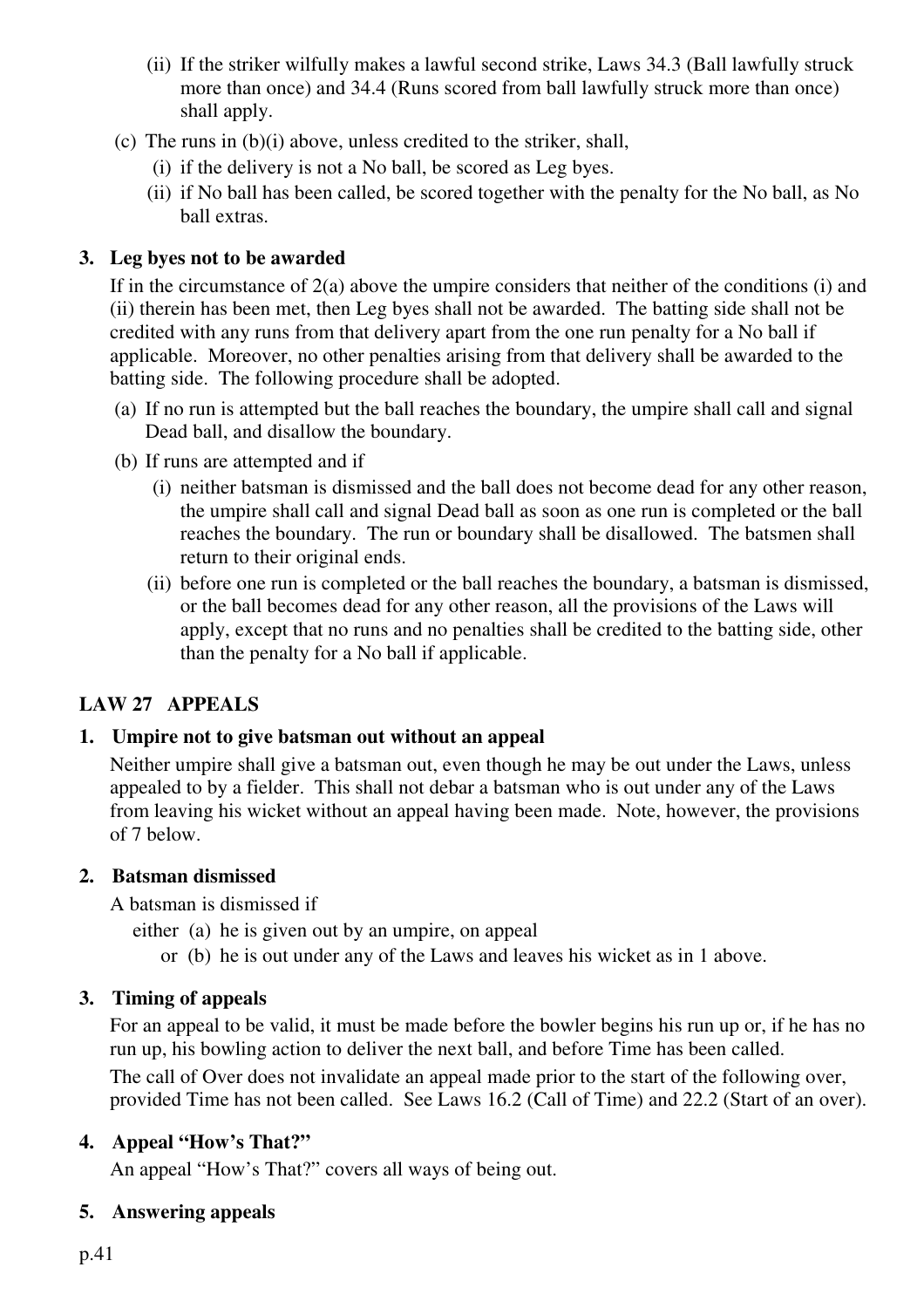The striker's end umpire shall answer all appeals arising out of any of Laws 35 (Hit wicket), 39 (Stumped) or 38 (Run out) when this occurs at the wicket-keeper's end. The bowler's end umpire shall answer all other appeals.

When an appeal is made, each umpire shall answer on any matter that falls within his jurisdiction.

When a batsman has been given Not out, either umpire may answer an appeal, made in accordance with 3 above, if it is on a further matter and is within his jurisdiction.

# **6. Consultation by umpires**

Each umpire shall answer appeals on matters within his own jurisdiction. If an umpire is doubtful about any point that the other umpire may have been in a better position to see, he shall consult the latter on this point of fact and shall then give the decision. If, after consultation, there is still doubt remaining, the decision shall be Not out.

# **7. Batsman leaving his wicket under a misapprehension**

An umpire shall intervene if satisfied that a batsman, not having been given out, has left his wicket under a misapprehension that he is out. The umpire intervening shall call and signal Dead ball to prevent any further action by the fielding side and shall recall the batsman.

# **8. Withdrawal of an appeal**

The captain of the fielding side may withdraw an appeal only if he obtains the consent of the umpire within whose jurisdiction the appeal falls. He must do so before the outgoing batsman has left the field of play. If such consent is given, the umpire concerned shall, if applicable, revoke his decision and recall the batsman.

# **9. Umpire's decision**

An umpire may alter his decision provided that such alteration is made promptly. This apart, an umpire's decision, once made, is final.

# **LAW 28 THE WICKET IS DOWN**

# **1. Wicket put down**

- (a) The wicket is put down if a bail is completely removed from the top of the stumps, or a stump is struck out of the ground,
	- (i) by the ball,
	- or (ii) by the striker's bat if he is holding it or by any part of his bat that he is holding,
	- or (iii) notwithstanding the provisions of Law  $6.8(a)$ , by the striker's bat in falling if he has let go of it, or by any part of his bat becoming detached,
	- or (iv) by the striker's person or by any part of his clothing or equipment becoming detached from his person,
	- or (v) by a fielder with his hand or arm, providing that the ball is held in the hand or hands so used, or in the hand of the arm so used. The wicket is also put down if a fielder strikes or pulls a stump out of the ground in the same manner.
- (b) The disturbance of a bail, whether temporary or not, shall not constitute its complete removal from the top of the stumps, but if a bail in falling lodges between two of the stumps this shall be regarded as complete removal.

# **2. One bail off**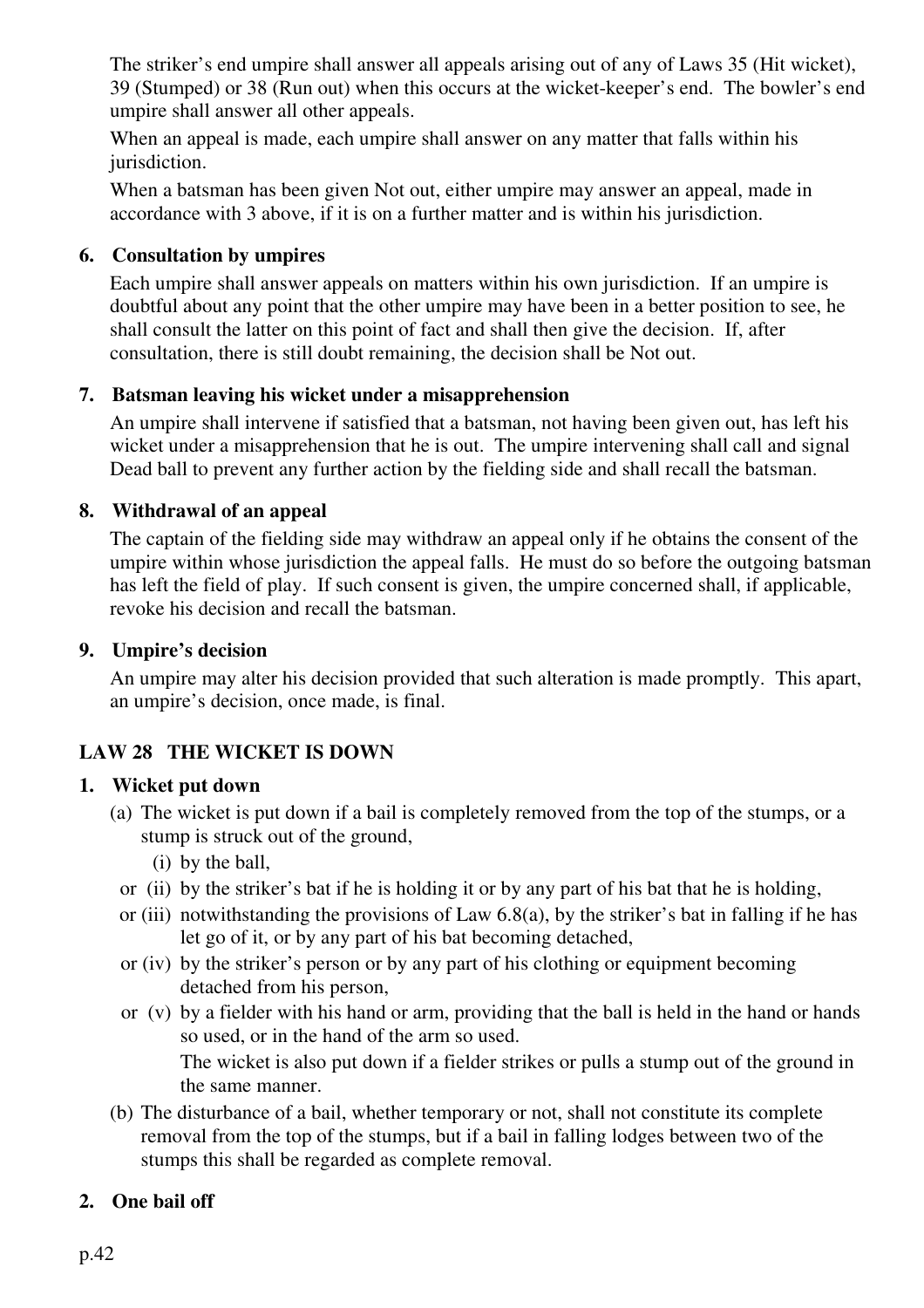If one bail is off, it shall be sufficient for the purpose of putting the wicket down to remove the remaining bail or to strike or pull any of the three stumps out of the ground, in any of the ways stated in 1 above.

# **3. Remaking wicket**

If a wicket is broken or put down while the ball is in play, it shall not be remade by an umpire until the ball is dead. See Law 23 (Dead ball). Any fielder may, however, while the ball is in play,

- (i) replace a bail or bails on top of the stumps.
- (ii) put back one or more stumps into the ground where the wicket originally stood.

# **4. Dispensing with bails**

If the umpires have agreed to dispense with bails in accordance with Law 8.5 (Dispensing with bails), it is for the umpire concerned to decide whether or not the wicket has been put down.

- (a) After a decision to play without bails, the wicket has been put down if the umpire concerned is satisfied that the wicket has been struck by the ball, by the striker's bat, person or items of his clothing or equipment as described in 1(a) (ii), (iii) or (iv) above, or by a fielder in the manner described in  $1(a)(v)$  above.
- (b) If the wicket has already been broken or put down, (a) above shall apply to any stump or stumps still in the ground. Any fielder may replace a stump or stumps, in accordance with 3 above, in order to have an opportunity of putting the wicket down.

# **LAW 29 BATSMAN OUT OF HIS GROUND**

# **1. When out of his ground**

- (a) A batsman shall be considered to be out of his ground unless his bat or some part of his person is grounded behind the popping crease at that end.
- (b) Notwithstanding (a) above, if a running batsman, having grounded some part of his foot behind the popping crease, continues running further towards the wicket at that end and beyond, then any subsequent total loss of contact with the ground of both his person and his bat during his continuing forward momentum shall not be interpreted as being out of his ground.

# **2. Which is a batsman's ground**

- (a) If only one batsman is within a ground
	- (i) it is his ground
	- (ii) it remains his ground even if he is later joined there by the other batsman.
- (b) If both batsmen are in the same ground and one of them subsequently leaves it, (a)(i) above applies.
- (c) If there is no batsman in either ground, then each ground belongs to whichever batsman is nearer to it, or, if the batsmen are level, to whichever batsman was nearer to it immediately prior to their drawing level.
- (d) If a ground belongs to one batsman then, unless there is a striker who has a runner, the other ground belongs to the other batsman, irrespective of his position.
- (e) When a batsman who has a runner is striker, his ground is always at the wicket-keeper's end. However, (a), (b), (c) and (d) above will still apply, but only to the runner and the non-striker, so that that ground will also belong to either the non-striker or the runner, as the case may be.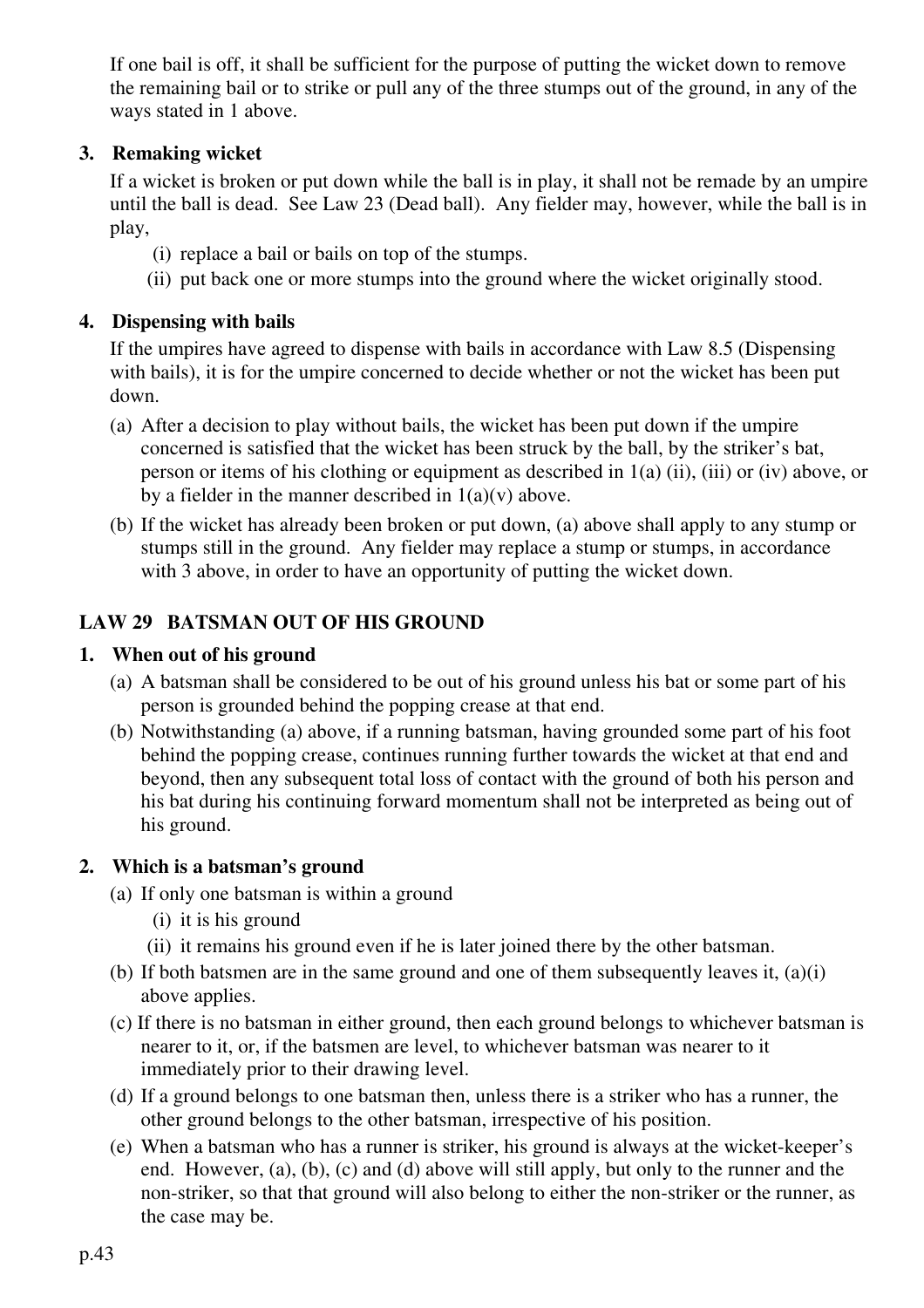# **3. Position of non-striker**

The non-striker, when standing at the bowler's end, should be positioned on the opposite side of the wicket to that from which the ball is being delivered, unless a request to do otherwise is granted by the umpire.

# **LAW 30 BOWLED**

# **1. Out Bowled**

- (a) The striker is out Bowled if his wicket is put down by a ball delivered by the bowler, not being a No ball, even if it first touches his bat or person.
- (b) Notwithstanding (a) above he shall not be out Bowled if before striking the wicket the ball has been in contact with any other player or an umpire. He will, however, be subject to Laws 37 (Obstructing the field), 38 (Run out) and 39 (Stumped).

### **2. Bowled to take precedence**

The striker is out Bowled if his wicket is put down as in 1 above, even though a decision against him for any other method of dismissal would be justified.

# **LAW 31 TIMED OUT**

#### **1. Out Timed out**

- (a) After the fall of a wicket or the retirement of a batsman, the incoming batsman must, unless Time has been called, be in position to take guard or for his partner to be ready to receive the next ball within 3 minutes of the dismissal or retirement. If this requirement is not met, the incoming batsman will be out, Timed out.
- (b) In the event of protracted delay in which no batsman comes to the wicket, the umpires shall adopt the procedure of Law 21.3 (Umpires awarding a match). For the purposes of that Law the start of the action shall be taken as the expiry of the 3 minutes referred to above.

#### **2. Bowler does not get credit**

The bowler does not get credit for the wicket.

# **LAW 32 CAUGHT**

#### **1. Out Caught**

The striker is out Caught if a ball delivered by the bowler, not being a No ball, touches his bat without having previously been in contact with any fielder, and is subsequently held by a fielder as a fair catch, as described in 3 below, before it touches the ground.

#### **2. Caught to take precedence**

If the criteria of 1 above are met and the striker is not out Bowled, then he is out Caught, even though a decision against either batsman for another method of dismissal would be justified.

#### **3. A fair catch**

Providing that in every case

neither (i) at any time the ball

nor (ii) throughout the act of making the catch as defined in Law 19.4, any fielder in contact with the ball

is, as described in Law 19.3(b), touching the boundary or grounded beyond the boundary, a catch shall be considered to be fair if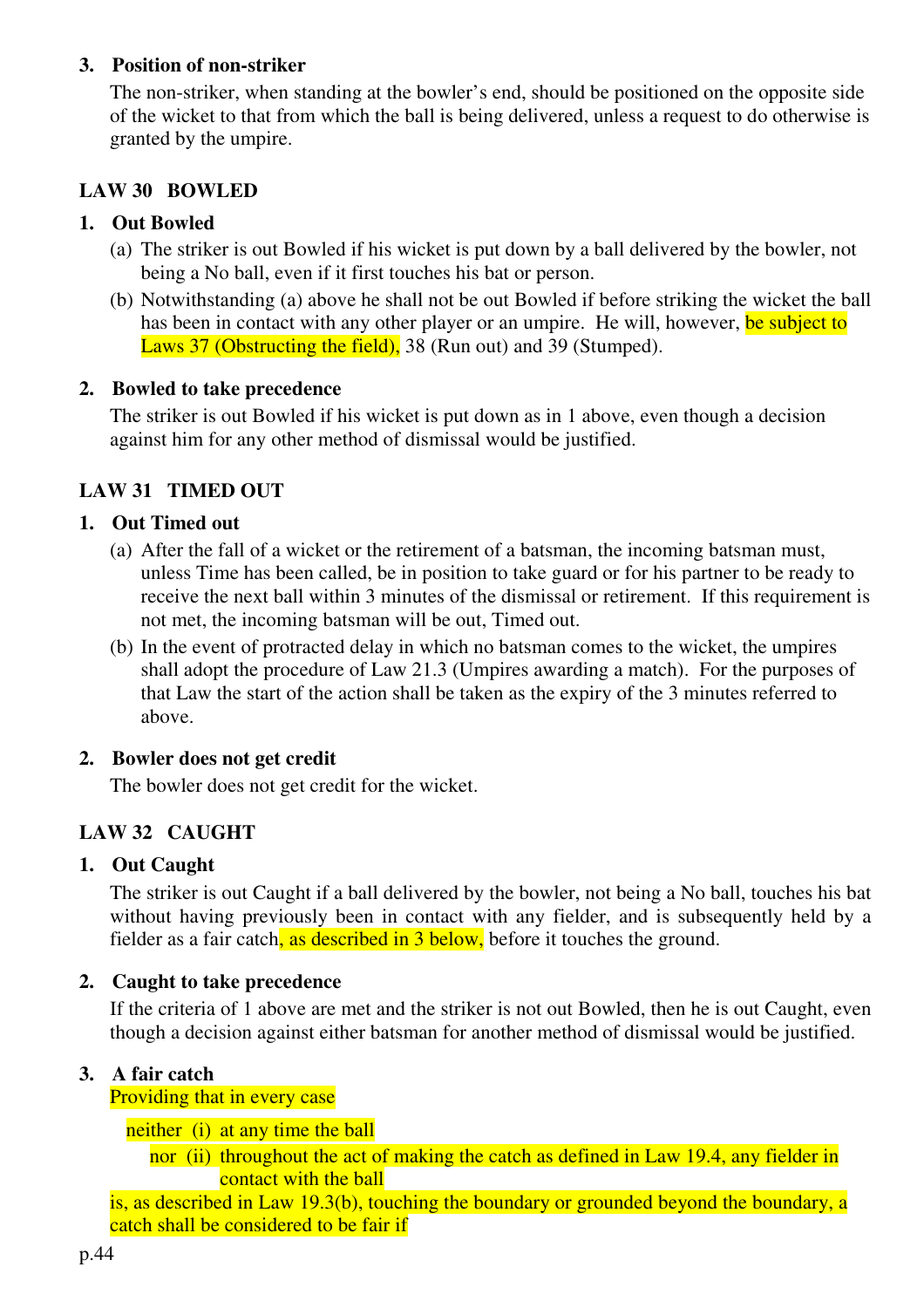- $(a)$  the ball is hugged to the body of the catcher or accidentally lodges in his clothing or, in the case of a wicket-keeper only, in his pads. However, it is not a fair catch if the ball lodges in a protective helmet worn by a fielder.
- $(b)$  the ball does not touch the ground even though the hand holding it does so in effecting the catch.
- (c) a fielder catches the ball after it has been lawfully struck more than once by the striker, but only if it has not been grounded since it was first struck.
- (d) a fielder catches the ball after it has touched an umpire, another fielder or the other batsman.

However, it is not a fair catch if at any time after having been struck by the bat and before a catch is completed the ball has touched a protective helmet worn by a fielder.

(e) a fielder catches the ball after it has crossed the boundary in the air, provided that after being struck by the bat, the first contact with the ball is by a fielder, not touching or grounded beyond the boundary, who has some part of his person grounded within the boundary or whose final contact with the ground before touching the ball was entirely within the boundary.

Any fielder subsequently touching the ball is not subject to this restriction. See Law 19.4 (Ball beyond the boundary).

 $(f)$  the ball is caught off an obstruction within the boundary that has not been designated a boundary by the umpires before the toss.

#### **4. Fielder beyond the boundary**

A catch shall not be made and a Boundary 6 shall be scored if after the ball has been struck by the bat a fielder

- (i) has some part of his person touching or grounded beyond the boundary when he catches the ball, or after catching it subsequently touches the boundary or grounds some part of his person beyond the boundary while carrying the ball but before completing the catch as defined in Law 19.4. See Law 32 (Caught).
- ii) catches the ball after it has crossed the boundary in the air without the conditions in 3(e) above being satisfied.

See Laws 19.3 (Scoring a boundary) and 19.5 (Runs allowed for boundaries).

#### **5. No runs to be scored**

If the striker is dismissed Caught, runs from that delivery completed by the batsmen before the completion of the catch shall not be scored but any runs for penalties awarded to either side shall stand. Law 18.12 (Batsman returning to wicket he has left) shall apply from the instant of the completion of the catch.

# **LAW 33 HANDLED THE BALL**

# **1. Out Handled the ball**

The striker is out Handled the ball if, except in the circumstances of 2 below, in the act of playing a ball delivered by the bowler, he wilfully strikes the ball with a hand not holding the bat. This will apply whether No ball has been called or not and whether it is the first strike or a second or subsequent strike.

The act of playing the ball shall also encompass both playing at the ball and striking the ball more than once in defence of his wicket.

**2. Not out Handled the ball**  Notwithstanding 1 above,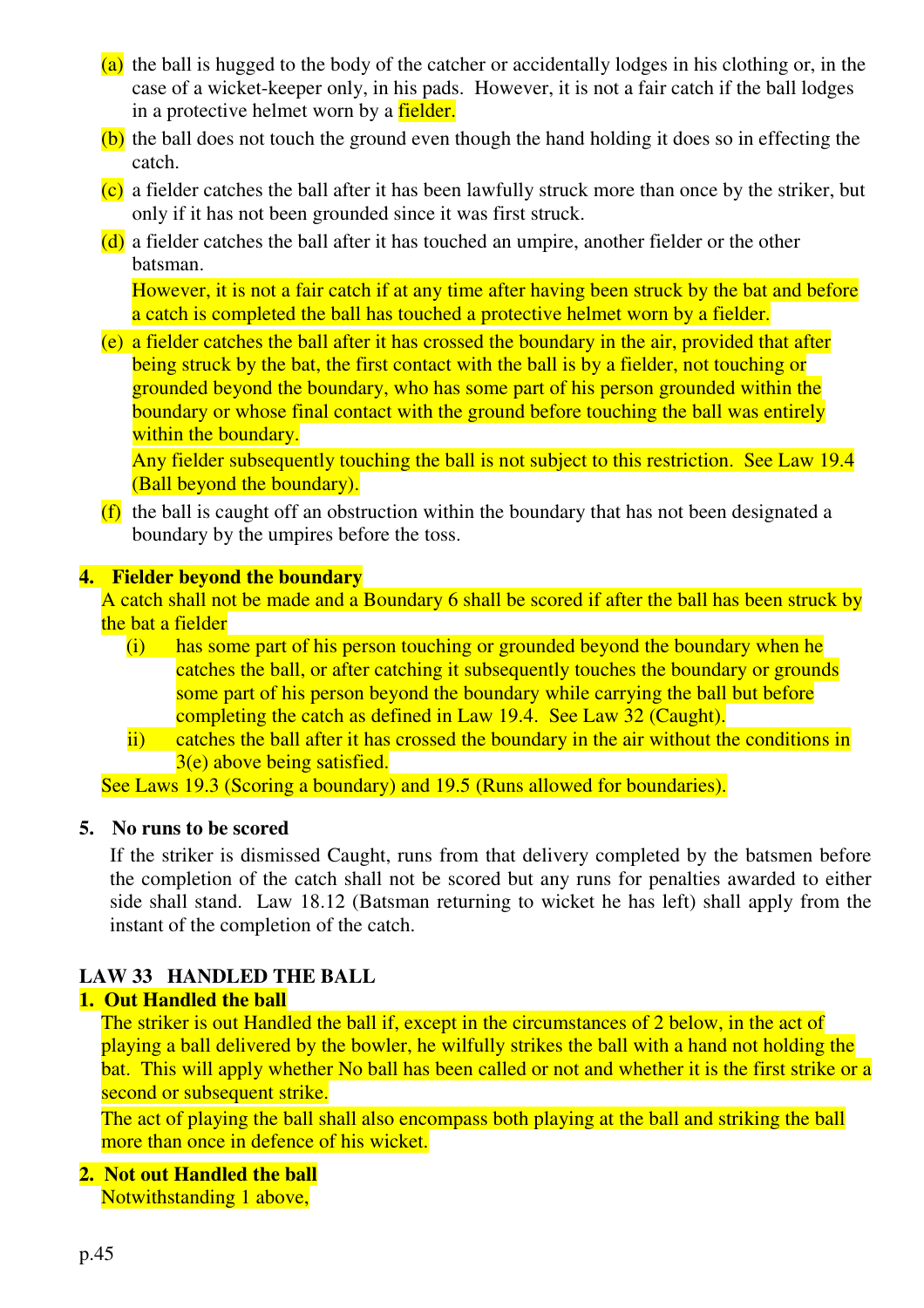- (a) the striker will not be out Handled the ball if the strike with a hand not holding the bat is in order to avoid injury.
- (b) the striker will not be out Handled the ball but will be liable to be out Obstructing the field if he makes a strike with a hand not holding the bat
	- (i) unless trying to avoid injury, as a lawful second or subsequent strike which prevents a catch. See Law 37.3 (Obstructing a ball from being caught).
	- (ii) unless trying to avoid injury, after he has completed the act of playing the ball, as defined in 1 above
	- (iii) at any time while the ball is in play, to return the ball to any fielder, without the consent of a fielder. See Law 37.4 (Returning the ball to a fielder)

### **3. Bowler does not get credit**

The bowler does not get credit for the wicket.

# **LAW 34 HIT THE BALL TWICE**

# **1**. **Out Hit the ball twice**

- (a) The striker is out Hit the ball twice if, while the ball is in play, it strikes any part of his person or is struck by his bat and, before the ball has been touched by a fielder, he wilfully strikes it again with his bat or person, other than a hand not holding the bat, except for the sole purpose of guarding his wicket. See 3 below and Laws 33 (Handled the ball) and 37 (Obstructing the field).
- (b) For the purpose of this Law 'struck' or 'strike' shall include contact with the person of the striker.

# **2**. **Not out Hit the ball twice**

Notwithstanding 1(a) above, the striker will not be out under this Law if

- (i) he strikes the ball a second or subsequent time in order to return the ball to any fielder. Note, however, the provisions of Law 37.4 (Returning the ball to a fielder).
- (ii) he wilfully strikes the ball after it has touched a fielder. Note, however the provisions of Law 37.1 (Out Obstructing the field).

# **3**. **Ball lawfully struck more than once**

Solely in order to guard his wicket and before the ball has been touched by a fielder, the striker may lawfully strike the ball a second or subsequent time with his bat, or with any part of his person other than a hand not holding the bat.

Notwithstanding this provision, he may not prevent the ball from being caught by striking the ball more than once in defence of his wicket. See Law 37.3 (Obstructing a ball from being caught).

# **4. Runs scored from ball lawfully struck more than once**

When the ball is lawfully struck more than once, as permitted in 3 above, only the first strike is to be considered in determining what runs may be scored.

- (a) If on the first strike the umpire is satisfied that
	- (i) the ball first struck the bat
	- or (ii) the striker attempted to hit the ball with his bat
	- or (iii) the striker attempted to avoid being hit by the ball

the batting side shall not be credited with any runs but any penalties that may be applicable shall stand except that a penalty under Law 41.3 (Protective helmets belonging to the fielding side) is not to be awarded.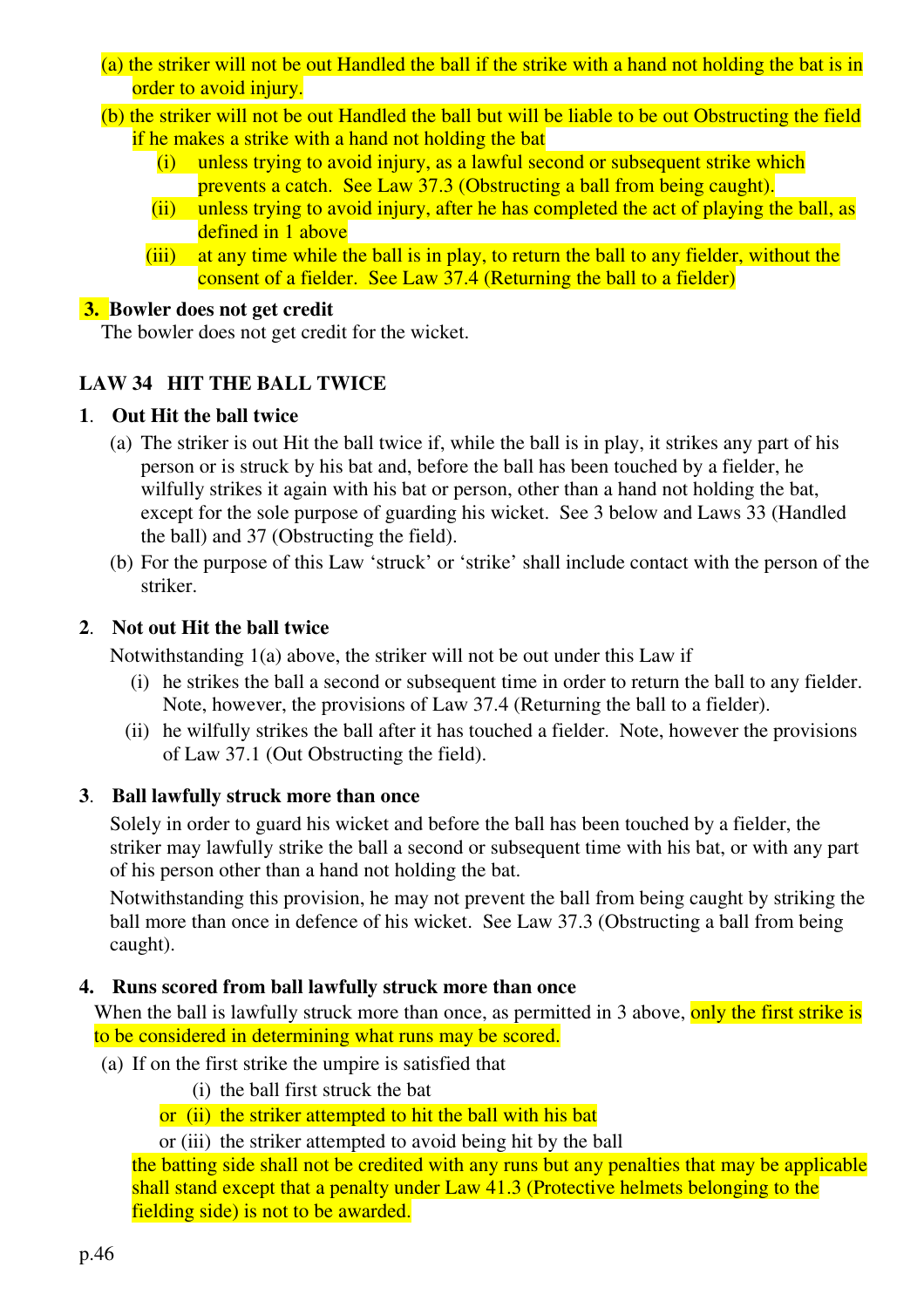(b) If the umpire considers that on the first strike none of the conditions in (a) has been met, then no runs or penalties will be credited to the batting side other than the one run penalty for a No ball if applicable.

#### **5. No runs permitted from ball lawfully struck more than once – action by the umpire**

- (a) If no run is attempted but the ball reaches the boundary the umpire shall call and signal Dead ball and disallow the boundary.
- (b) If the batsmen run, and
	- (i) neither batsman is dismissed and the ball does not become dead for any other reason, the umpire shall call and signal Dead ball as soon as one run is completed or the ball reaches the boundary. The run or boundary shall be disallowed. The batsmen shall be returned to their original ends.
	- (ii) a batsman is dismissed or for any other reason the ball becomes dead before one run is completed or the ball reaches the boundary, all the provisions of the Laws will apply except that the batting side shall not be credited with any runs, except the penalties permitted under 4(a) or 4(b) above as appropriate.

#### **6. Bowler does not get credit**

The bowler does not get credit for the wicket.

### **LAW 35 HIT WICKET**

#### **1. Out Hit wicket**

- (a) The striker is out Hit wicket if, after the bowler has entered his delivery stride and while the ball is in play, his wicket is put down either by the striker's bat or by his person as described in Law 28.1(a)(ii), (iii) and (iv) (Wicket put down)
	- either (i) in the course of any action taken by him in preparing to receive or in receiving a delivery,
		- or (ii) in setting off for his first run immediately after playing or playing at the ball,
		- or (iii) if he makes no attempt to play the ball, in setting off for his first run, providing that in the opinion of the umpire this is immediately after he has had the opportunity of playing the ball,
		- or (iv) in lawfully making a second or further stroke for the purpose of guarding his wicket within the provisions of Law 34.3 (Ball lawfully struck more than once).
- (b) If the striker puts his wicket down in any of the ways described in Law 28.1(a)(ii) and (iii) (Wicket put down) before the bowler has entered his delivery stride, either umpire shall call and signal Dead ball.

#### **2. Not out Hit wicket**

Notwithstanding 1 above, the striker is not out under this Law should his wicket be put down in any of the ways referred to in 1 above if

- (a) it occurs after he has completed any action in receiving the delivery, other than in  $1(a)(ii)$ , (iii) and (iv) above.
- (b) it occurs when he is in the act of running, other than setting off immediately for his first run.
- (c) it occurs when he is trying to avoid being run out or stumped.
- (d) it occurs when he is trying to avoid a throw in at any time.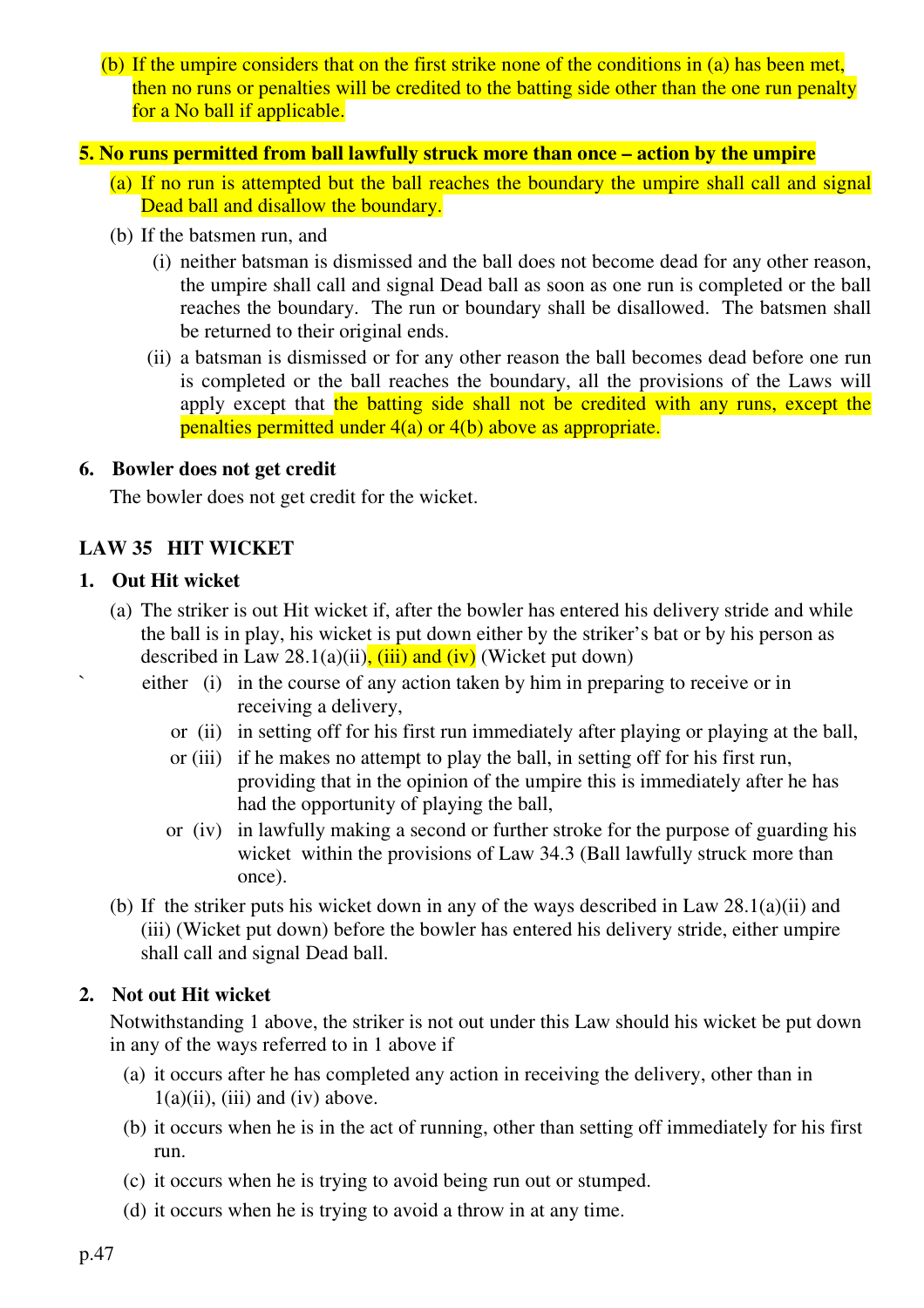- (e) the bowler after entering his delivery stride does not deliver the ball. In this case either umpire shall immediately call and signal Dead ball. See Law 23.4 (Umpire calling and signalling Dead ball).
- (f) the delivery is a No ball.

# **LAW 36 LEG BEFORE WICKET**

# **1. Out LBW**

The striker is out LBW in the circumstances set out below.

- (a) The bowler delivers a ball, not being a No ball
- and (b) the ball, if it is not intercepted full pitch, pitches in line between wicket and wicket or on the off side of the striker's wicket
- and (c) the ball not having previously touched his bat, the striker intercepts the ball, either full pitch or after pitching, with any part of his person
- and (d) the point of impact, even if above the level of the bails,
	- either (i) is between wicket and wicket
		- or (ii) if the striker has made no genuine attempt to play the ball with his bat, is either between wicket and wicket or outside the line of the off stump.
- and (e) but for the interception, the ball would have hit the wicket.

# **2. Interception of the ball**

- (a) In assessing points (c), (d) and (e) in 1 above, only the first interception is to be considered.
- (b) In assessing point (e) in 1 above, it is to be assumed that the path of the ball before interception would have continued after interception, irrespective of whether the ball might have pitched subsequently or not.

# **3. Off side of wicket**

The off side of the striker's wicket shall be determined by the striker's stance at the moment the ball comes into play for that delivery. See Appendix D.

# **LAW 37 OBSTRUCTING THE FIELD**

# **1. Out Obstructing the field**

Either batsman is out Obstructing the field if he wilfully attempts to obstruct or distract the fielding side by word or action. In particular, but not solely, it shall be regarded as obstruction and either batsman will be out Obstructing the field if while the ball is in play and after the striker has completed the act of playing the ball, as defined in Law 33.1, he wilfully strikes the ball with

(i) a hand not holding the bat, unless this is in order to avoid injury. See also Law 33.2 (Not out Handled the ball)

(ii) any other part of his person or with his bat. See also Law 34 (Hit the ball twice).

# **2. Accidental obstruction**

It is for either umpire to decide whether any obstruction or distraction is wilful or not. He shall consult the other umpire if he has any doubt.

# **3. Obstructing a ball from being caught**

The striker is out should wilful obstruction or distraction by either batsman prevent a catch being made. This shall apply even though the obstruction is caused by the striker himself in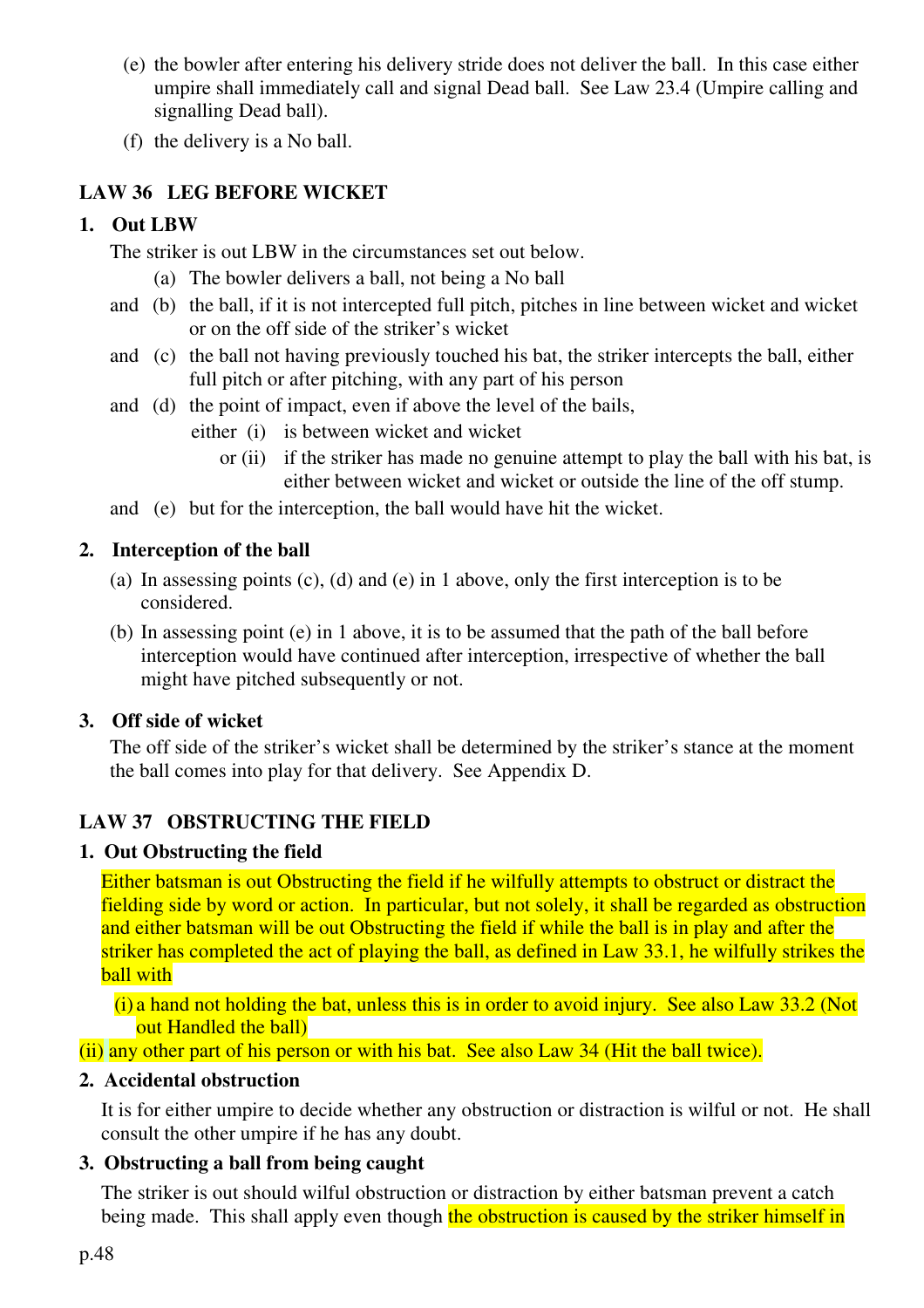lawfully guarding his wicket under the provision of Law 34.3 (Ball lawfully struck more than once).

### **4. Returning the ball to a fielder**

Either batsman is out Obstructing the field if, at any time while the ball is in play and without the consent of a fielder, he uses his bat or any part of his person, including a hand not holding the bat, to return the ball to any fielder.

#### **5. Runs scored**

### When either batsman is dismissed Obstructing the field,

- (a) unless the obstruction prevents a catch from being made, runs completed by the batsmen before the offence shall be scored, together with any runs awarded for penalties to either side. See Laws 18.6 (Runs awarded for penalties) and 18.9 (Runs scored when a batsman is dismissed).
- (b) if the obstruction prevents a catch from being made, runs completed by the batsmen shall not be scored but any penalties awarded to either side shall stand.

#### **6. Bowler does not get credit**

The bowler does not get credit for the wicket.

# **LAW 38 RUN OUT**

### **1. Out Run out**

- **(**a) Either batsman is out Run out, except as in 2 below, if, at any time while the ball is in play,
	- (i) he is out of his ground
	- and (ii) his wicket is fairly put down by the action of a fielder.
- (b) (a) above shall apply even though No ball has been called, except in the circumstances of  $2(b)(ii)$  below, and whether or not a run is being attempted.

# **2. Batsman not Run out**

Notwithstanding 1 above,

#### (a) A batsman is not out Run out if

(i) he has been within his ground and has subsequently left it to avoid injury, when the wicket is put down.

Note also the provisions of Law 29.1(b) (When out of his ground).

- (ii) the ball has not subsequently been touched by a fielder, after the bowler has entered his delivery stride, before the wicket is put down.
- (iii) the ball, having been played by the striker, or having come off his person, directly strikes a protective helmet worn by a fielder and, without any other contact with him or any contact with any other fielder, rebounds directly on to the wicket. However, the ball remains in play and either batsman may be Run out in the circumstances of 1 above if a wicket is subsequently put down.
- (b) The striker is not out Run out
	- (i) if he is out Stumped. See Laws 2.8(e)(ii) (Transgression of the Laws by a batsman who has a runner) and 39.1(b) (Out Stumped).

(ii) either in the circumstances of Law 2.8(e)(i) (Transgression of the Laws by a batsman who has a runner) or, otherwise,

#### if No ball has been called

and he is out of his ground not attempting a run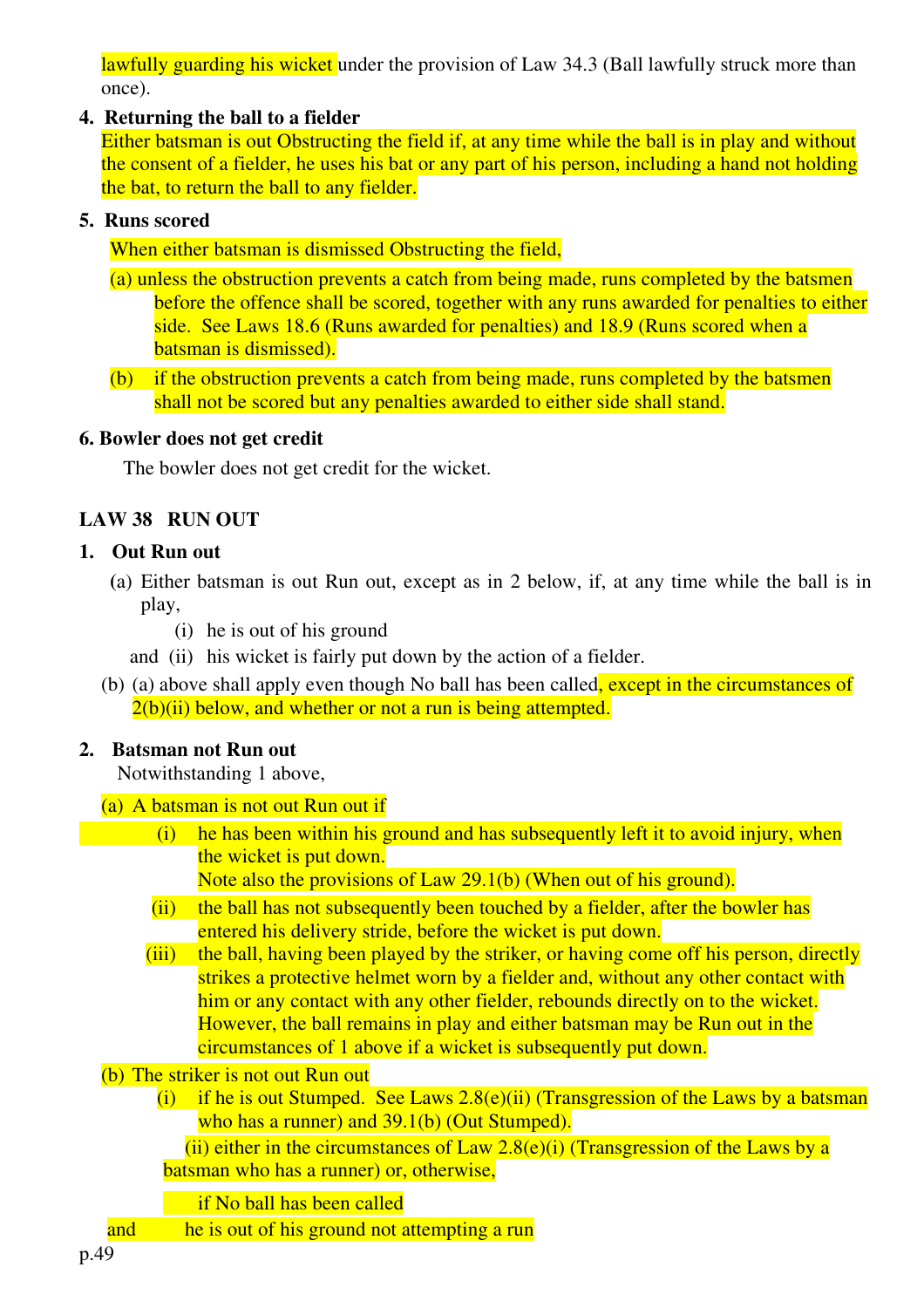#### and the wicket is fairly put down by the wicket-keeper without the intervention of another fielder.

### **3. Which batsman is out**

The batsman out in the circumstances of 1 above is the one whose ground is at the end where the wicket is put down. See Laws 2.8 (Transgression of the Laws by a batsman who has a runner) and 29.2 (Which is a batsman's ground).

### **4. Runs scored**

If either batsman is dismissed Run out, the run in progress when the wicket is put down shall not be scored, but runs completed by the batsmen shall stand, together with any runs for penalties awarded to either side. See Laws 18.6 (Runs awarded for penalties) and 18.9 (Runs scored when a batsman is dismissed).

If, however, a striker who has a runner is himself dismissed Run out, runs completed by the runner and the other batsman before the wicket is put down shall not be scored, but any runs for penalties awarded to either side shall stand. See Law 2.8 (Transgression of the Laws by a batsman who has a runner).

### **5. Bowler does not get credit**

The bowler does not get credit for the wicket.

# **LAW 39 STUMPED**

#### **1. Out Stumped**

- (a) The striker is out Stumped, except as in 3 below, if
	- (i) a ball which is not a No ball is delivered
	- and (ii) he is out of his ground, other than as in  $3(a)$  below
	- and (iii) he has not attempted a run
- when (iv) his wicket is fairly put down by the wicket-keeper without the intervention of another fielder. Note, however Laws 2.8(c) (Transgression of the Laws by a batsman who has a runner) and 40.3 (Position of wicket-keeper).
- (b) The striker is out Stumped if all the conditions of (a) above are satisfied, even though a decision of Run out would be justified.

# **2. Ball rebounding from wicket-keeper's person**

- (a) If the wicket is put down by the ball, it shall be regarded as having been put down by the wicket-keeper if the ball
	- (i) rebounds on to the stumps from any part of the wicket-keeper's person or equipment other than a protective helmet
	- or (ii) has been kicked or thrown on to the stumps by the wicket-keeper.
- (b) If the ball touches a protective helmet worn by the wicket-keeper, the ball is still in play but the striker shall not be out Stumped. He will, however, be liable to be Run out in these circumstances if there is subsequent contact between the ball and any fielder. Note, however, 3 below.

#### **3. Not out Stumped**

(a) Notwithstanding 1 above, the striker will not be out Stumped if he has left his ground in order to avoid *injury*.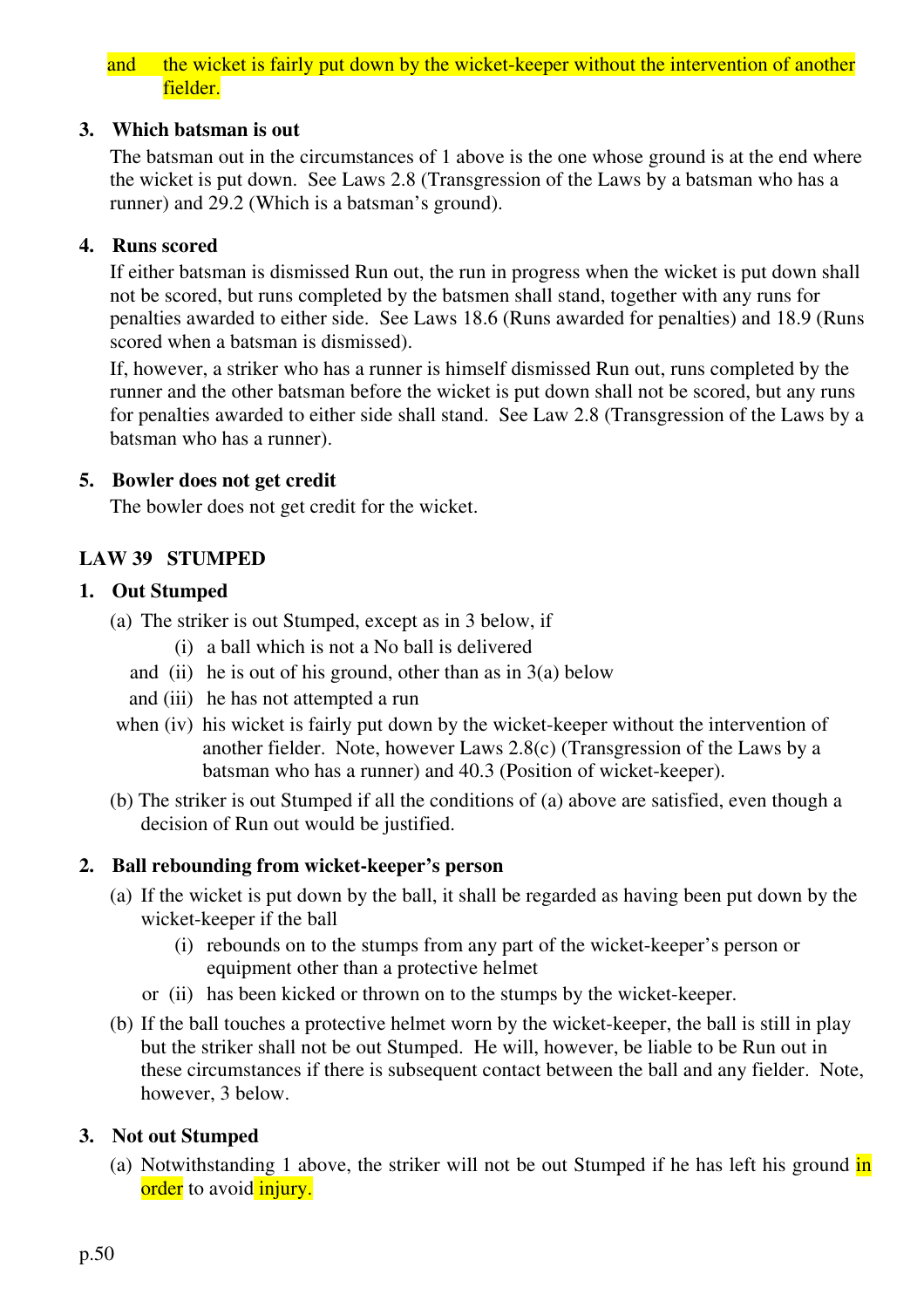(b) If the striker is not out Stumped he may, except in the circumstances of either of Laws  $2.8(e)(i)$  or  $38.2(b)(ii)$ , be out Run out if the conditions of Law 38 (Run out) apply.

# **LAW 40 THE WICKET-KEEPER**

# **1. Protective equipment**

The wicket-keeper is the only fielder permitted to wear gloves and external leg guards. If he does so these are to be regarded as part of his person for the purposes of Law 41.2 (Fielding the ball). If by his actions and positioning it is apparent to the umpires that he will not be able to discharge his duties as a wicket-keeper, he shall forfeit this right and also the right to be recognised as a wicket-keeper for the purposes of Laws 32.3 (A fair catch), 39 (Stumped), 41.1 (Protective equipment), 41.5 (Limitation of on-side fielders) and 41.6 (Fielders not to encroach on pitch).

# **2. Gloves**

If, as permitted under 1 above, the wicket-keeper wears gloves, they shall have no webbing between the fingers except joining index finger and thumb, where webbing may be inserted as a means of support. If used, the webbing shall be

- (a) a single piece of non-stretch material which, although it may have facing material attached, shall have no reinforcements or tucks.
- (b) such that the top edge of the webbing
	- (i) does not protrude beyond the straight line joining the top of the index finger to the top of the thumb.
	- (ii) is taut when a hand wearing the glove has the thumb fully extended.

See Appendix C.

# **3. Position of wicket-keeper**

The wicket-keeper shall remain wholly behind the wicket at the striker's end from the moment the ball comes into play until

- (a) a ball delivered by the bowler
	- either (i) touches the bat or person of the striker
		- or (ii) passes the wicket at the striker's end
- or (b) the striker attempts a run.

In the event of the wicket-keeper contravening this Law, the striker's end umpire shall call and signal No ball as soon as possible after the delivery of the ball.

# **4. Movement by wicket-keeper**

It is unfair if the wicket-keeper standing back makes a significant movement towards the wicket after the ball comes into play and before it reaches the striker. In the event of such unfair movement by the wicket-keeper, either umpire shall call and signal Dead ball.

It will not be considered a significant movement if the wicket-keeper moves a few paces forward for a slower delivery.

# **5. Restriction on actions of wicket-keeper**

If, in the opinion of either umpire, the wicket-keeper interferes with the striker's right to play the ball and to guard his wicket, Law 23.4(b)(vi) (Umpire calling and signalling Dead ball) shall apply.

If, however, either umpire considers that the interference by the wicket-keeper was wilful, then Law 42.4 (Deliberate attempt to distract striker) shall also apply.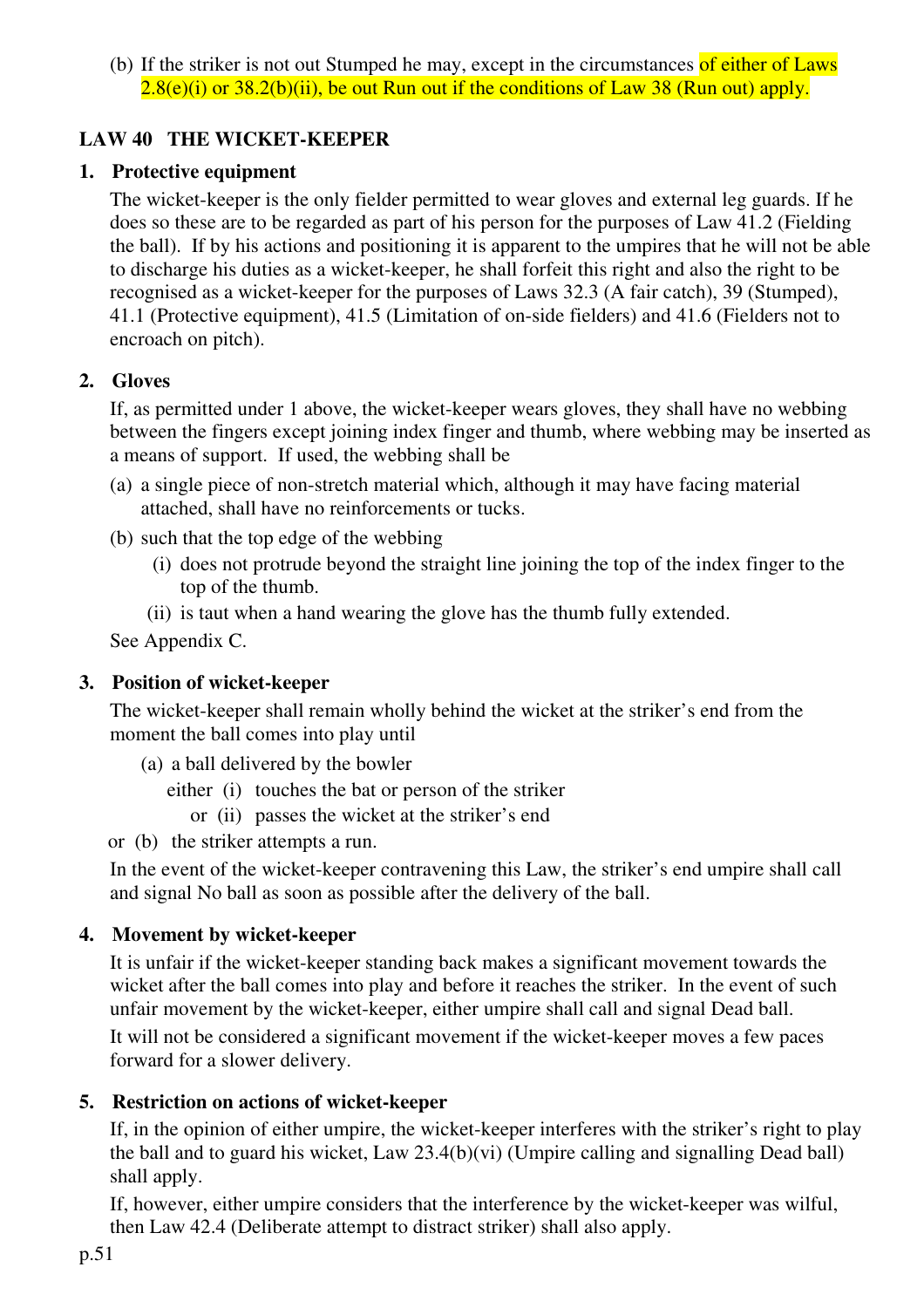# **6. Interference with wicket-keeper by striker**

If, in playing at the ball or in the legitimate defence of his wicket, the striker interferes with the wicket-keeper, he shall not be out except as provided for in Law 37.3 (Obstructing a ball from being caught).

# **LAW 41 THE FIELDER**

### **1. Protective equipment**

No fielder other than the wicket-keeper shall be permitted to wear gloves or external leg guards. In addition, protection for the hand or fingers may be worn only with the consent of the umpires.

# **2. Fielding the ball**

A fielder may field the ball with any part of his person, but if, while the ball is in play, he wilfully fields it otherwise,

- (a) the ball shall immediately become dead.
- and (b) the umpire shall
	- (i) award 5 penalty runs to the batting side.
	- (ii) The penalty for a No ball or a Wide shall stand. Additionally, runs completed by the batsmen shall be credited to the batting side, together with the run in progress if the batsmen had already crossed at the instant of the offence.
	- (iii) inform the other umpire and the captain of the fielding side of the reason for this action.
	- (iv) inform the batsmen and, as soon as practicable, the captain of the batting side of what has occurred.
- (c) The ball shall not count as one of the over.
- (d) The umpires together shall report the occurrence as soon as possible after the match to the Executive of the fielding side and to any Governing Body responsible for the match, who shall take such action as is considered appropriate against the captain and the player or players concerned.

# **3. Protective helmets belonging to the fielding side**

Protective helmets, when not in use by fielders, should, if above the surface, be placed only on the ground behind the wicket-keeper and in line with both sets of stumps.

If a protective helmet belonging to the fielding side is on the ground within the field of play, and the ball while in play strikes it, the ball shall become dead, and except in the circumstances of Law 34 (Hit the ball twice), 5 penalty runs shall then be awarded to the batting side, in addition to the penalty for a No ball or a Wide, if applicable.

Additionally runs completed by the batsmen before the ball strikes the protective helmet shall be scored, together with the run in progress if the batsmen had already crossed at the instant of the ball striking the protective helmet. See Law 18.10 (Runs scored when the ball becomes dead other than at the fall of a wicket).

If, however, the circumstances of Law 34 apply, neither the 5 penalty runs nor any runs to the batsman are to be awarded. See Law 34.4 (Runs to be scored from a ball lawfully struck more than once).

# **4. Penalty runs not to be awarded**

Notwithstanding 2 and 3 above, if from the delivery by the bowler, the ball first struck the person of the striker and, if in the opinion of the umpire, the striker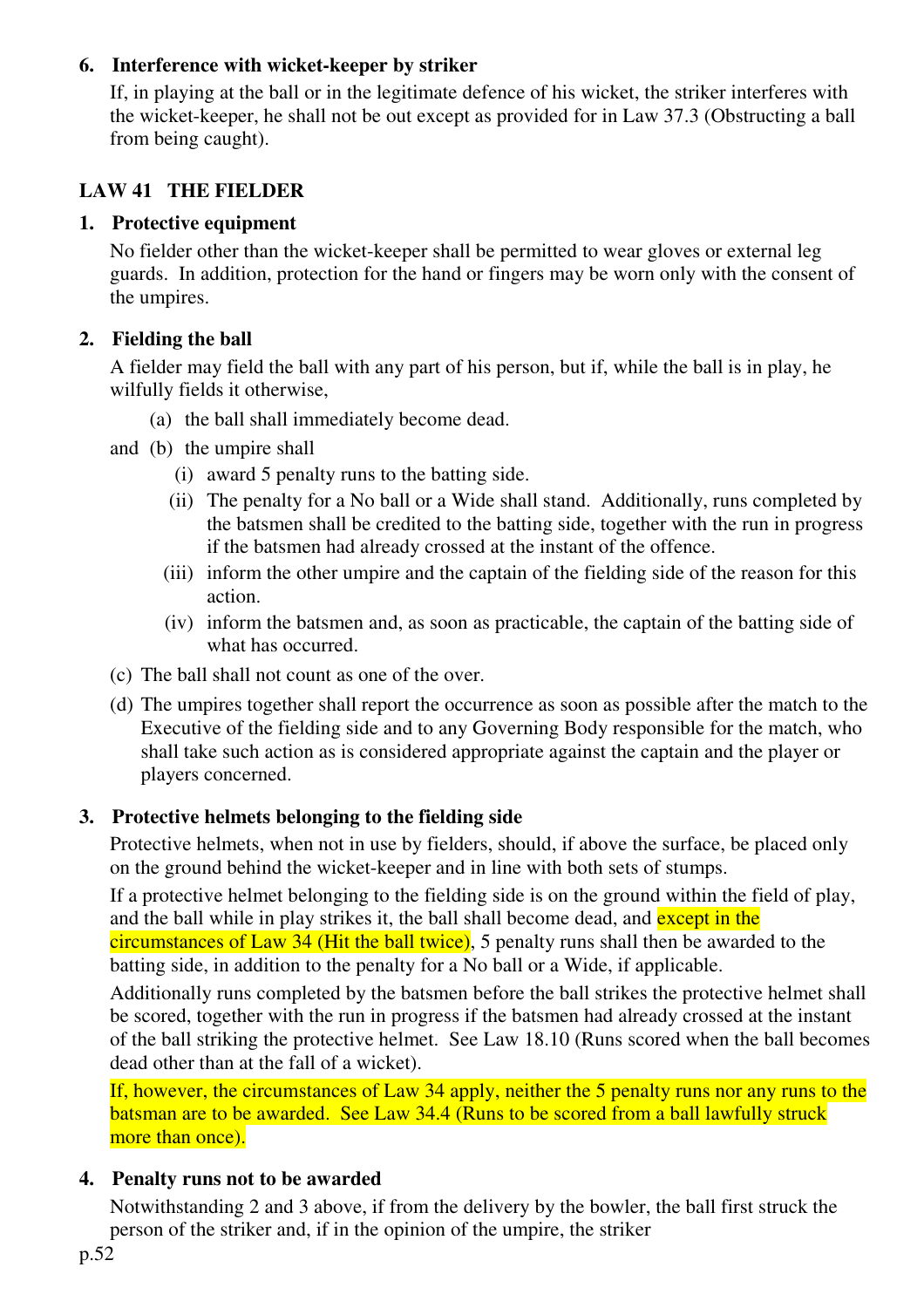neither (i) attempted to play the ball with his bat

nor (ii) tried to avoid being hit by the ball,

then no award of 5 penalty runs shall be made and no other runs or penalties shall be credited to the batting side except the penalty for a No ball, if applicable.

If runs are attempted, the umpire should follow the procedure laid down in Law 26.3 (Leg byes not to be awarded).

# **5. Limitation of on side fielders**

At the instant of the bowler's delivery there shall not be more than two fielders, other than the wicket-keeper, behind the popping crease on the on side. A fielder will be considered to be behind the popping crease unless the whole of his person whether grounded or in the air is in front of this line.

In the event of infringement of this Law by any fielder, the striker's end umpire shall call and signal No ball.

# **6. Fielders not to encroach on pitch**

While the ball is in play and until the ball has made contact with the striker's bat or person, or has passed the striker's bat, no fielder, other than the bowler, may have any part of his person grounded on or extended over the pitch.

In the event of infringement of this Law by any fielder other than the wicket-keeper, the bowler's end umpire shall call and signal No ball as soon as possible after delivery of the ball. Note, however, Law 40.3 (Position of wicket-keeper).

# **7. Movement by fielders**

Any significant movement by any fielder after the ball comes into play, and before the ball reaches the striker, is unfair. In the event of such unfair movement, either umpire shall call and signal Dead ball. Note also the provisions of Law 42.4 (Deliberate attempt to distract striker).

# **8. Definition of significant movement**

- (a) For close fielders anything other than minor adjustments to stance or position in relation to the striker is significant.
- (b) In the outfield, fielders are permitted to move towards the striker or the striker's wicket, provided that 5 above is not contravened. Anything other than slight movement off line or away from the striker is to be considered significant.
- (c) For restrictions on movement by the wicket-keeper see Law 40.4 (Movement by wicketkeeper).

# **LAW 42 FAIR AND UNFAIR PLAY**

# **1. Fair and unfair play – responsibility of captains**

The responsibility lies with the captains for ensuring that play is conducted within the spirit and traditions of the game, as described in The Preamble – The Spirit of Cricket, as well as within the Laws.

# **2. Fair and unfair play – responsibility of umpires**

The umpires shall be the sole judges of fair and unfair play. If either umpire considers an action, not covered by the Laws, to be unfair he shall intervene without appeal and, if the ball is in play, call and signal Dead ball and implement the procedure as set out in 18 below.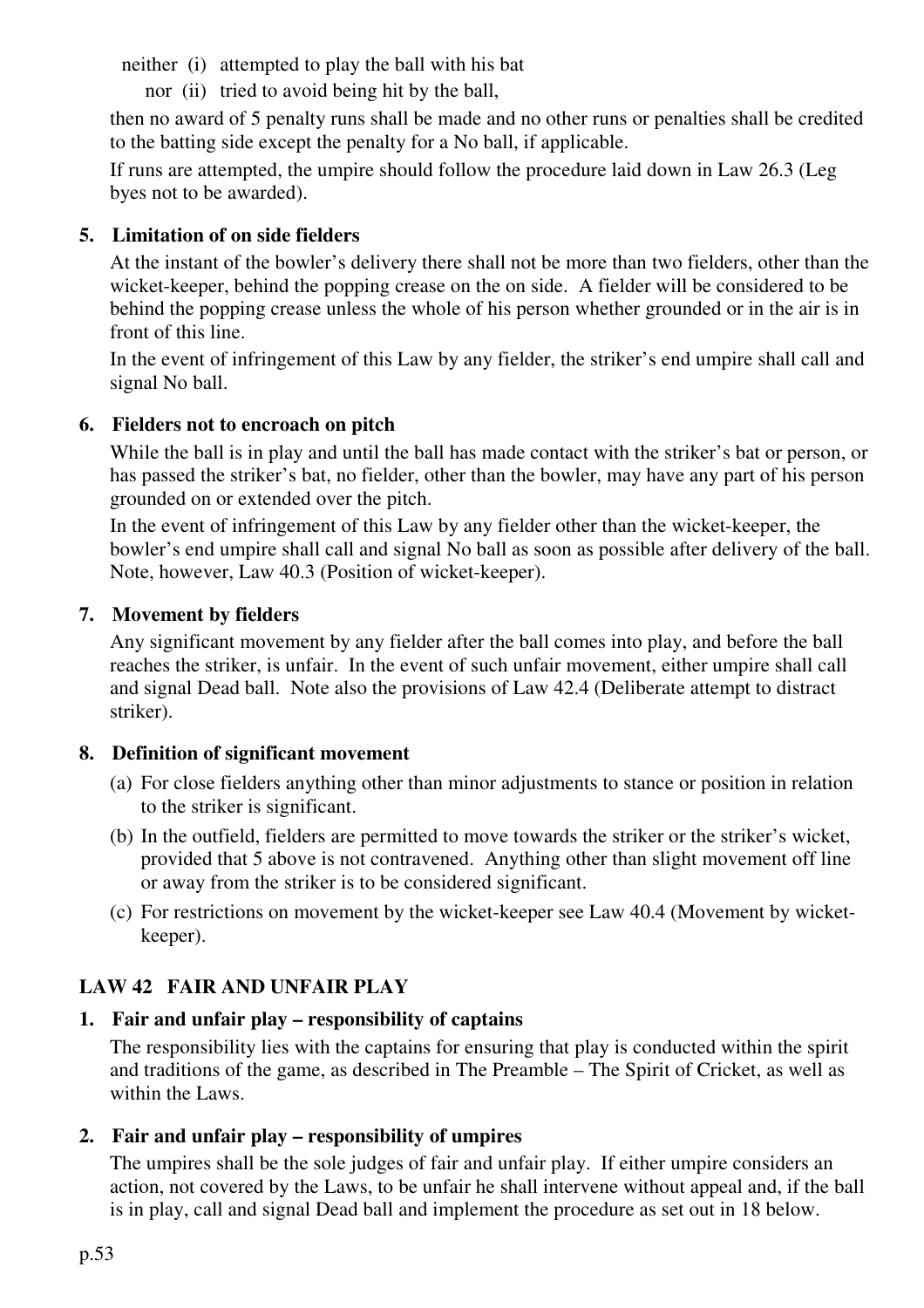Otherwise umpires shall not interfere with the progress of play without appeal except as required to do so by the Laws.

# **3. The match ball – changing its condition**

- (a) Any fielder may
	- (i) polish the ball provided that no artificial substance is used and that such polishing wastes no time.
	- (ii) remove mud from the ball under the supervision of the umpire.
	- (iii) dry a wet ball on a piece of cloth.
- (b) It is unfair for anyone to rub the ball on the ground for any reason, to interfere with any of the seams or the surface of the ball, to use any implement, or to take any other action whatsoever which is likely to alter the condition of the ball, except as permitted in (a) above.
- (c) The umpires shall make frequent and irregular inspections of the ball.
- (d) If the umpires together agree that the deterioration in the condition of the ball is greater than is consistent with the use it has received, they shall consider that there has been a contravention of this Law. They shall
	- (i) change the ball forthwith. It shall be for the umpires to decide on the replacement ball. It shall, in their opinion, have had wear comparable to that which the previous ball had received immediately prior to the contravention.

Additionally the bowler's end umpire shall

- (ii) award 5 penalty runs to the batting side.
- (iii) inform the batsmen that the ball has been changed.
- (iv) inform the captain of the fielding side that the reason for the action was the unfair interference with the ball.
- (v) inform the captain of the batting side as soon as practicable of what has occurred.
- (vi) together with the other umpire report the occurrence as soon as possible after the match to the Executive of the fielding side and to any Governing Body responsible for the match, who shall take such action as is considered appropriate against the captain and team concerned.
- (e) If the umpires together agree that there has been any further instance in that innings of greater deterioration in the condition of the ball than is consistent with the use it has received, they shall
	- (i) repeat the procedure in  $(d)(i)$ ,  $(ii)$  and  $(iii)$  above

Additionally the bowler's end umpire shall

- (ii) inform the captain of the fielding side of the reason for the action taken and direct him to suspend the bowler forthwith who delivered the immediately preceding ball. The bowler thus suspended shall not be allowed to bowl again in that innings. If applicable, the over shall be completed by another bowler, who shall neither have bowled any part of the previous over, nor be allowed to bowl any part of the next over.
- (iii) inform the captain of the batting side as soon as practicable of what has occurred.
- (iv) together with the other umpire report the further occurrence as soon as possible after the match to the Executive of the fielding side and to any Governing Body responsible for the match, who shall take such action as is considered appropriate against the captain and team concerned.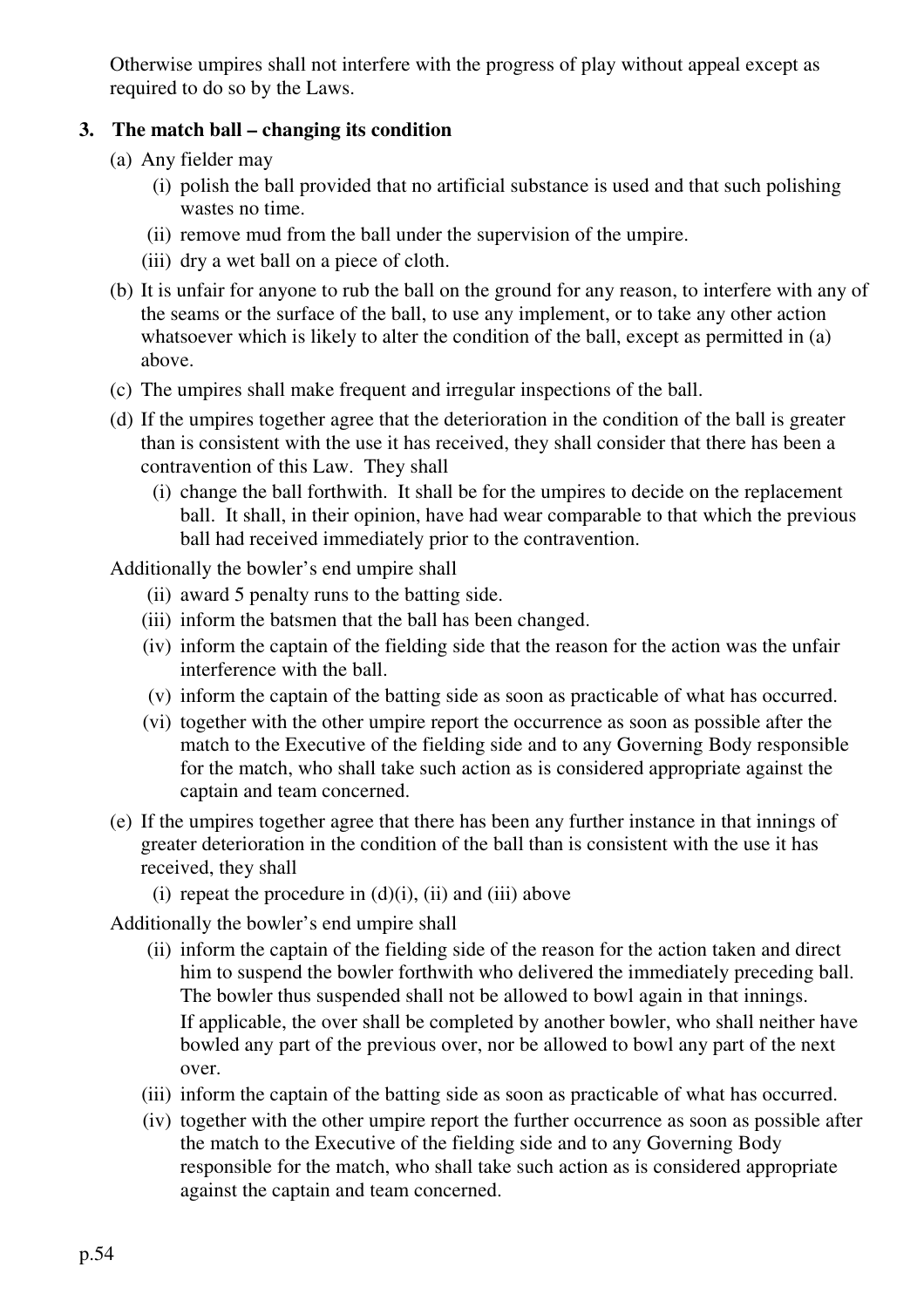# **4. Deliberate attempt to distract striker**

It is unfair for any fielder deliberately to attempt to distract the striker while he is preparing to receive or receiving a delivery.

- (a) If either umpire considers that any action by a fielder is such an attempt, at the first instance he shall immediately call and signal Dead ball and inform the other umpire of the reason for the call. The bowler's end umpire shall
	- (i) warn the captain of the fielding side that the action is unfair and indicate that this is a first and final warning.
	- (ii) inform the batsmen of what has occurred.

Neither batsman shall be dismissed from that delivery. The ball shall not count as one of the over.

- (b) If there is any further such deliberate attempt by any fielder in that innings, the procedures, other than warning, as set out in (a) above shall apply. Additionally, the bowler's end umpire shall
	- (i) award 5 penalty runs to the batting side.
	- (ii) inform the captain of the fielding side and, as soon as practicable, the captain of the batting side of the reason for the action.
	- (iii) together with the other umpire report the occurrence as soon as possible after the match to the Executive of the fielding side and to any Governing Body responsible for the match, who shall take such action as is considered appropriate against the captain and the player or players concerned.

# **5. Deliberate distraction or obstruction of batsman**

In addition to 4 above, it is unfair for any fielder wilfully to attempt, by word or action, to distract or obstruct either batsman after the striker has received the ball.

- (a) It is for either one of the umpires to decide whether any distraction or obstruction is wilful or not.
- (b) If either umpire considers that a fielder has caused or attempted to cause such a distraction or obstruction, he shall immediately call and signal Dead ball and inform the other umpire of the reason for the call.
- (c) Neither batsman shall be dismissed from that delivery.

Additionally

- (d) The bowler's end umpire shall
	- (i) award 5 penalty runs to the batting side.
	- (ii) inform the captain of the fielding side of the reason for this action and as soon as practicable inform the captain of the batting side.
- (e) The ball shall not count as one of the over.
- (f) Runs completed by the batsmen before the offence shall be scored, together with any runs for penalties awarded to either side. Additionally, the run in progress shall be scored whether or not the batsmen had already crossed at the instant of the offence.
- (g) The batsmen at the wicket shall decide which of them is to face the next delivery.
- (h) The umpires together shall report the occurrence as soon as possible after the match to the Executive of the fielding side and to any Governing Body responsible for the match, who shall take such action as is considered appropriate against the captain and player or players concerned.

# **6. Dangerous and unfair bowling**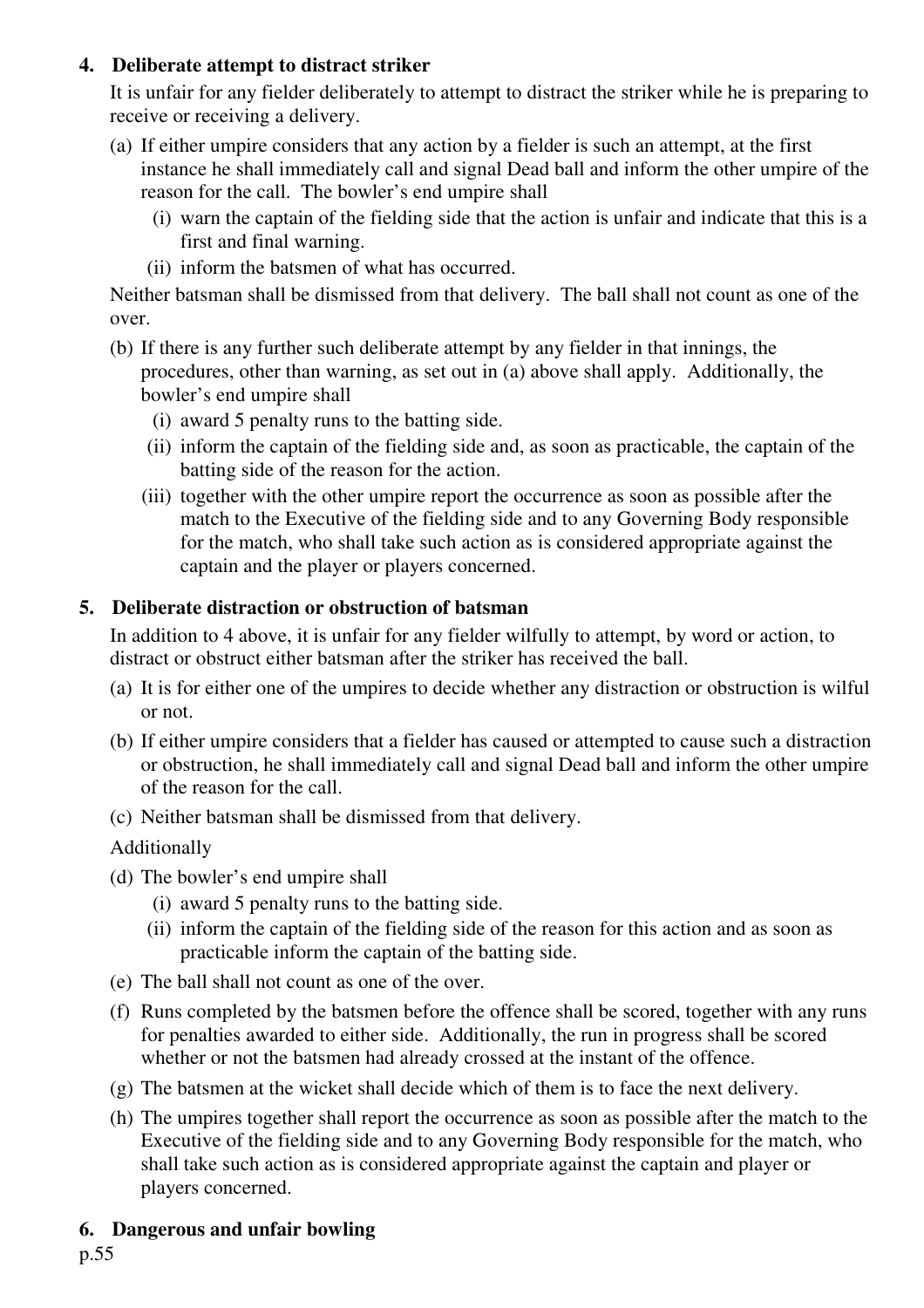### **(a) Bowling of fast short pitched balls**

- (i) The bowling of fast short pitched balls is dangerous and unfair if the bowler's end umpire considers that by their repetition and taking into account their length, height and direction they are likely to inflict physical injury on the striker irrespective of the protective equipment he may be wearing. The relative skill of the striker shall be taken into consideration.
- (ii) Any delivery which, after pitching, passes or would have passed over head height of the striker standing upright at the popping crease, although not threatening physical injury, shall be included with bowling under (i) above, both when the umpire is considering whether the bowling of fast short pitched balls has become dangerous and unfair and after he has so decided. The umpire shall call and signal No ball for each such delivery.

# **(b) Bowling of high full pitched balls**

- (i) Any delivery, other than a slow paced one, which passes or would have passed on the full above waist height of the striker standing upright at the popping crease is to be deemed dangerous and unfair, whether or not it is likely to inflict physical injury on the striker.
- (ii) A slow delivery which passes or would have passed on the full above shoulder height of the striker standing upright at the popping crease is to be deemed dangerous and unfair, whether or not it is likely to inflict physical injury on the striker.

# **7. Dangerous and unfair bowling – action by the umpire**

- (a) As soon as the bowler's end umpire decides under 6(a) above that the bowling of fast short pitched balls has become dangerous and unfair, or, except as in 8 below, there is an instance of dangerous and unfair bowling as defined in 6(b) above, he shall call and signal No ball. When the ball is dead, he shall caution the bowler, inform the other umpire, the captain of the fielding side and the batsmen of what has occurred. This caution shall apply throughout the innings.
- (b) If there is any further instance of dangerous and unfair bowling by the same bowler in that innings, the umpire shall repeat the above procedure and indicate to the bowler that this is a final warning.

This warning shall also apply throughout the innings.

- (c) Should there be any further repetition by the same bowler in that innings, the umpire shall call and signal No ball and
	- (i) when the ball is dead direct the captain to suspend the bowler forthwith and inform the other umpire of the reason for this action.

The bowler thus suspended shall not be allowed to bowl again in that innings. If applicable, the over shall be completed by another bowler, who shall neither have bowled any part of the previous over, nor be allowed to bowl any part of the next over.

Additionally he shall

- (ii) report the occurrence to the batsmen and, as soon as practicable, to the captain of the batting side.
- (iii) together with the other umpire report the occurrence as soon as possible after the match to the Executive of the fielding side and to any Governing Body responsible for the match, who shall take such action as is considered appropriate against the captain and bowler concerned.

# **8. Deliberate bowling of high full pitched balls**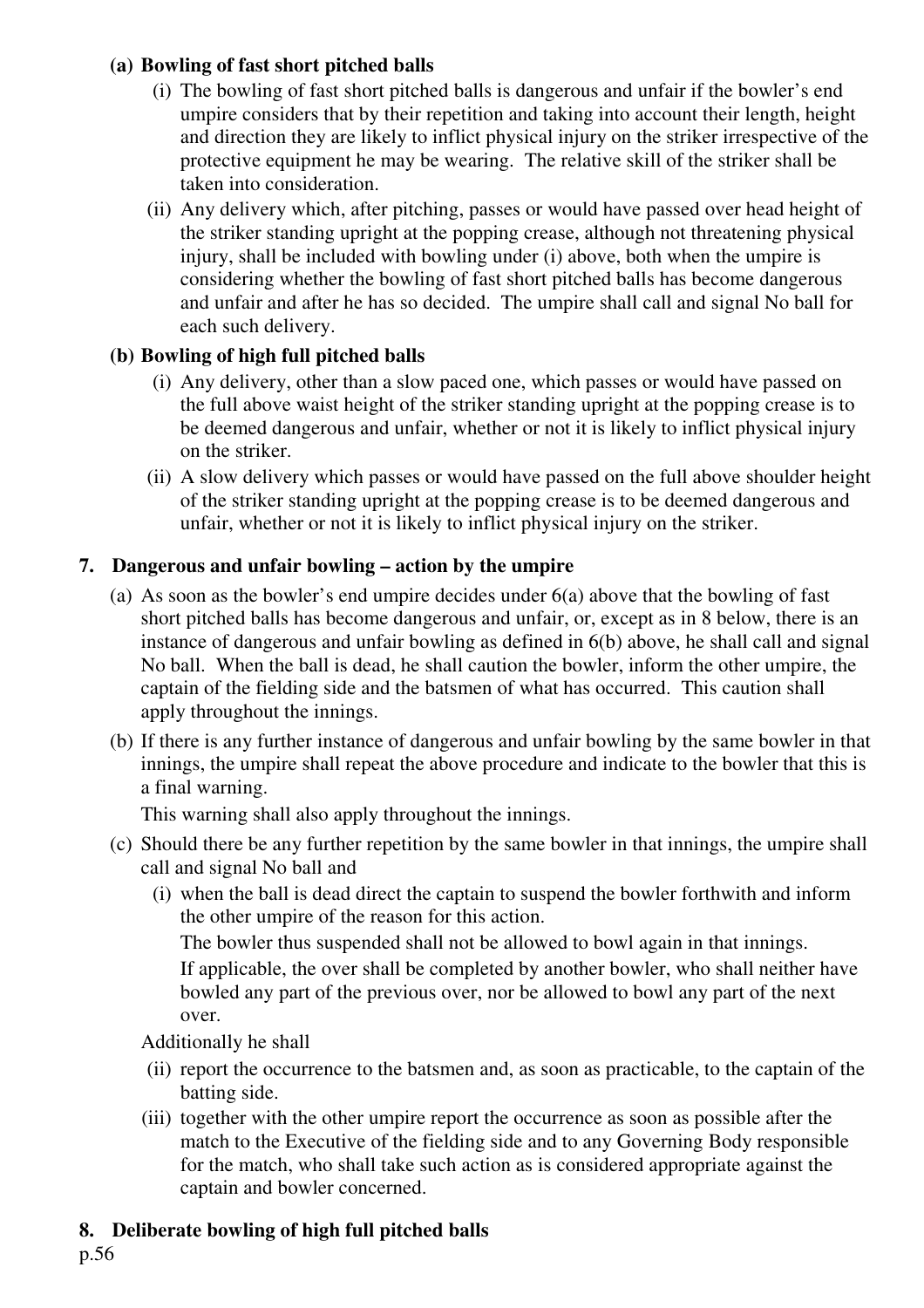If the umpire considers that a bowler deliberately bowled a high full pitched ball, deemed to be dangerous and unfair as defined in 6(b) above, then the caution and warning prescribed in 7 above shall be dispensed with. The umpire shall

- (a) (i) call and signal No ball.
	- (ii) when the ball is dead direct the captain of the fielding side to suspend the bowler forthwith.

The bowler thus suspended shall not be allowed to bowl again in that innings. If applicable, the over shall be completed by another bowler, who shall neither have bowled any part of the previous over, nor be allowed to bowl any part of the next over.

- (iii) inform the other umpire of the reason for this action.
- (b) report the occurrence to the batsmen and, as soon as practicable, to the captain of the batting side.
- (c) together with the other umpire report the occurrence as soon as possible after the match to the Executive of the fielding side and to any Governing Body responsible for the match, who shall take such action as is considered appropriate against the captain and bowler concerned.

### **9. Time wasting by the fielding side**

It is unfair for any fielder to waste time.

- (a) If either umpire considers that the progress of an over is unnecessarily slow, or time is being wasted in any other way, by the captain of the fielding side or by any other fielder, at the first instance the umpire concerned shall
	- (i) if the ball is in play, call and signal Dead ball.
	- (ii) inform the other umpire of what has occurred.
- (b) The bowler's end umpire shall then
	- (i) warn the captain of the fielding side, indicating that this is a first and final warning.
	- (ii) inform the batsmen of what has occurred.
- (c) If either umpire considers that there is any further waste of time in that innings by any fielder, he shall
	- (i) if the ball is in play, call and signal Dead ball.
	- (ii) inform the other umpire of what has occurred.
	- The bowler's end umpire shall
	- (iii) either, if the waste of time is not during an over, award 5 penalty runs to the batting side and inform the captain of the fielding side of the reason for this action
		- or, if the waste of time is during the course of an over, direct the captain of the fielding side to suspend the bowler forthwith. The bowler thus suspended shall not be allowed to bowl again in that innings.

If applicable, the over shall be completed by another bowler, who shall neither have bowled any part of the previous over, nor be allowed to bowl any part of the next over.

- (iv) inform the batsmen and, as soon as is practicable, the captain of the batting side of what has occurred.
- (v) together with the other umpire report the occurrence as soon as possible after the match to the Executive of the fielding side and to any Governing Body responsible for the match, who shall take such action as is considered appropriate against the captain and team concerned.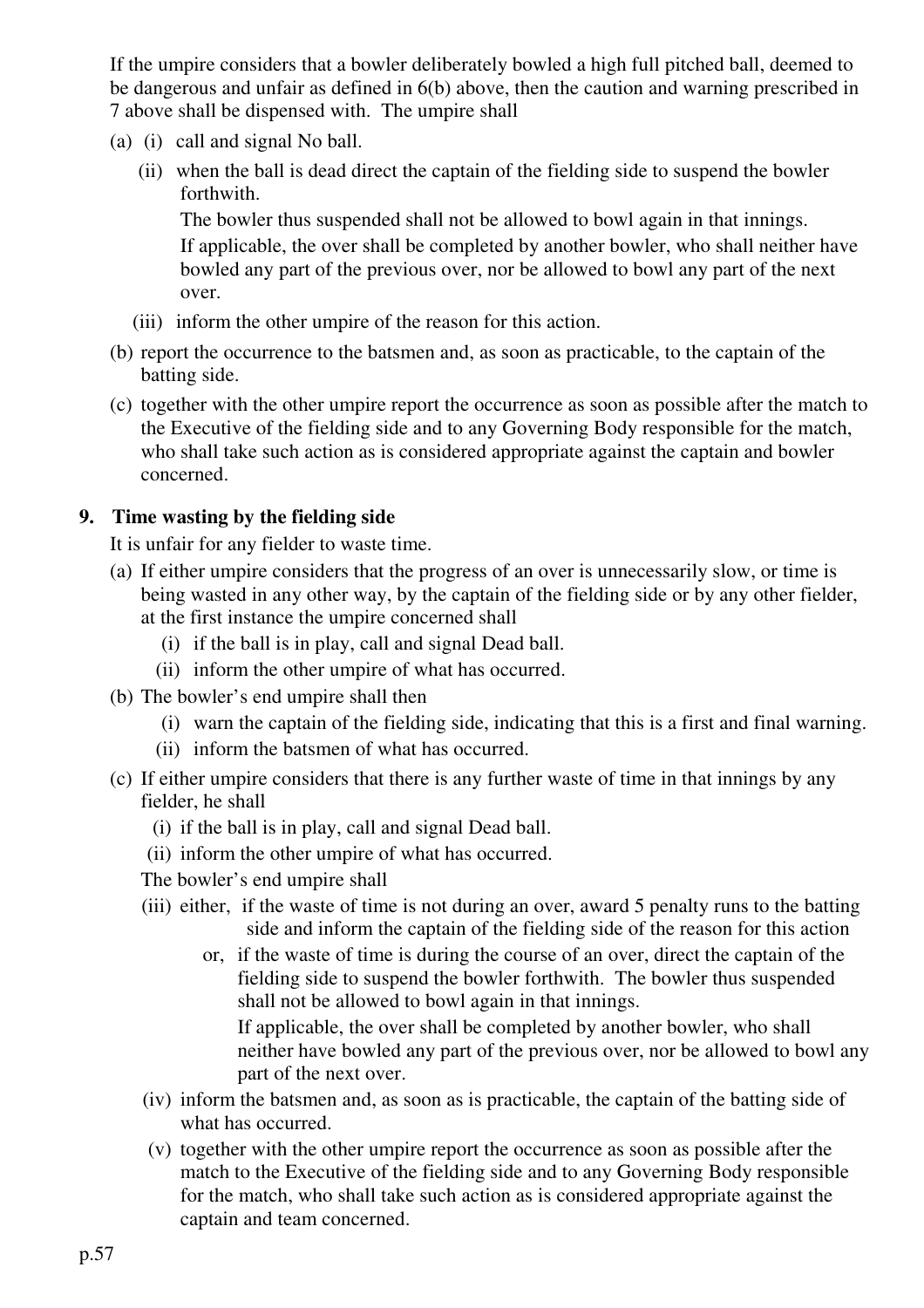#### **10. Batsman wasting time**

It is unfair for a batsman to waste time. In normal circumstances, the striker should always be ready to take strike when the bowler is ready to start his run up.

- (a) Should either batsman waste time by failing to meet this requirement, or in any other way, the following procedure shall be adopted. At the first instance, either before the bowler starts his run up or when the ball becomes dead, as appropriate, the umpire shall
	- (i) warn both batsmen and indicate that this is a first and final warning. This warning shall apply throughout the innings. The umpire shall so inform each incoming batsman.
	- (ii) inform the other umpire of what has occurred.
	- (iii) inform the captain of the fielding side and, as soon as practicable, the captain of the batting side of what has occurred.
- (b) If there is any further time wasting by any batsman in that innings, the umpire shall, at the appropriate time while the ball is dead
	- (i) award 5 penalty runs to the fielding side.
	- (ii) inform the other umpire of the reason for this action.
	- (iii) inform the other batsman, the captain of the fielding side and, as soon as practicable, the captain of the batting side of what has occurred.
	- (iv) together with the other umpire report the occurrence as soon as possible after the match to the Executive of the batting side and to any Governing Body responsible for the match, who shall take such action as is considered appropriate against the captain and player or players and, if appropriate, team concerned.

# **11. Damaging the pitch – area to be protected**

(a) It is incumbent on all players to avoid unnecessary damage to the pitch. A player will be deemed to be causing avoidable damage if either umpire considers that his presence on the pitch is without reasonable cause.

It is unfair to cause deliberate damage to the pitch.

(b) An area of the pitch, to be referred to as 'the protected area', is defined as that area contained within a rectangle bounded at each end by imaginary lines parallel to the popping creases and 5 ft/1.52 m front of each, and on the sides by imaginary lines, one each side of the imaginary line joining the centres of the two middle stumps, each parallel to it and 1 ft/30.48 cm from it.

# **12. Bowler running on protected area after delivering the ball**

- (a) A bowler will contravene this Law if he runs on to the protected area, either after delivering the ball or, if he fails to release the ball, after the completion of his delivery swing and delivery stride. See 11 above, Law 23.4(viii) (Umpire calling and signalling Dead ball) and Appendix D.
- (b) If, as defined in (a) above, the bowler contravenes this Law, at the first instance and when the ball is dead, the umpire shall
	- (i) caution the bowler and inform the other umpire of what has occurred. This caution shall apply throughout the innings.
	- (ii) inform the captain of the fielding side and the batsmen of what has occurred.
- (c) If, in that innings, the same bowler again contravenes this Law, the umpire shall repeat the above procedure indicating that this is a final warning. This warning shall also apply throughout the innings.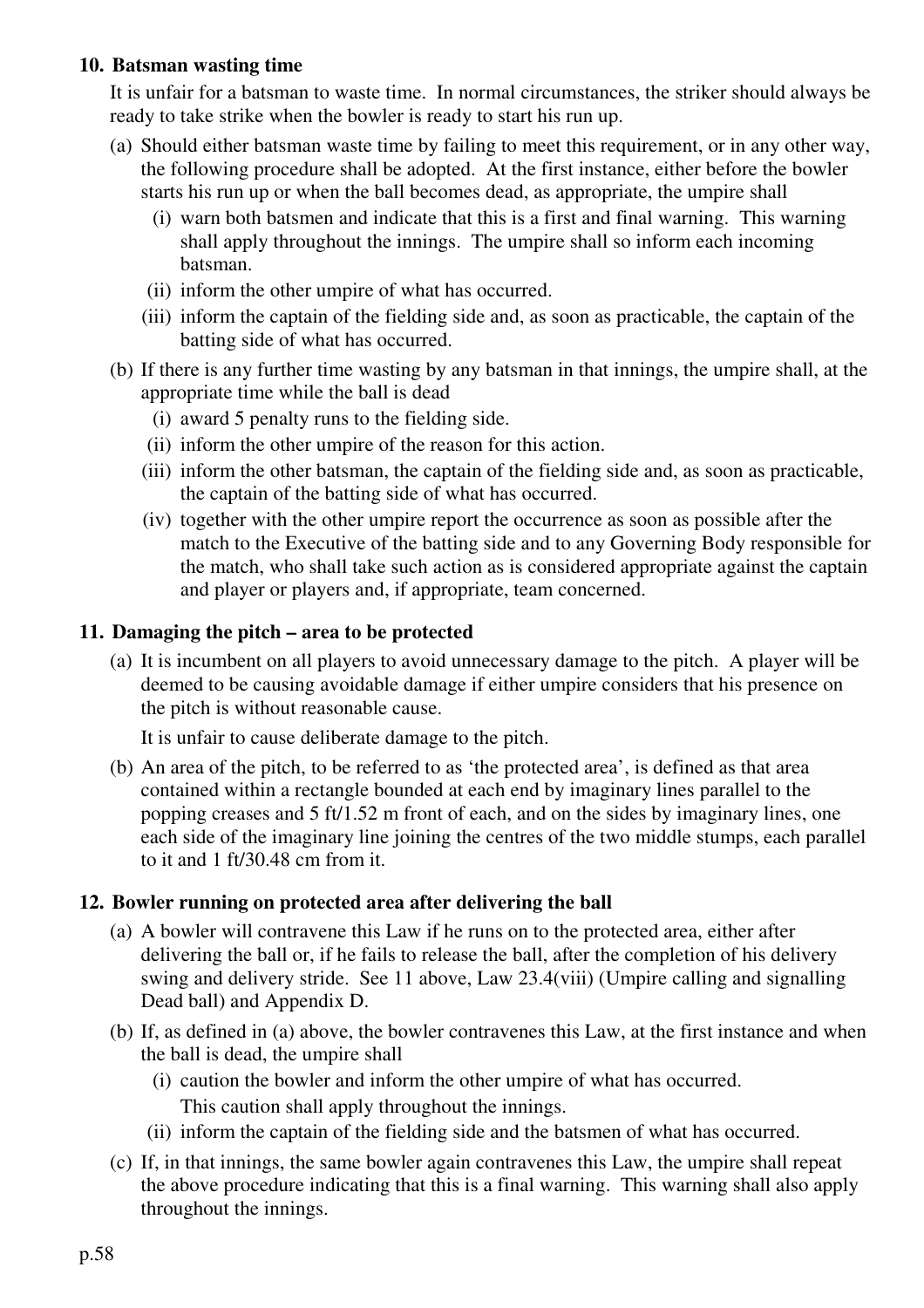- (d) If in that innings the same bowler contravenes this Law a third time, the umpire shall,
	- (i) when the ball is dead, direct the captain of the fielding side to suspend the bowler forthwith.

The bowler thus suspended shall not be allowed to bowl again in that innings. If applicable, the over shall be completed by another bowler, who shall neither have bowled any part of the previous over, nor be allowed to bowl any part of the next over.

- (ii) inform the other umpire of the reason for this action.
- (iii) inform the batsmen and, as soon as practicable, the captain of the batting side of what has occurred.
- (iv) together with the other umpire report the occurrence as soon as possible after the match to the Executive of the fielding side and to any Governing Body responsible for the match, who shall take such action as is considered appropriate against the captain and bowler concerned.

# **13. Fielder damaging the pitch**

- (a) If any fielder causes avoidable damage to the pitch, other than as in 12(a) above, at the first instance the umpire seeing the contravention shall, when the ball is dead, inform the other umpire. The bowler's end umpire shall then
	- (i) caution the captain of the fielding side and indicate that this is a first and final warning. This warning shall apply throughout the innings.
	- (ii) inform the batsmen of what has occurred.
- (b) If, in that innings, there is any further instance of avoidable damage to the pitch, by any fielder, the umpire seeing the contravention shall, when the ball is dead, inform the other umpire. The bowler's end umpire shall then
	- (i) award 5 penalty runs to the batting side.
	- Additionally he shall
	- (ii) inform the fielding captain of the reason for this action.
	- (iii) inform the batsmen and, as soon as practicable, the captain of the batting side of what has occurred.
	- (iv) together with the other umpire report the occurrence as soon as possible after the match to the Executive of the fielding side and to any Governing Body responsible for the match, who shall take such action as is considered appropriate against the captain and player or players concerned.

# **14. Batsman damaging the pitch**

- (a) If either batsman causes avoidable damage to the pitch, at the first instance the umpire seeing the contravention shall, when the ball is dead, inform the other umpire of the occurrence. The bowler's end umpire shall then
	- (i) warn both batsmen that the practice is unfair and indicate that this is a first and final warning. This warning shall apply throughout the innings. The umpire shall so inform each incoming batsman.
	- (ii) inform the captain of the fielding side and, as soon as practicable, the captain of the batting side of what has occurred.
- (b) If there is any further instance of avoidable damage to the pitch by any batsman in that innings, the umpire seeing the contravention shall, when the ball is dead, inform the other umpire of the occurrence. The bowler's end umpire shall then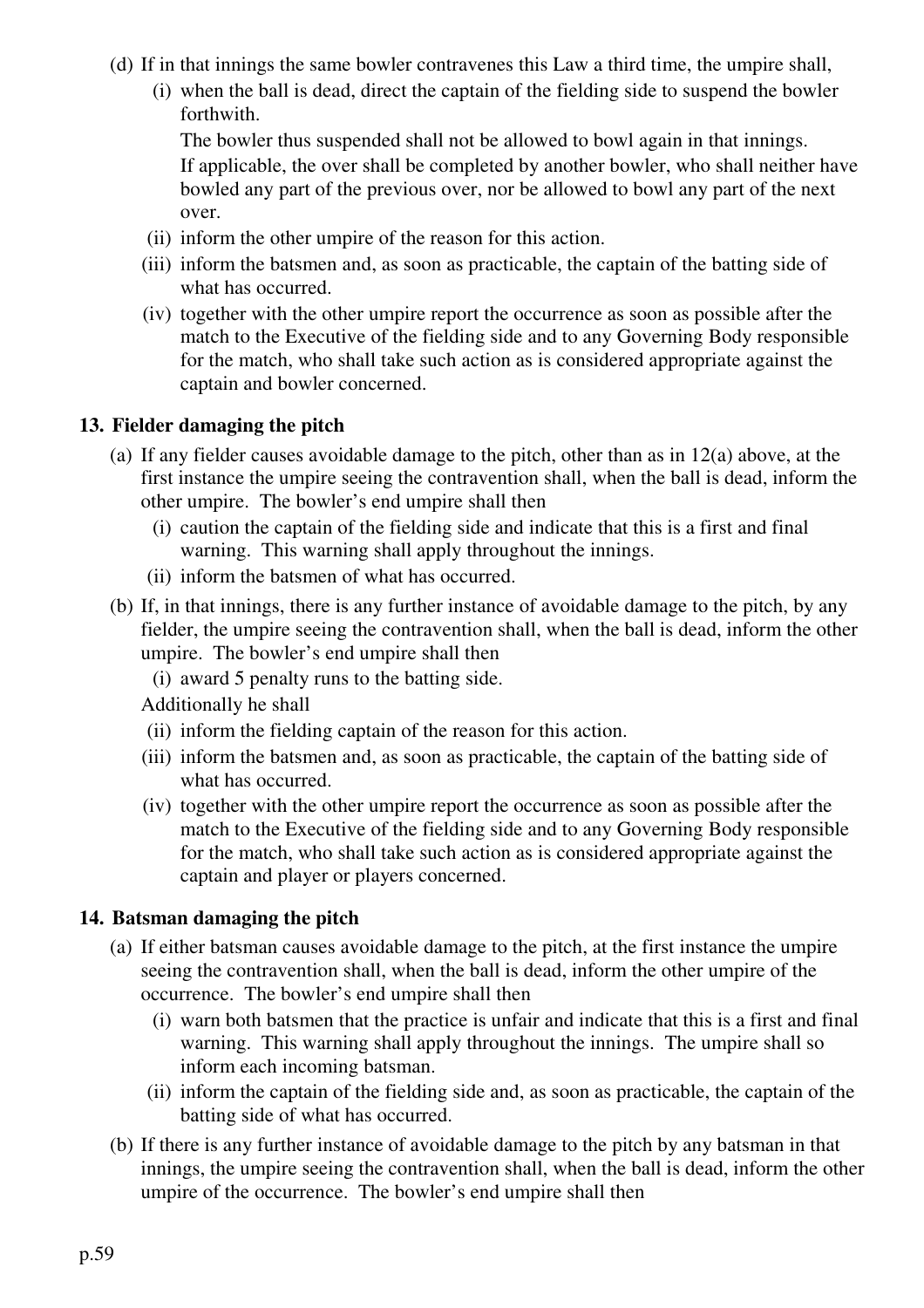- (i) disallow all runs to the batting side from that delivery other than the penalty for a No ball or a Wide, if applicable.
- (ii) additionally, award 5 penalty runs to the fielding side.
- (iii) return the batsmen to their original ends.
- (iv) inform the captain of the fielding side and, as soon as practicable, the captain of the batting side of what has occurred.
- (c) The umpires together shall report the occurrence as soon as possible after the match to the Executive of the batting side and to any Governing Body for the match who shall take such action as is considered appropriate against the captain and player or players concerned.

# **15. Bowler attempting to run out non-striker before delivery**

The bowler is permitted, before entering his delivery stride, to attempt to run out the nonstriker. Whether the attempt is successful or not, the ball shall not count as one of the over. If the bowler fails in an attempt to run out the non-striker, the umpire shall call and signal Dead ball as soon as possible.

#### **16. Batsmen stealing a run**

It is unfair for the batsmen to attempt to steal a run during the bowler's run up. Unless the bowler attempts to run out either batsman – see 15 above and Law 24.4 (Bowler throwing towards striker's end before delivery) – the umpire shall

- (i) call and signal Dead ball as soon as the batsmen cross in such an attempt.
- (ii) inform the other umpire of the reason for this action.
- (iii) return the batsmen to their original ends.
- (iv) award 5 penalty runs to the fielding side.
- (v) inform the batsmen, the captain of the fielding side and, as soon as practicable, the captain of the batting side, of the reason for this action.
- (vi) together with the other umpire report the occurrence as soon as possible after the match to the Executive of the batting side and to any Governing Body responsible for the match, who shall take such action as is considered appropriate against the captain and players concerned.

# **17. Penalty runs**

- (a) When penalty runs are awarded to either side, when the ball is dead the umpire shall signal the penalty runs to the scorers. See Law 3.14 (Signals).
- (b) Notwithstanding the provisions, of Law 21.6 (Winning hit or extras), penalty runs shall be awarded in each case where the Laws require the award. Note, however, that the restrictions on awarding penalty runs, in Laws 26.3 (Leg byes not to be awarded), 34.4 (Runs scored from ball lawfully struck more than once) and Law

41.4 (Penalty runs not to be awarded), will apply.

- (c) When 5 penalty runs are awarded to the batting side under any of Laws 2.6 (Player returning without permission), 41.2 (Fielding the ball), or 41.3 (Protective helmets belonging to the fielding side) or under 3, 4, 5, 9 or 13 above, then
	- (i) they shall be scored as penalty extras and shall be in addition to any other penalties.
	- (ii) they are awarded when the ball is dead and shall not be regarded as runs scored from either the immediately preceding delivery or the immediately following delivery, and shall be in addition to any runs from those deliveries.
	- (iii) the batsmen shall not change ends solely by reason of the 5 run penalty.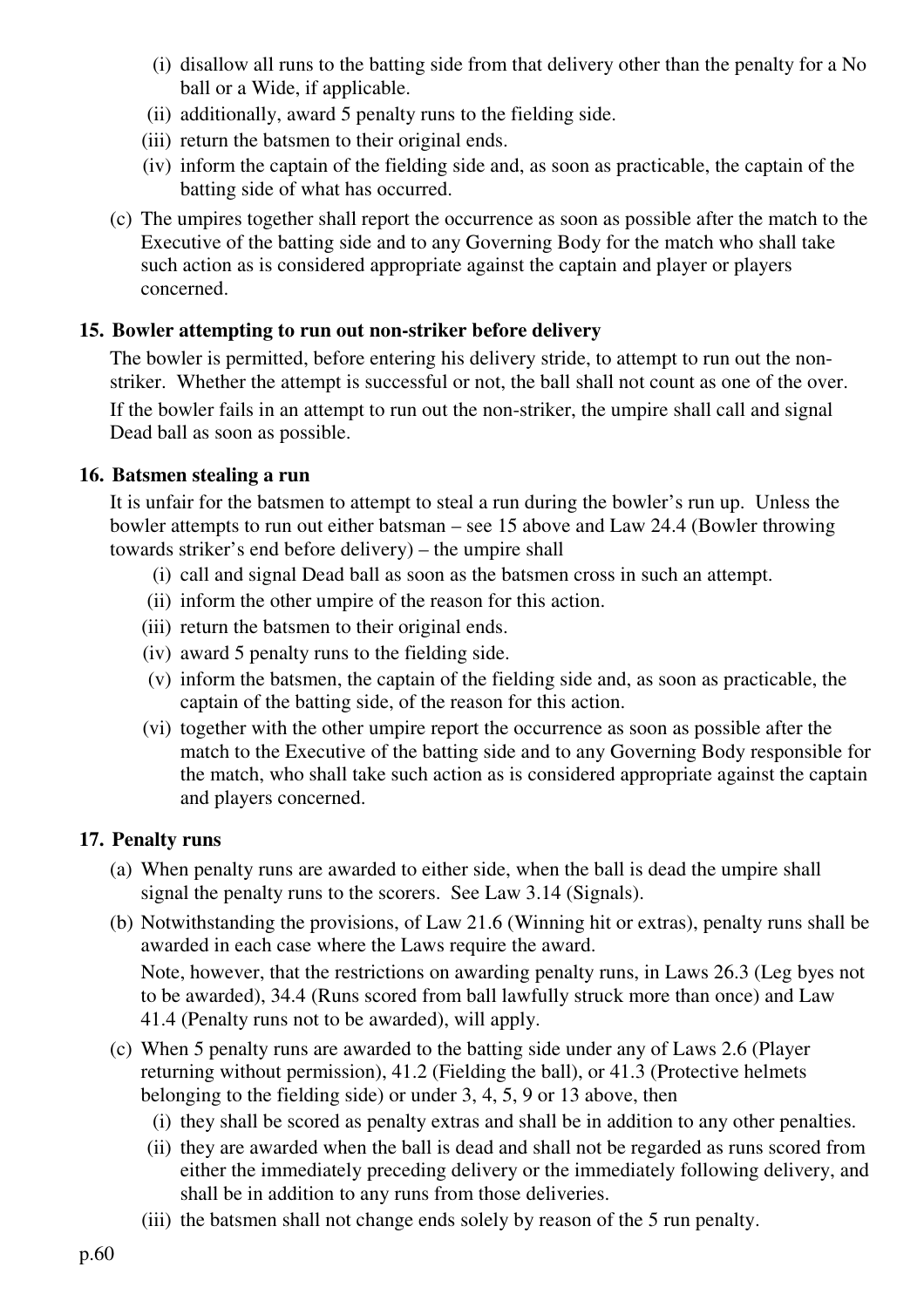(d) When 5 penalty runs are awarded to the fielding side, under Law 18.5(b) (Deliberate short runs), or under 10, 14 or 16 above, they shall be added as penalty extras to that side's total of runs in its most recently completed innings. If the fielding side has not completed an innings, the 5 penalty runs shall be added to the score in its next innings.

# **18. Players' conduct**

If there is any breach of the Spirit of the Game

either in the case of an unfair action not covered by the Laws, under 2 above,

or by a player

either failing to comply with the instructions of an umpire

- or criticising an umpire's decisions by word or action
- or showing dissent
- or generally behaving in a manner which might bring the game into disrepute,

the umpire concerned shall immediately report the matter to the other umpire.

The umpires together shall

- (i) inform the player's captain of the occurrence, instructing the latter to take action.
- (ii) warn him of the gravity of the offence, and tell him it will be reported to higher authority.
- (iii) report the occurrence as soon as possible after the match to the Executive of the player's team and to any Governing Body responsible for the match, who shall take such action as is considered appropriate against the captain and player or players and, if appropriate, team concerned.

# **Appendices A, B, and C are merely diagrams, unchanged from the present edition**

### **APPENDIX D DEFINITIONS AND EXPLANATIONS OF WORDS OR PHRASES NOT DEFINED IN THE TEXT**

**The Toss** is the toss for choice of innings.

**Before the toss** is at any time before the toss on the day the match is expected to start or, in the case of a one-day match, on the day the match is due to take place.

**Before the match** is at any time before the toss, not restricted to the day on which the toss is to take place.

**During the match** is at any time after the toss until the conclusion of the match, whether play is in progress or not.

**Conduct of the game** includes any action relevant to the match at any time on any day of the match.

**Implements of the game** are the bat, the ball, the stumps and bails.

**The field of play** is the area contained within the boundary edge.

**The square** is a specially prepared area of the field of play within which the match pitch is situated.

**The outfield** is that part of the field of play between the square and the boundary edge.

**Inside edge** is the edge on the same side as the nearer wicket.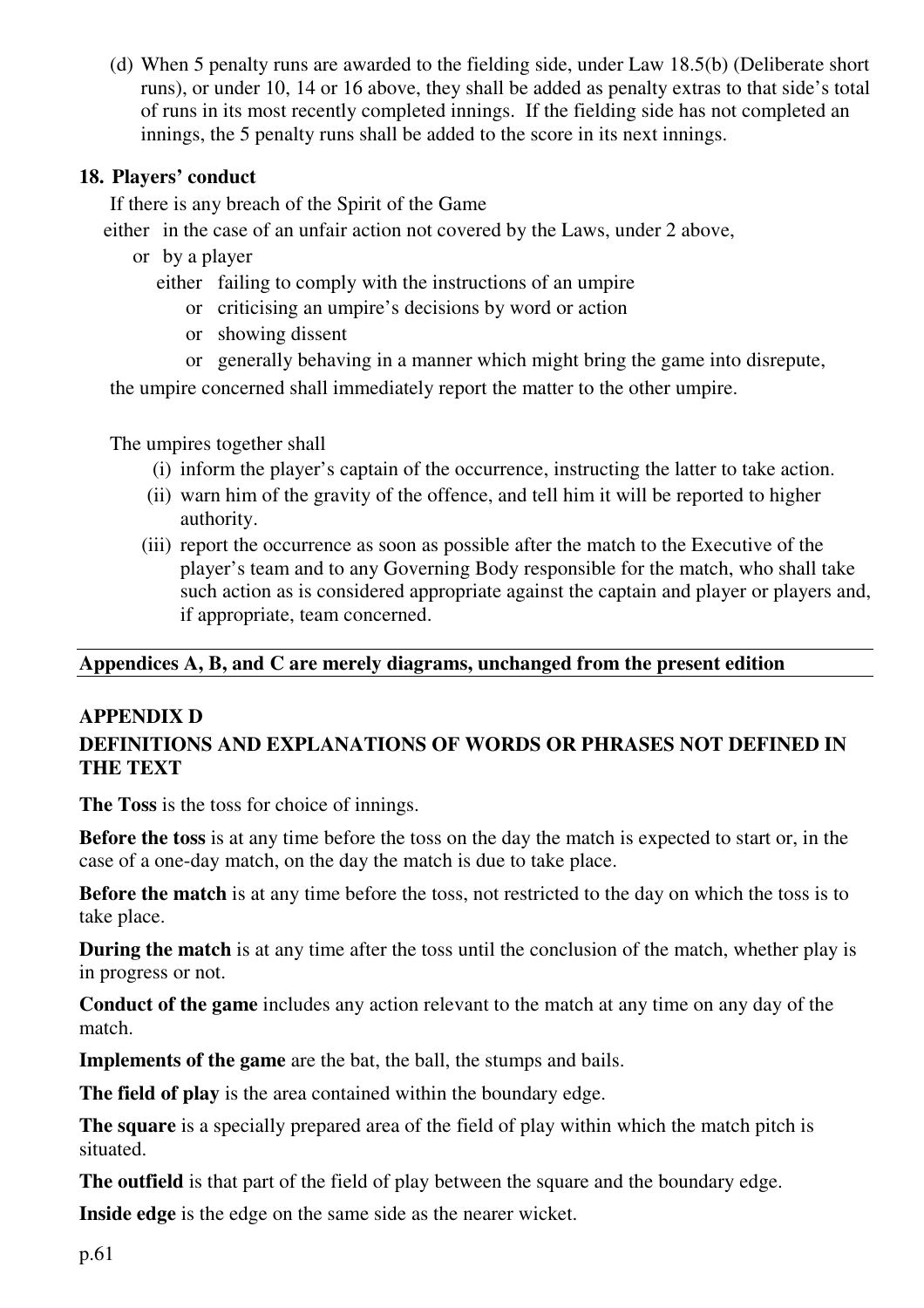**Behind** in relation to stumps and creases is on the side further away from the stumps and creases at the other end of the pitch. Conversely, 'in front of' is on the side nearer to the stumps and creases at the other end of the pitch.

The place where the striker stands to receive a delivery from the bowler is **the striker's end** only insofar as it identifies, independently of where the striker may subsequently move, one half of the field of play; the other half being **the bowler's end.** The striker's end is also referred to as the **wicket-keeper's end**, in situations where the position of a batsman in relation to the wicket at that end is involved.

**In front of the line of the striker's wicket** is in the area of the field of play in front of the imaginary line joining the fronts of the stumps at the striker's end; this line to be considered extended in both directions to the boundary.

**Behind the wicket** is in the area of the field of play behind the imaginary line joining the backs of the stumps at the appropriate end; this line to be considered extended in both directions to the boundary.

**Behind the wicket-keeper** is behind the wicket at the striker's end, as defined above, but in line with both sets of stumps and further from the stumps than the wicket-keeper.

**A batsman's ground** – at each end of the pitch, the whole area of the field of play behind the popping crease is the ground at that end for a batsman.

**Original end** is the end where a batsman was when the ball came into play for that delivery.

**Wicket he has left** is the wicket at the end where a batsman was at the start of the run in progress.

**Off side/on side** – see diagram below

# **Diagram here showing off side, on side in the field of play – unchanged from present edition**

**Over the wicket / round the wicket** – If, as the bowler runs up between the wicket and the return crease, the wicket is on the same side as his bowling arm, he is bowling over the wicket. If the return crease is on the same side as his bowling arm, he is bowling round the wicket.

**Umpire** – where the description **the umpire** is used on its own, it always means 'the bowler's end umpire' though this full description is sometimes used for emphasis or clarity. Similarly **the umpires** always means both umpires. **An umpire** and **umpires** are generalised terms**.**  Otherwise, a fuller description indicates which one of the umpires is specifically intended.

**Umpires together agree** applies to decisions which the umpires are to make jointly, independently of the players.

**Fielding side** is the side currently fielding, whether or not play is in progress.

**Member of the fielding side** is one of the players nominated by the captain of the fielding side, or any authorised replacement for such nominated player.

**Fielder** is one of the 11 or fewer players who together compose the fielding side. This definition includes not only both the bowler and the wicket-keeper but also nominated players who are legitimately on the field of play, together with players legitimately acting as substitutes for absent nominated players. It excludes any nominated player who is absent from the field of play, or who has been absent from the field of play and who has not yet obtained the umpire's permission to return.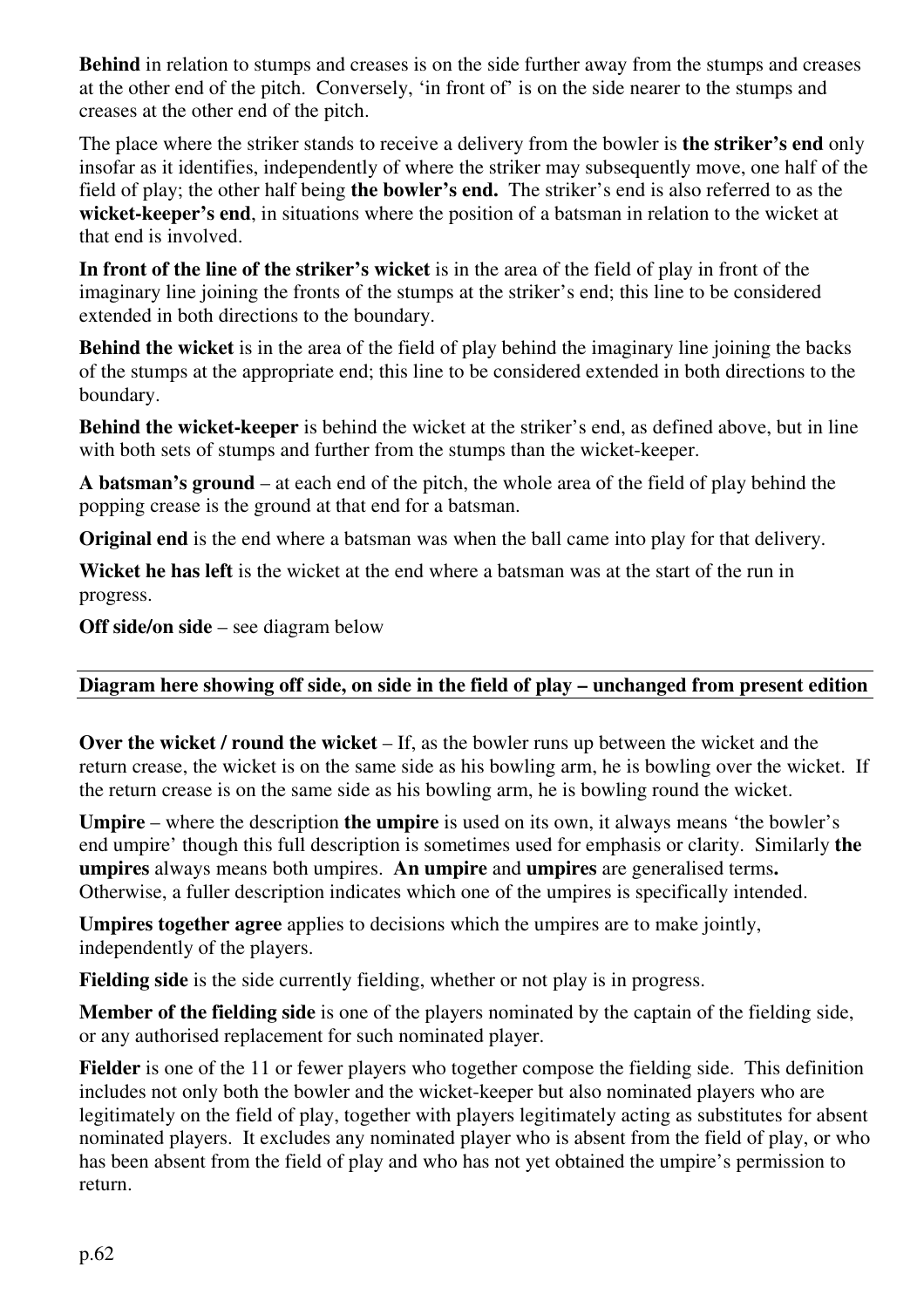A player going briefly outside the boundary in the course of discharging his duties as a fielder is not absent from the field of play nor, for the purposes of Law 2.5 (Fielder absent or leaving the field), is he to be regarded as having left the field of play.

**Delivery swing** is the motion of the bowler's arm during which he normally releases the ball for a delivery.

**Delivery stride** is the stride during which the delivery swing is made, whether the ball is released or not. It starts when the bowler's back foot lands for that stride and ends when the front foot lands in the same stride. The stride after the delivery stride is completed when the next foot lands, i.e. when the back foot of the delivery stride lands again.

**The ball is struck/strikes the ball** unless specifically defined otherwise, mean 'the ball is struck by the bat'/'strikes the ball with the bat'.

**Rebounds directly/strikes directly** and similar phrases mean 'without contact with any fielder' but do not exclude contact with the ground.

**Runs disallowed/not scored**. A run to be **disallowed** is one that in Law should not have been taken. It is not only to be cancelled but the batsmen are to be returned to their original ends. A run **not to be scored** is not illegal, but one which in Law is not recognised as a proper run. It is to be regarded as not existing, so that the question of cancellation does not arise. It incurs no penalty other than the loss of the run.

**External protective equipment** is any visible item of apparel worn for protection against external blows.

For a batsman, items permitted are a protective helmet, external leg guards (batting pads), batting gloves and, if visible, forearm guards.

For a fielder, only a protective helmet is permitted, except in the case of a wicket-keeper, for whom wicket-keeping pads and gloves are also permitted.

**A protective helmet** is headwear made of hard material and designed to protect the head or the face or both.

**Clothing** – anything that a player is wearing, including such items as spectacles or jewellery, that is not classed as external protective equipment is classed as clothing, even though he may be wearing some items of apparel, which are not visible, for protection. A bat being carried by a batsman does not come within this definition of clothing.

**The bat** – the following are to be considered as part of the bat.

- the whole of the bat itself.
- the whole of a glove (or gloves) worn on the hand (or hands) holding the bat.
- the hand (or hands) holding the bat, if the batsman is not wearing a glove on that hand or on those hands.

**Hand** for batsman or wicket-keeper shall include both the hand itself and the whole of a glove worn on the hand.

**Held in batsman's hand**. Contact between a batsman's hand, or glove worn on his hand, and any part of the bat shall constitute the bat being held in that hand.

**Equipment** – a batsman's equipment is his bat as defined above, together with any external protective equipment he is wearing.

A fielder's equipment is any external protective equipment that he is wearing.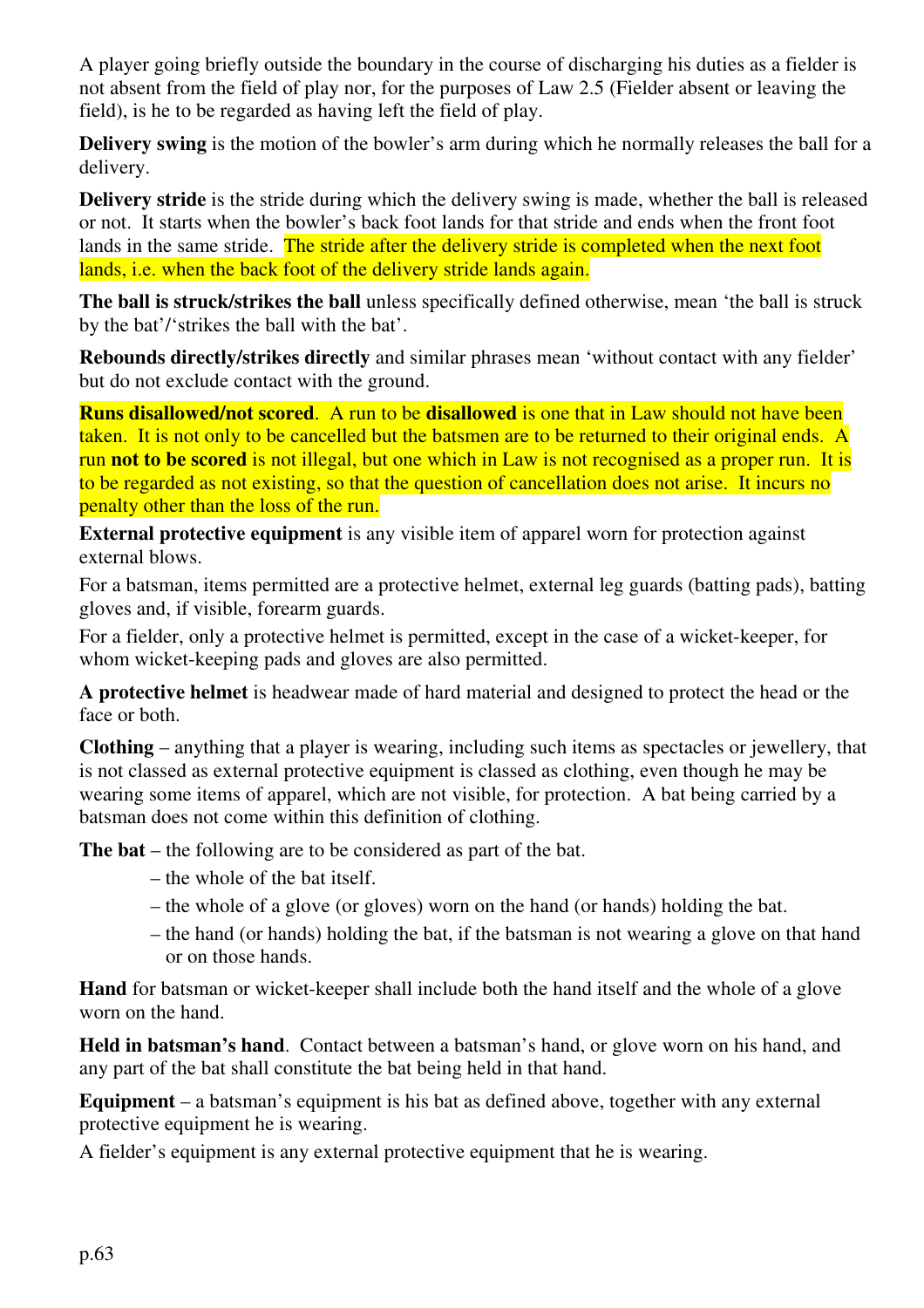**Person** – a player's person is his physical person (flesh and blood) together with any clothing or legitimate external protective equipment that he is wearing except, in the case of a batsman, his bat.

A hand, whether gloved or not, that is not holding the bat is part of the batsman's person.

No item of clothing or equipment is part of the player's person unless it is attached to him.

For a batsman, a glove being held but not worn is part of his person.

For a fielder, an item of clothing or equipment he is holding in his hand or hands is not part of his person.

# **APPENDIX E – THE BAT: LAW 6**

# **All Law references are to sections of Law 6**

**Categories of bat –** Types A, B and C are bats conforming to Law 6, sections1 to 8 inclusive. Bats which do not qualify for any of the three categories are not recognised in the Laws. Type A bats may be used at any level. Bats of Type B or Type C and any other bats may be used only at or below levels determined by the Governing Body for cricket in the country concerned.

**The blade** – The face of the blade is its main striking surface. The back is the opposite surface.

The shoulders, sides and toe are the remaining surfaces, separating the face and the back. The shoulders, one on each side of the handle, are along that portion of the blade between the first entry point of the handle and the point at which the blade first reaches its full width.

The toe is the surface opposite to the shoulders taken as a pair.

The sides, one each side of the blade, are along the rest of the blade, between the toe and the shoulders.

**Adhesives** – Throughout, adhesives are permitted only where essential and only in minimal quantity.

**Materials in handle** – As a proportion of the total volume of the handle, materials other than cane, wood or twine are restricted to one-tenth for Types A and B and one-fifth for Type C. Such materials must not project more than 3.25 in/8.26 cm into the lower portion of the handle.

**Binding and covering of handle** – The permitted continuation beyond the junction of the upper and lower portions of the handle is restricted to a maximum, measured along the length of the handle, of

2.5 in/6.35 cm for the twine binding

2.75 in/6.99 cm for the covering grip.

# **Length and width**

- (a) The overall length of the bat, when the lower portion of the handle is inserted, shall not be more than 38 in/96.5 cm.
- (b) The width of the bat shall not exceed 4.25 in/10.8 cm at its widest part.
- (c) Permitted coverings, repair material and toe guards, not exceeding their specified thicknesses, may be additional to the dimensions above.

**Length of handle** – Except for bats of size 6 and less, the handle shall not exceed 52% of the overall length of the bat.

**Covering of blade** – The cloth covering permitted for Type C bats shall be of thickness not exceeding 0.012 in/0.3 mm before treatment as in 6.6(d).

**Protection and repair of blade** – The material permitted in 6.6(a) shall not exceed 0.04 in/1 mm in thickness. In 6.6(a)(ii), the repair material shall not extend along the length of